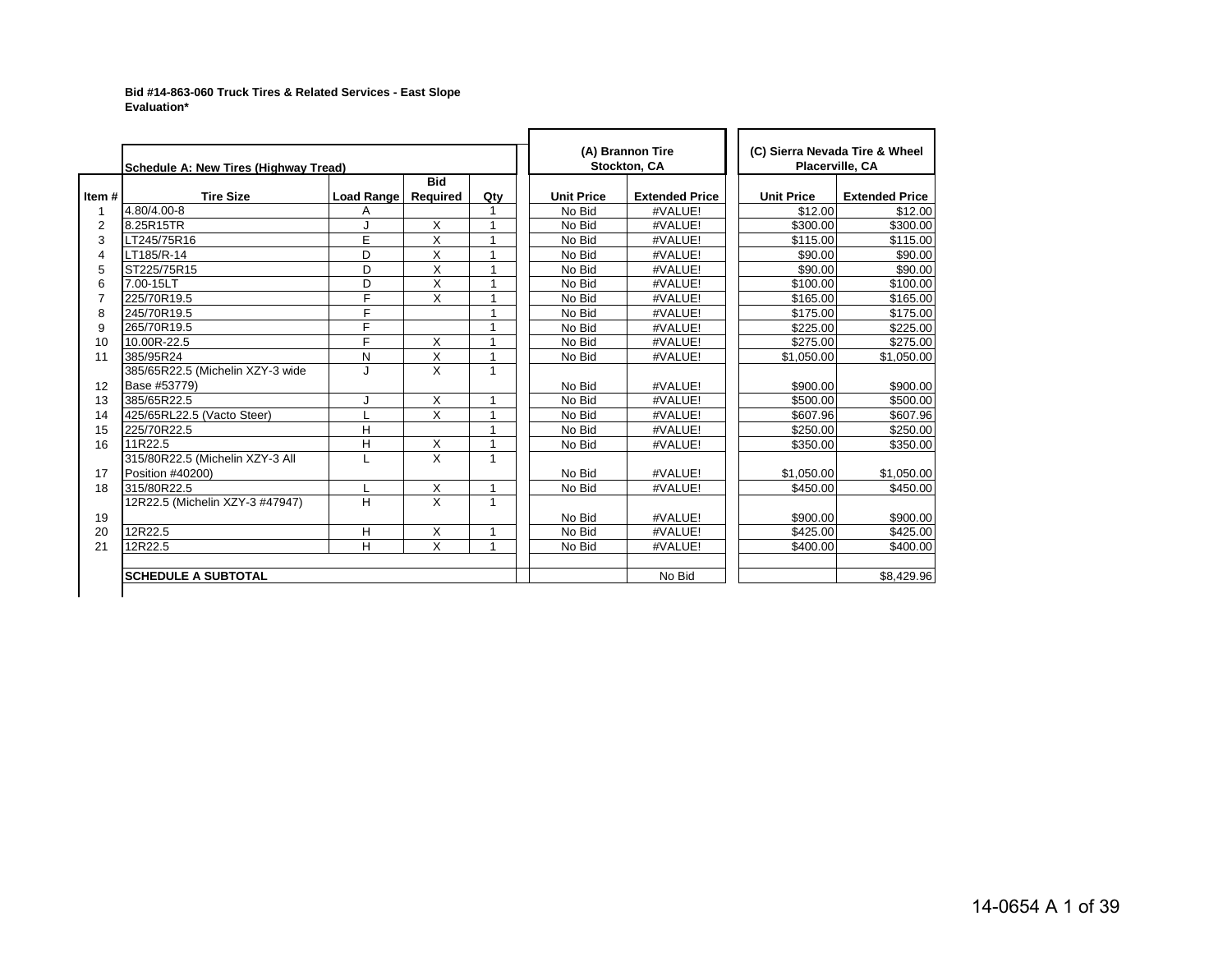| Schedule B: New Tires<br><b>Snow Tread, Drilled for Studs)</b> |            |                 | (Mud & |                   | (A) Brannon Tire<br>Stockton, CA |                   | (C) Sierra Nevada Tire & Wheel<br>Placerville, CA |
|----------------------------------------------------------------|------------|-----------------|--------|-------------------|----------------------------------|-------------------|---------------------------------------------------|
| <b>Tire Size</b>                                               | Load Range | Bid<br>Required | Qty    | <b>Unit Price</b> | <b>Extended Price</b>            | <b>Unit Price</b> | <b>Extended Price</b>                             |
| LT235/85R16 (Goodyear Wrnagler                                 |            |                 |        |                   |                                  |                   |                                                   |
| Duratrac)                                                      | E          | Χ               |        | No Bid            | #VALUE!                          | \$142.50          | \$142.50                                          |
| LT245/75R16                                                    | E          | Χ               |        | No Bid            | #VALUE!                          | \$149.03          | \$149.03                                          |
| 225/70R19.5                                                    | F          | X               |        | No Bid            | #VALUE!                          | \$200.00          | \$200.00                                          |
| 10.00R-22.5                                                    | F          | X               |        | No Bid            | #VALUE!                          | \$350.00          | \$350.00                                          |
| 255/70R22.5                                                    | н          |                 |        | No Bid            | #VALUE!                          | \$320.00          | \$320.00                                          |
| 315/80R22.5 (Michelin XZY-3 All                                |            |                 |        |                   |                                  |                   |                                                   |
| Position M/S rate #40200)                                      |            | X               |        | No Bid            | #VALUE!                          | \$1,100.00        | \$1,100.00                                        |
| 315/80R22.5                                                    |            | X               |        | No Bid            | #VALUE!                          | \$596.77          | \$596.77                                          |
| 11R22.5 (Samson GL293D)                                        | н          | X               |        | No Bid            | #VALUE!                          | \$400.00          | \$400.00                                          |
| 11R22.5 (Samson GL293D)                                        | G          | X               |        | No Bid            | #VALUE!                          | \$400.00          | \$400.00                                          |
| 11R22.5                                                        | G          | X               |        | No Bid            | #VALUE!                          | \$350.00          | \$350.00                                          |
| 12R22.5 (Samson GL293D)                                        | н          | X               |        | No Bid            | #VALUE!                          | \$450.00          | \$450.00                                          |
| 12R22.5                                                        | н          | X               |        | No Bid            | #VALUE!                          | \$492.88          | \$492.88                                          |
| <b>ISCHEDULE B SUBTOTAL</b>                                    |            |                 |        |                   | No Bid                           |                   | \$4.951.18                                        |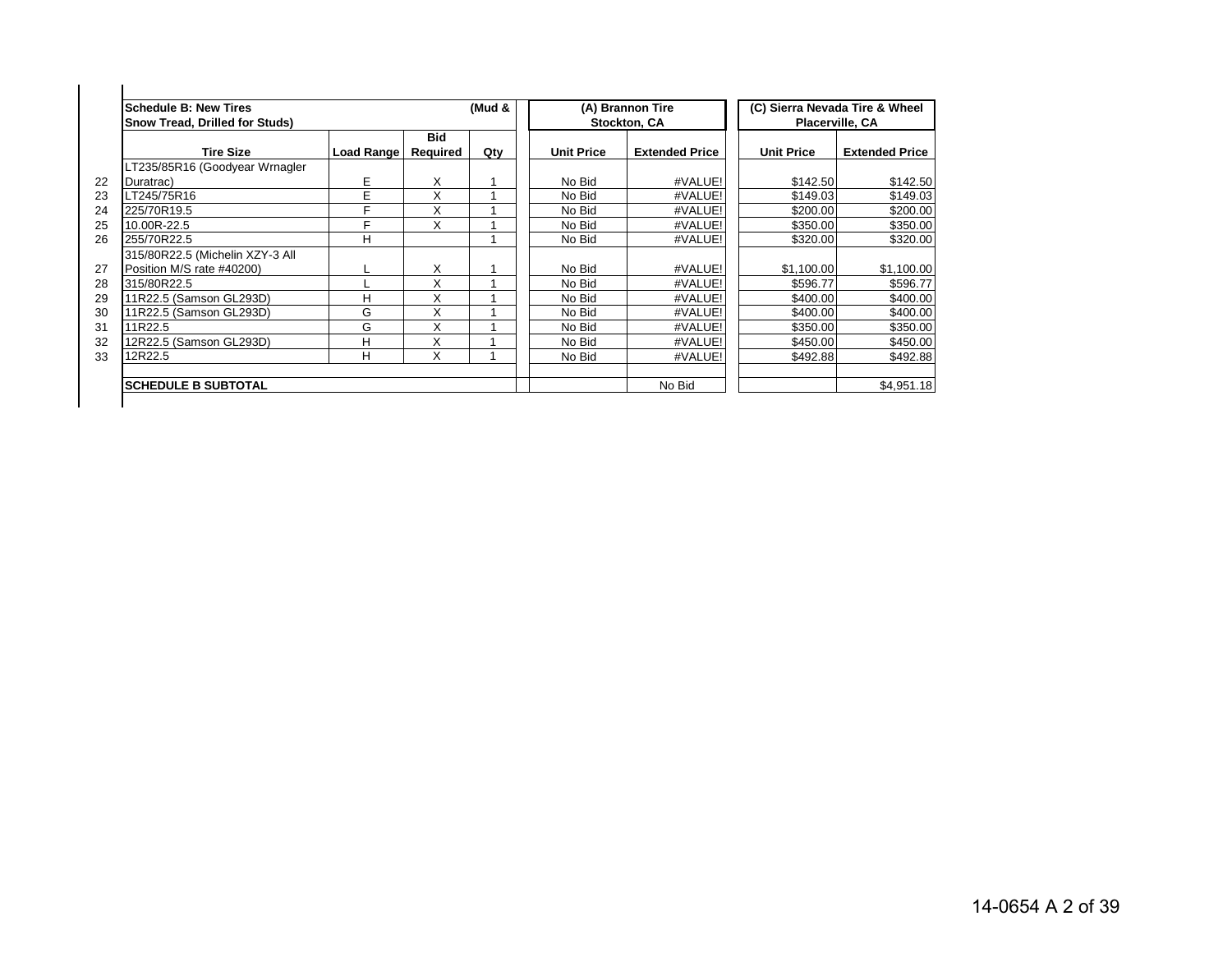|    | Schedule C: New Tires - All-Season Tread - Mud & Snow Rated (Do<br>not include dismount, balance or mount) |                   |                        |     |                   | (A) Brannon Tire<br>Stockton, CA | Placerville, CA   | (C) Sierra Nevada Tire & Wheel |
|----|------------------------------------------------------------------------------------------------------------|-------------------|------------------------|-----|-------------------|----------------------------------|-------------------|--------------------------------|
|    | <b>Tire Size</b>                                                                                           | <b>Load Range</b> | <b>Bid</b><br>Reauired | Qty | <b>Unit Price</b> | <b>Extended Price</b>            | <b>Unit Price</b> | <b>Extended Price</b>          |
| 34 | T245/75R16                                                                                                 |                   |                        |     | No Bid            | #VALUE!                          | \$125.00          | \$125.00                       |
| 35 | T235/85R16                                                                                                 |                   |                        |     | No Bid            | #VALUE!                          | \$125.00          | \$125.00                       |
| 36 | 225/70R19.5                                                                                                |                   |                        |     | No Bid            | #VALUE!                          | \$200.00          | \$200.00                       |
|    | <b>ISCHEDULE C SUBTOTAL</b>                                                                                |                   |                        |     |                   | No Bid                           |                   | \$450.00                       |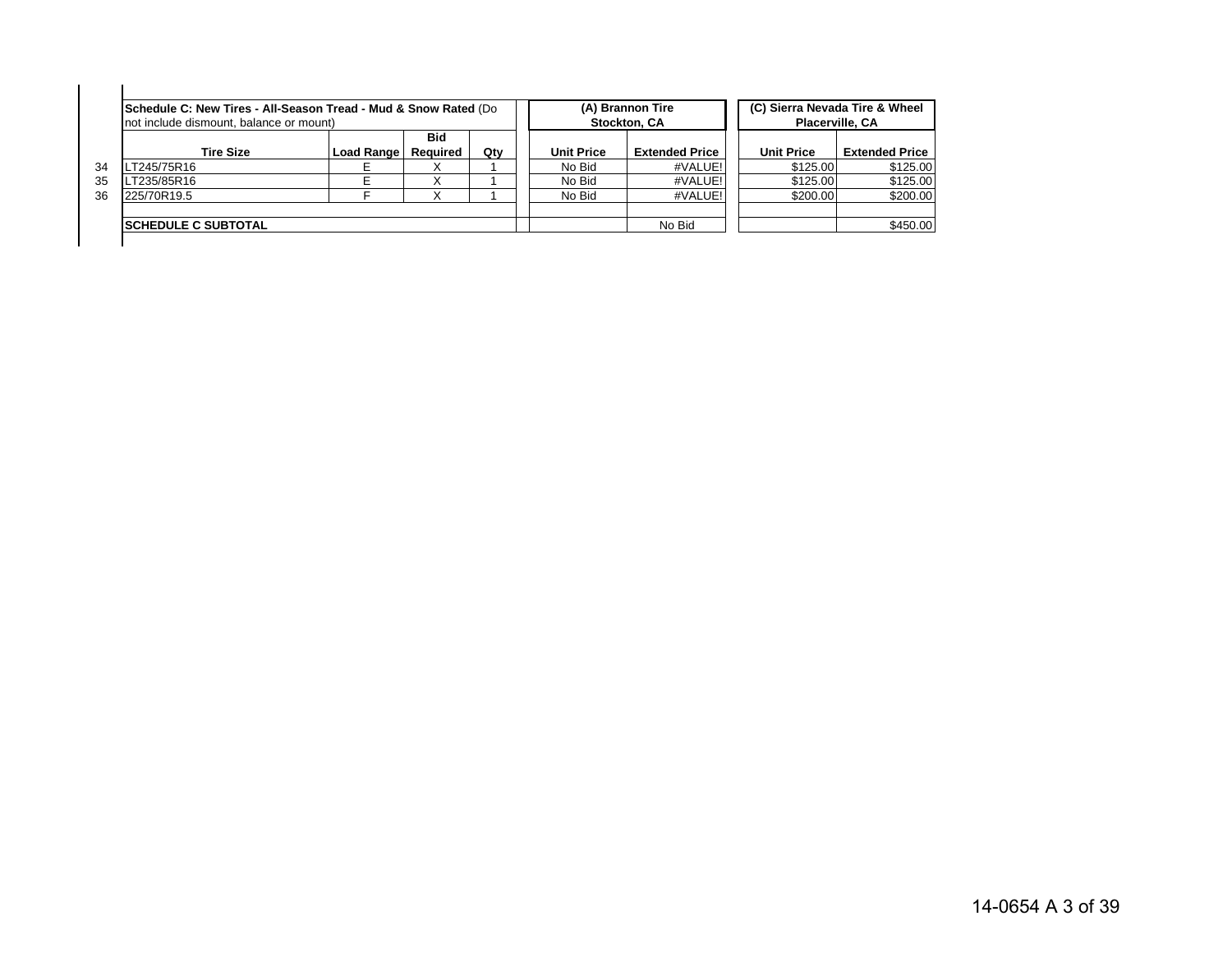| Schedule D: New Tires - Traction Tire |            |                         |                |                   | (A) Brannon Tire<br>Stockton, CA |                   | (C) Sierra Nevada Tire & Wheel<br>Placerville, CA |
|---------------------------------------|------------|-------------------------|----------------|-------------------|----------------------------------|-------------------|---------------------------------------------------|
|                                       |            | <b>Bid</b>              |                |                   |                                  |                   |                                                   |
| <b>Tire Size</b>                      | Load Range | Required                | Qty            | <b>Unit Price</b> | <b>Extended Price</b>            | <b>Unit Price</b> | <b>Extended Price</b>                             |
| 14.00-20 (Rotary Plow or Blower)      |            | X                       |                | No Bid            | #VALUE!                          | \$700.00          | \$700.00                                          |
| 14.00-20 (Rotary Plow or Blower)      | L          | X                       |                | No Bid            | #VALUE!                          | \$1,250.00        | \$1,250.00                                        |
| 385/95R24 (Rotary Plow or Blower) -   |            |                         |                |                   |                                  |                   |                                                   |
| <b>Bridgestone</b>                    | N          | X                       | $\mathbf{1}$   | No Bid            | #VALUE!                          | \$1,446.48        | \$1,446.48                                        |
| 385/95R24 (Rotary Plow or Blower)     |            |                         |                |                   |                                  |                   |                                                   |
|                                       | N          | X                       |                | No Bid            | #VALUE!                          | \$950.00          | \$950.00                                          |
| 16.9-24                               | D          |                         | 1              | No Bid            | #VALUE!                          | \$510.00          | \$510.00                                          |
| 19.5L-24                              | E          |                         | 1              | No Bid            | #VALUE!                          | \$675.00          | \$675.00                                          |
| 15.5-25                               | F          | X                       | $\overline{1}$ | No Bid            | #VALUE!                          | \$550.00          | \$550.00                                          |
| 15.5-25 (E3 Rock) EBT Rock Dawg       | H          | X                       | $\mathbf{1}$   |                   |                                  |                   |                                                   |
|                                       |            |                         |                | No Bid            | #VALUE!                          | \$750.00          | \$750.00                                          |
| 15.5R25 Radial                        | F          | X                       | 1              | No Bid            | #VALUE!                          | \$1,450.00        | \$1,450.00                                        |
| 17.5-25                               | F          | $\overline{X}$          | 1              | No Bid            | #VALUE!                          | \$715.00          | \$715.00                                          |
| 18.4-30                               | D          |                         | $\overline{1}$ | No Bid            | #VALUE!                          | \$715.00          | \$715.00                                          |
| 14.00-24 (Rotary Plow or Blower)      | L          | $\times$                | 1              | No Bid            | #VALUE!                          | \$950.00          | \$950.00                                          |
| 14.00-24 (Rotary Plow or Blower)      | L          |                         | 1              | No Bid            | #VALUE!                          | \$850.00          | \$850.00                                          |
| 14.00-24 (Rotary Plow or Blower)      | L          |                         | $\mathbf{1}$   | No Bid            | #VALUE!                          | \$1,000.00        | \$1,000.00                                        |
| 14.00-24 (Motor Graders) East Bay     |            |                         |                |                   |                                  |                   |                                                   |
|                                       | F          | Х                       |                | No Bid            | #VALUE!                          | \$650.00          | \$650.00                                          |
| 14.00-24 (Motor Graders)              | F          | Χ                       | 1              | No Bid            | #VALUE!                          | \$500.00          | \$500.00                                          |
| 14.00R-24 (Motor Graders) Radial -    | F          | $\overline{\mathsf{x}}$ | 1              |                   |                                  |                   |                                                   |
| <b>Michelin X-Snow</b>                |            |                         |                | No Bid            | #VALUE!                          | \$2,350.00        | \$2,350.00                                        |
| 14.00R-24 (Motor Graders) Radial -    |            |                         |                |                   |                                  |                   |                                                   |
| Goodyear AS-3A                        | $1^*$      | X                       | $\mathbf{1}$   | No Bid            | #VALUE!                          | \$2,400.00        | \$2,400.00                                        |
| 14.00-24 (Motor Graders) G3 Rock -    |            |                         |                |                   |                                  |                   |                                                   |
| EBT / Rcok Dawg                       | н          | X                       | -1             | No Bid            | #VALUE!                          | \$700.00          | \$700.00                                          |
| 14.00-24 (Motor Graders E3 Rock       | H          | X                       | 1              | No Bid            | #VALUE!                          | \$635.00          | \$635.00                                          |
| 14.00R-24 (Motor Graders) E3Rock      |            |                         |                |                   |                                  |                   |                                                   |
|                                       | н          | X                       | 1              | No Bid            | #VALUE!                          | \$1,000.00        | \$1,000.00                                        |
| <b>SCHEDULE D SUBTOTAL</b>            |            |                         |                |                   | No Bid                           |                   | \$20,746.48                                       |
|                                       |            |                         |                |                   |                                  |                   |                                                   |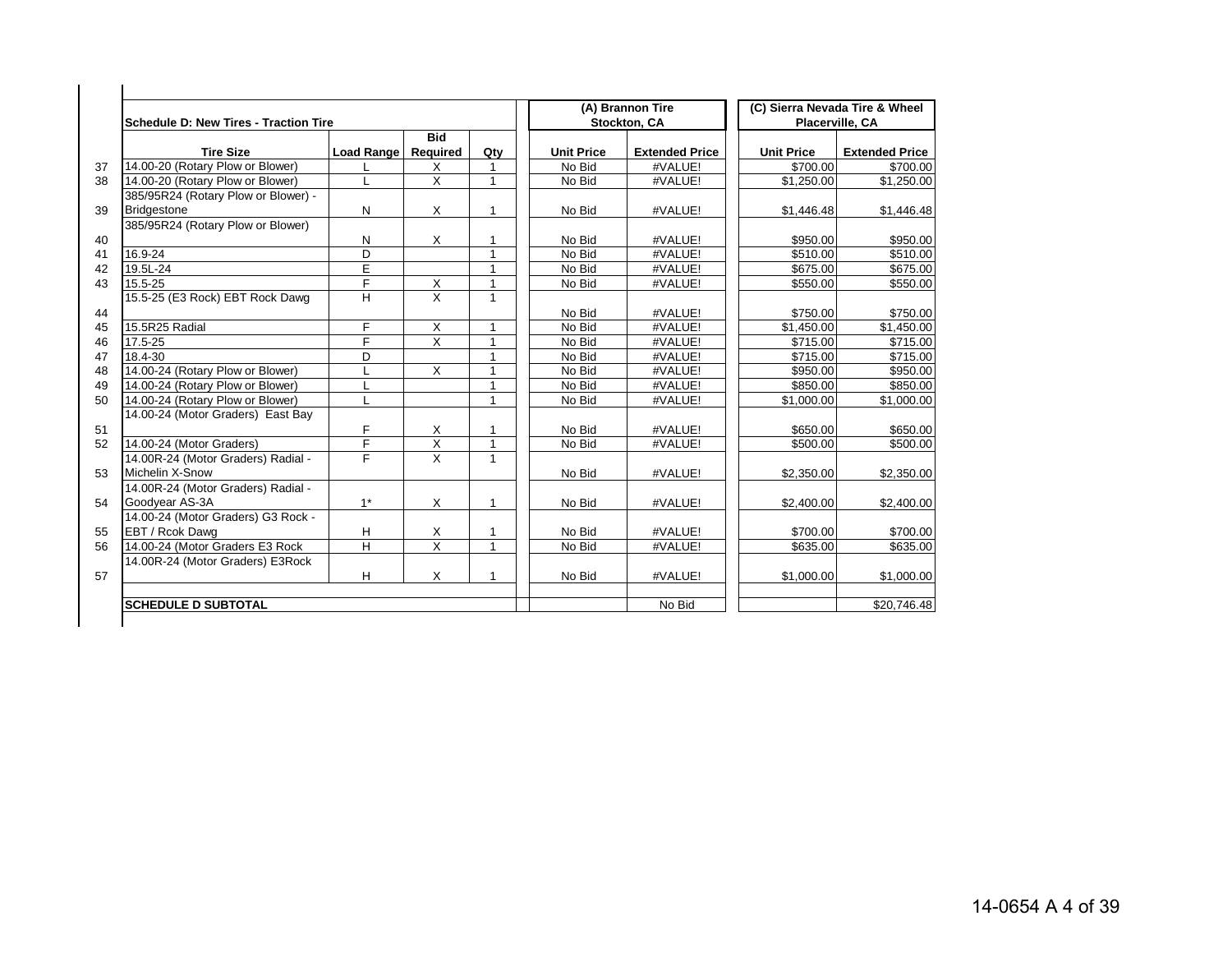| Schedule E: New Tires - Special Equipment |            |                        |     |                   | (A) Brannon Tire<br>Stockton, CA |                   | (C) Sierra Nevada Tire & Wheel<br>Placerville, CA |
|-------------------------------------------|------------|------------------------|-----|-------------------|----------------------------------|-------------------|---------------------------------------------------|
| <b>Tire Size</b>                          | Load Range | <b>Bid</b><br>Required | Qty | <b>Unit Price</b> | <b>Extended Price</b>            | <b>Unit Price</b> | <b>Extended Price</b>                             |
| $8 \times 2.2$                            | A          |                        |     | No Bid            | #VALUE!                          | \$30.00           | \$30.00                                           |
| 145/70-6                                  | Α          |                        |     | No Bid            | #VALUE!                          | \$25.00           | \$25.00                                           |
| 4.10/3.50-4                               | Α          |                        |     | No Bid            | #VALUE!                          | \$11.50           | \$11.50                                           |
| 4.10/3.50-6                               | A          | X                      |     | No Bid            | #VALUE!                          | \$14.00           | \$14.00                                           |
| 5.30/4.50-6                               | С          |                        |     | No Bid            | #VALUE!                          | \$35.00           | \$35.00                                           |
| 6.50-10 (Forklift)                        | E          |                        |     | No Bid            | #VALUE!                          | \$85.00           | \$85.00                                           |
| 4.80/4.00-8                               | Α          |                        |     | No Bid            | #VALUE!                          | \$13.00           | \$13.00                                           |
| 4.80-12                                   | B          |                        |     | No Bid            | #VALUE!                          | \$28.00           | \$28.00                                           |
| 7.50-15NHS (Smooth)                       | F          |                        |     | No Bid            | #VALUE!                          | \$225.00          | \$225.00                                          |
| 12-16.5 Skid Steer Extra Reinforced       | F          |                        |     |                   |                                  |                   |                                                   |
| Side Wall                                 |            |                        |     | No Bid            | #VALUE!                          | \$215.00          | \$215.00                                          |
| 12.5-80-18                                | E          |                        |     | No Bid            | #VALUE!                          | \$315.00          | \$315.00                                          |
| 11L16                                     | E          | X                      |     | No Bid            | #VALUE!                          | \$145.00          | \$145.00                                          |
| 7.00-12 (Forklift)                        | E          |                        |     | No Bid            | #VALUE!                          | \$115.00          | \$115.00                                          |
| <b>SCHEDULE E SUBTOTAL</b>                |            |                        |     |                   | No Bid                           |                   | \$1,256.50                                        |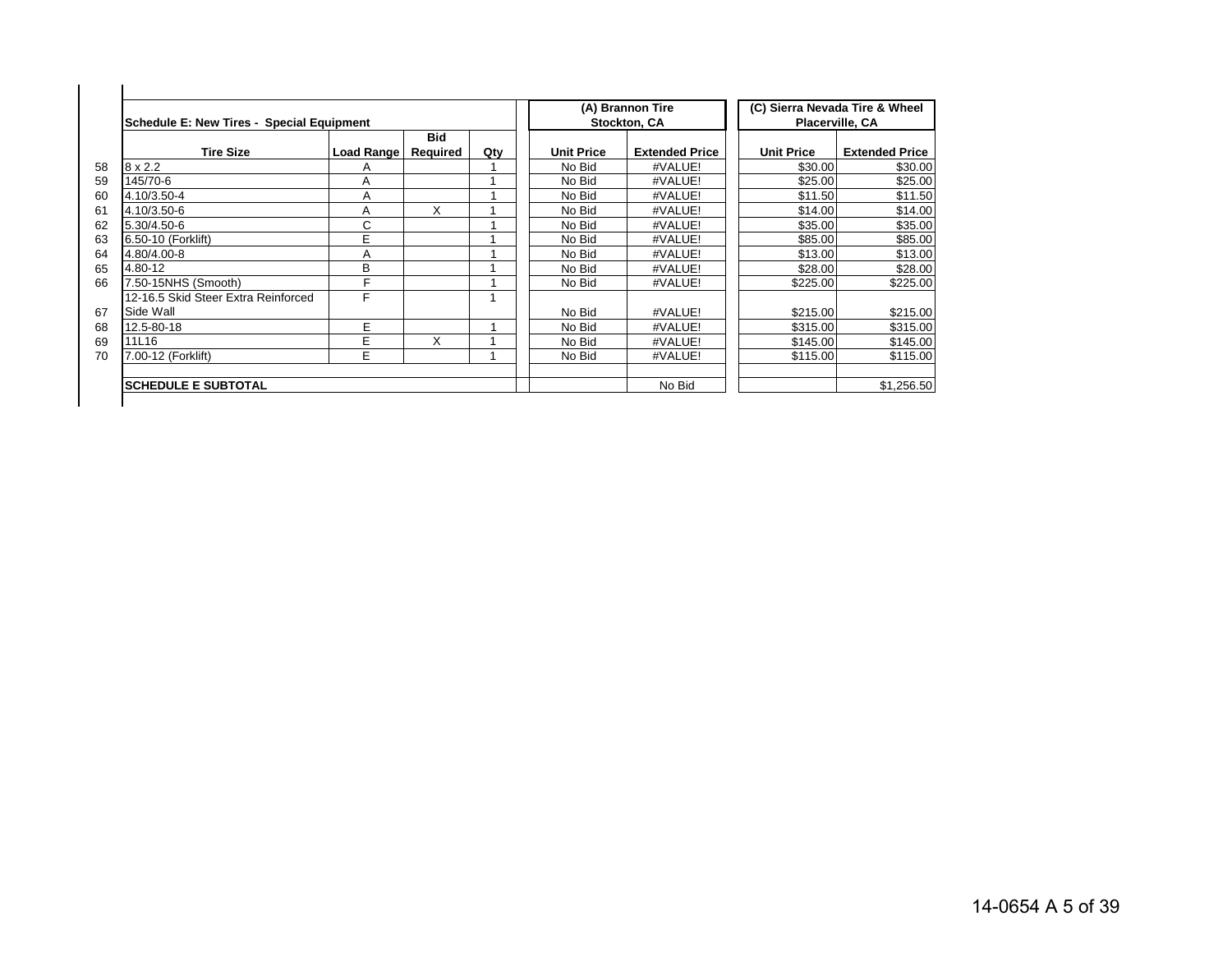| Schedule F: Recaps - Mud & Snow Tread, (Drilled for Studs) |            |          |     |                   | (A) Brannon Tire<br>Stockton, CA |                   | (C) Sierra Nevada Tire & Wheel<br><b>Placerville, CA</b> |
|------------------------------------------------------------|------------|----------|-----|-------------------|----------------------------------|-------------------|----------------------------------------------------------|
|                                                            |            | Bid      |     |                   |                                  |                   |                                                          |
| <b>Tire Size</b>                                           | Load Range | Reauired | Qty | <b>Unit Price</b> | <b>Extended Price</b>            | <b>Unit Price</b> | <b>Extended Price</b>                                    |
| 225/70R19.5                                                |            |          |     | No Bid            | #VALUE!                          | \$200.00          | \$200.00                                                 |
| 11R22.5                                                    | н          | X        |     | No Bid            | #VALUE!                          | \$250.00          | \$250.00                                                 |
| 315/80R22.5                                                |            |          |     | No Bid            | #VALUE!                          | \$250.00          | \$250.00                                                 |
| 12R22.5                                                    | н          |          |     | No Bid            | #VALUE!                          | \$250.00          | \$250.00                                                 |
| 10.00-22.5                                                 | G          |          |     | No Bid            | #VALUE!                          | \$150.00          | \$150.00                                                 |
|                                                            |            |          |     |                   |                                  |                   |                                                          |
| <b>SCHEDULE F SUBTOTAL</b>                                 |            |          |     | No Bid            |                                  | \$1,100.00        |                                                          |

14-0654 A 6 of 39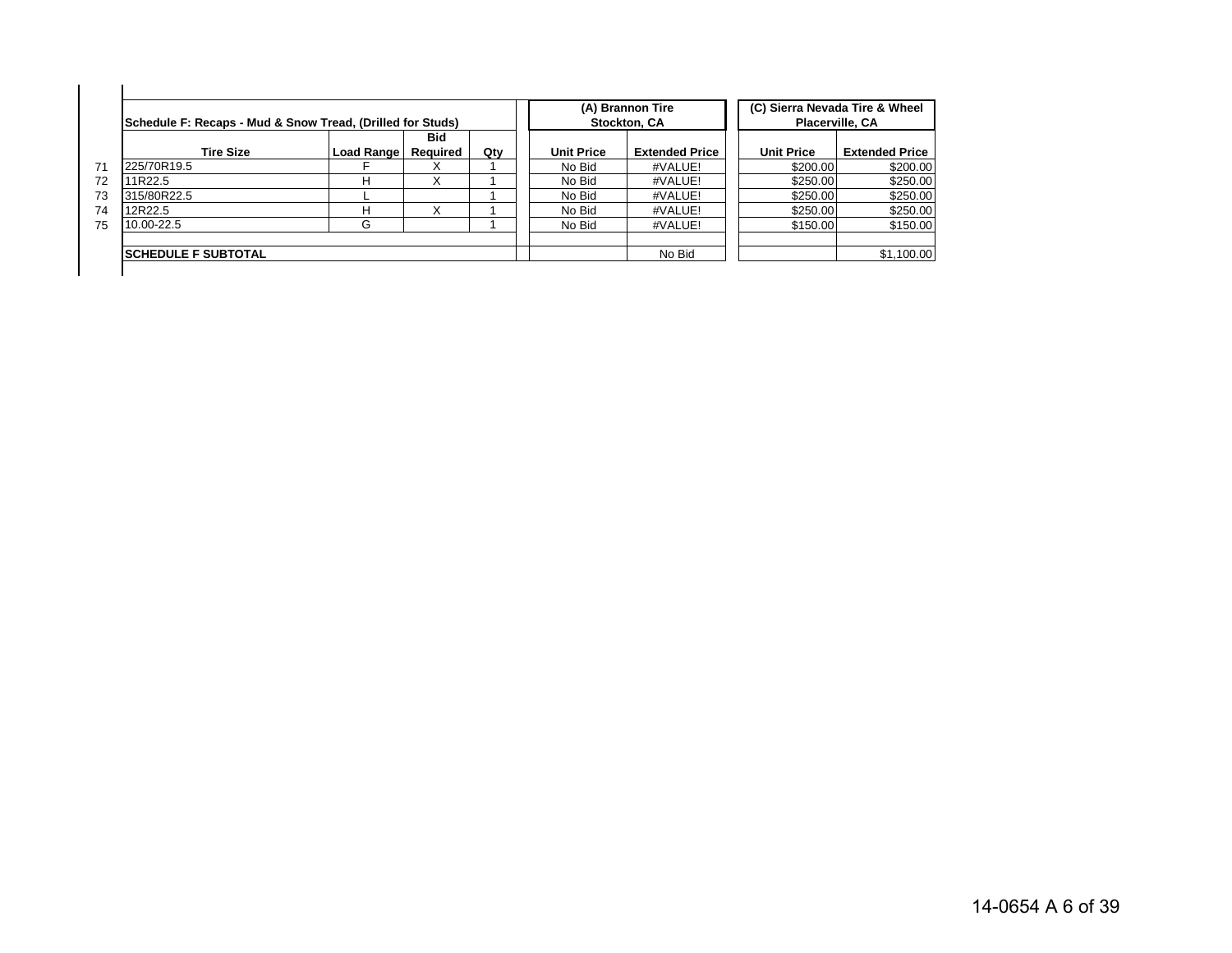|    | Schedule G: Recaps - Highway Tread |            |                 |     |                   | (A) Brannon Tire<br>Stockton, CA | (C) Sierra Nevada Tire & Wheel<br>Placerville, CA |                       |
|----|------------------------------------|------------|-----------------|-----|-------------------|----------------------------------|---------------------------------------------------|-----------------------|
|    | <b>Tire Size</b>                   | Load Range | Bid<br>Reauired | Qty | <b>Unit Price</b> | <b>Extended Price</b>            | <b>Unit Price</b>                                 | <b>Extended Price</b> |
| 76 | 255/70R22.5                        |            |                 |     | No Bid            | #VALUE!                          | \$150.00                                          | \$150.00              |
| 77 | 11R22.5                            |            |                 |     | No Bid            | #VALUE!                          | \$250.00                                          | \$250.00              |
| 78 | 12R22.5                            | н          |                 |     | No Bid            | #VALUE!                          | \$250.00                                          | \$250.00              |
| 79 | 10.00R22.5                         | G          |                 |     | No Bid            | #VALUE!                          | \$150.00                                          | \$150.00              |
|    | <b>ISCHEDULE G SUBTOTAL</b>        |            |                 |     |                   | No Bid                           |                                                   | \$800.00              |

14-0654 A 7 of 39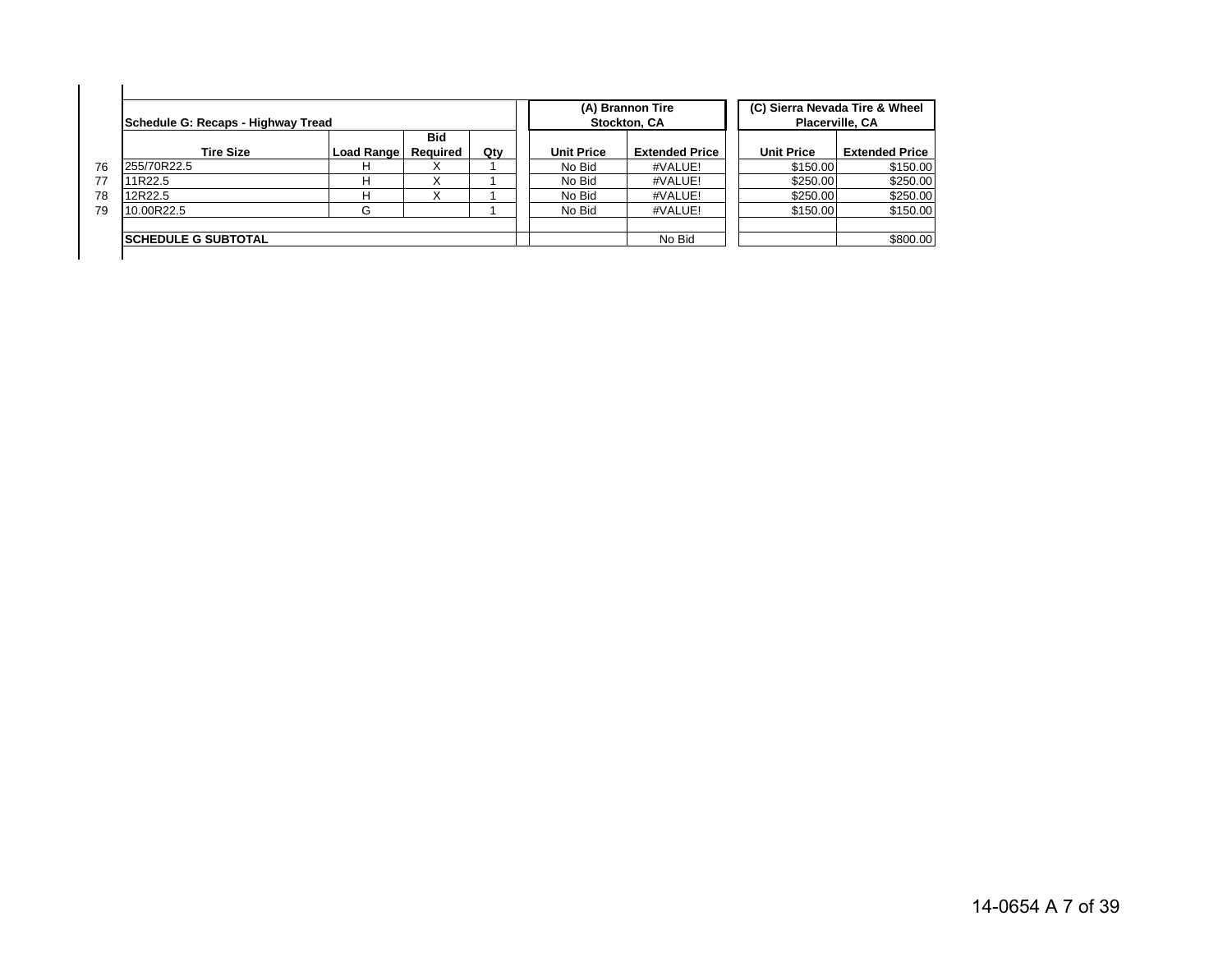| Schedule H: Recaps - Traction Tread |            |                 |     |                   | (A) Brannon Tire<br><b>Stockton, CA</b> |                   | (C) Sierra Nevada Tire & Wheel<br><b>Placerville, CA</b> |
|-------------------------------------|------------|-----------------|-----|-------------------|-----------------------------------------|-------------------|----------------------------------------------------------|
| <b>Tire Size</b>                    | Load Range | Bid<br>Required | Qty | <b>Unit Price</b> | <b>Extended Price</b>                   | <b>Unit Price</b> | <b>Extended Price</b>                                    |
| 14.00-20                            |            | х               |     | No Bid            | #VALUE!                                 | \$200.00          | \$200.00                                                 |
| 14.00-24                            |            |                 |     | No Bid            | #VALUE!                                 | \$200.00          | \$200.00                                                 |
| 16.9-24                             | D          |                 |     | No Bid            | #VALUE!                                 | \$250.00          | \$250.00                                                 |
| 19.5L-24                            | E          | Χ               |     | No Bid            | #VALUE!                                 | \$250.00          | \$250.00                                                 |
| 15.5-25                             | ⊏          |                 |     | No Bid            | #VALUE!                                 | \$300.00          | \$300.00                                                 |
| 17.5-25                             |            |                 |     | No Bid            | #VALUE!                                 | \$300.00          | \$300.00                                                 |
| 18.4-30                             | D          |                 |     | No Bid            | #VALUE!                                 | \$300.00          | \$300.00                                                 |
| <b>ISCHEDULE H SUBTOTAL</b>         |            |                 |     |                   | No Bid                                  |                   | \$1,800.00                                               |

14-0654 A 8 of 39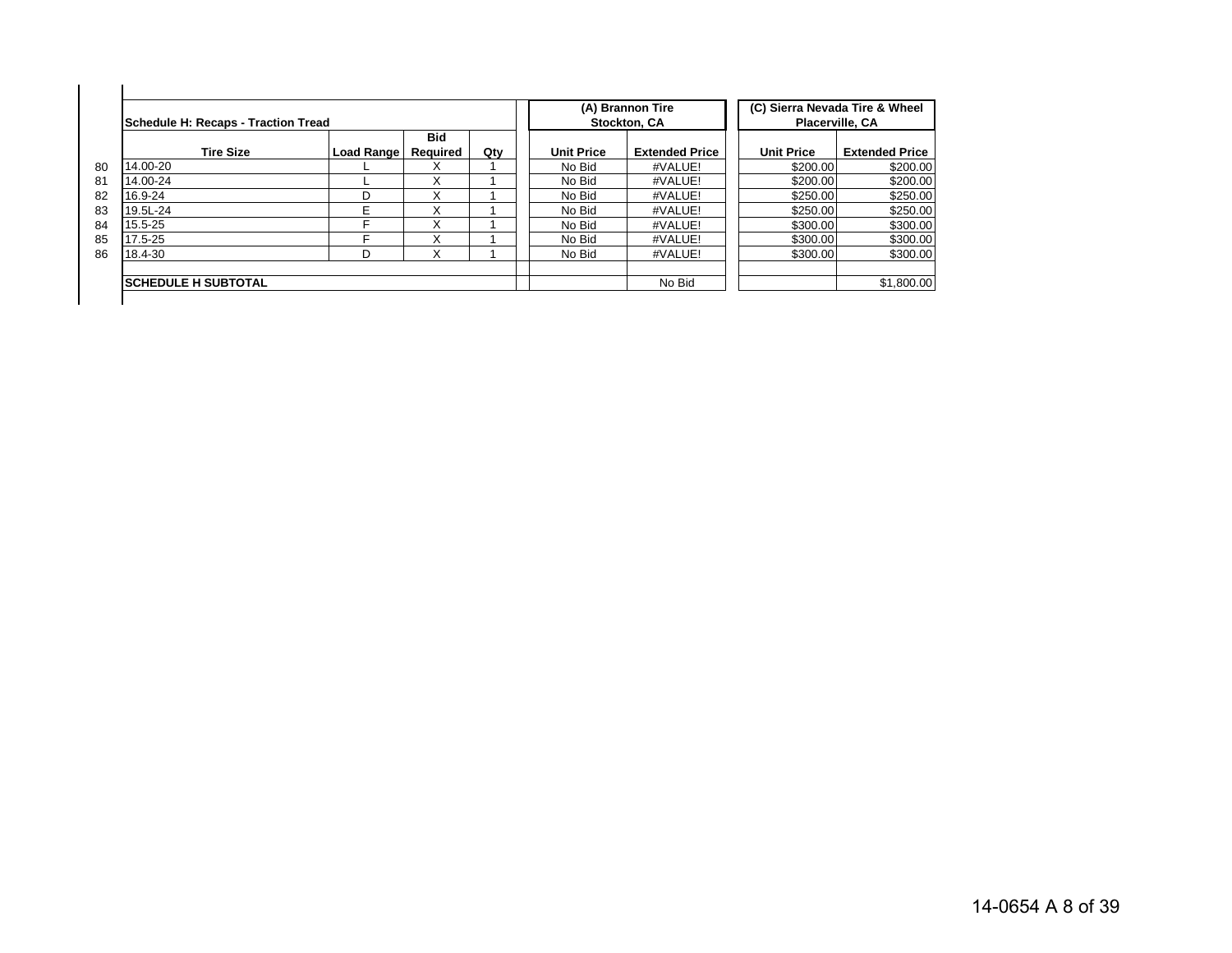|     | Schedule I: Recaps - Special Equipment |            |                 |     |                   | (A) Brannon Tire<br><b>Stockton, CA</b> |                   | (C) Sierra Nevada Tire & Wheel<br><b>Placerville, CA</b> |
|-----|----------------------------------------|------------|-----------------|-----|-------------------|-----------------------------------------|-------------------|----------------------------------------------------------|
|     | <b>Tire Size</b>                       | Load Range | Bid<br>Required | Qty | <b>Unit Price</b> | <b>Extended Price</b>                   | <b>Unit Price</b> | <b>Extended Price</b>                                    |
| 87  | 6.50-10 (Forklift)                     | E          |                 |     | No Bid            | #VALUE!                                 | \$100.00          | \$100.00                                                 |
| 88  | 7.50-15NHS (Smooth)                    | F          | Χ               |     | No Bid            | #VALUE!                                 | \$100.00          | \$100.00                                                 |
| 89  | 8.15-15 (Forklift)                     | F          | X               |     | No Bid            | #VALUE!                                 | \$100.00          | \$100.00                                                 |
| 90  | 7.50-15NHS (Forklift)                  | F          |                 |     | No Bid            | #VALUE!                                 | \$100.00          | \$100.00                                                 |
|     | 12-16.5 (Skid Steer Extra Reinforced   | F          | x               |     |                   |                                         |                   |                                                          |
| 100 | Side Wall)                             |            |                 |     | No Bid            | #VALUE!                                 | \$300.00          | \$300.00                                                 |
| 101 | 11L16                                  | E          |                 |     | No Bid            | #VALUE!                                 | \$100.00          | \$100.00                                                 |
| 102 | 12.5/80-18                             | E          | x               |     | No Bid            | #VALUE!                                 | \$200.00          | \$200.00                                                 |
| 103 | 7.00-12 (Forklift)                     | E          | Χ               |     | No Bid            | #VALUE!                                 | \$100.00          | \$100.00                                                 |
|     | <b>SCHEDULE I SUBTOTAL</b>             |            |                 |     |                   | No Bid                                  |                   | \$1.100.00                                               |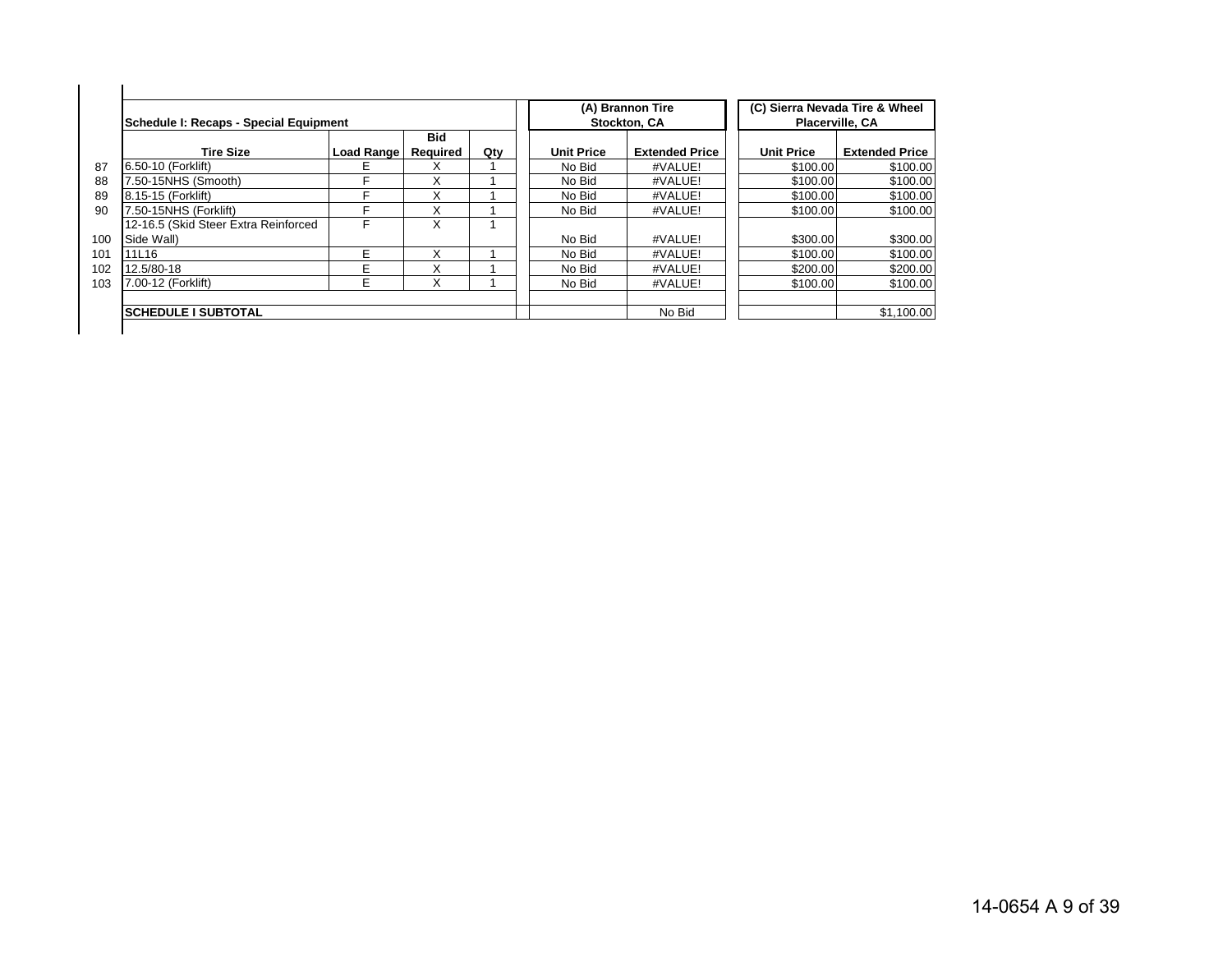|     | Schedule J: Radial Casings  |              |                        |     |                   | (A) Brannon Tire<br>Stockton, CA | (C) Sierra Nevada Tire & Wheel<br>Placerville, CA |                       |
|-----|-----------------------------|--------------|------------------------|-----|-------------------|----------------------------------|---------------------------------------------------|-----------------------|
|     | <b>Tire Size</b>            | Load Range I | <b>Bid</b><br>Required | Qty | <b>Unit Price</b> | <b>Extended Price</b>            | <b>Unit Price</b>                                 | <b>Extended Price</b> |
| 104 | 225/70R19.5                 |              |                        |     | No Bid            | #VALUE!                          | \$0.00                                            | \$0.00                |
| 105 | 11R22.5                     | н            |                        |     | No Bid            | #VALUE!                          | \$90.00                                           | \$90.00               |
| 106 | 12R22.5                     | н            |                        |     | No Bid            | #VALUE!                          | \$90.00                                           | \$90.00               |
| 107 | 10.00-R-22.5                |              |                        |     | No Bid            | #VALUE!                          | \$60.00                                           | \$60.00               |
|     |                             |              |                        |     |                   |                                  |                                                   |                       |
|     | <b>ISCHEDULE J SUBTOTAL</b> |              |                        |     |                   | No Bid                           |                                                   | \$240.00              |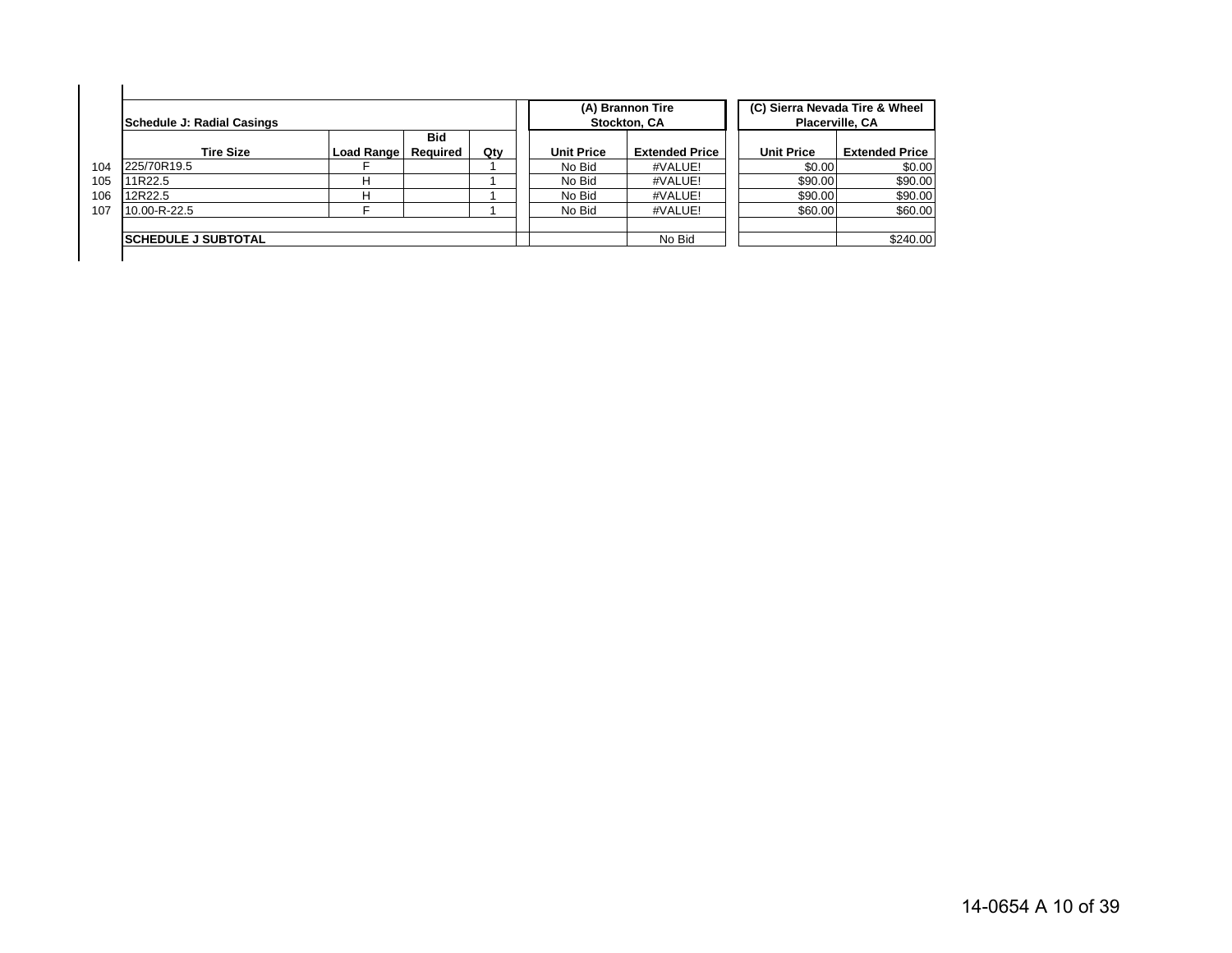|     | <b>Schedule K: New Tubes</b> |                   |                        |                |                   | (A) Brannon Tire<br>Stockton, CA |                   | (C) Sierra Nevada Tire & Wheel<br>Placerville, CA |
|-----|------------------------------|-------------------|------------------------|----------------|-------------------|----------------------------------|-------------------|---------------------------------------------------|
|     | <b>Tire Size</b>             | <b>Load Range</b> | <b>Bid</b><br>Required | Qty            | <b>Unit Price</b> | <b>Extended Price</b>            | <b>Unit Price</b> | <b>Extended Price</b>                             |
| 108 | 145/70-6                     | N/A               |                        | 1              | No Bid            | #VALUE!                          | \$4.00            | \$4.00                                            |
| 109 | 4.10/3.50-4                  | N/A               |                        | 1              | No Bid            | #VALUE!                          | \$4.00            | \$4.00                                            |
| 110 | 4.10/3.50-6                  | N/A               |                        | 1              | No Bid            | #VALUE!                          | \$4.00            | \$4.00                                            |
| 111 | 4.80-8                       | N/A               |                        | 1              | No Bid            | #VALUE!                          | \$5.00            | \$5.00                                            |
| 112 | 5.30/4.50-6                  | N/A               |                        | 1              | No Bid            | #VALUE!                          | \$6.00            | \$6.00                                            |
| 113 | 6.50-10                      | N/A               |                        | 1              | No Bid            | #VALUE!                          | \$15.00           | \$15.00                                           |
| 114 | 4.80-/4.00-8                 | N/A               |                        | 1              | No Bid            | #VALUE!                          | \$5.00            | \$5.00                                            |
| 115 | 4.80-12                      | N/A               |                        | 1              | No Bid            | #VALUE!                          | \$8.00            | \$8.00                                            |
| 116 | 7.00-12                      | N/A               |                        | 1              | No Bid            | #VALUE!                          | \$12.00           | \$12.00                                           |
| 117 | $7.00 - 15$                  | N/A               |                        | 1              | No Bid            | #VALUE!                          | \$12.00           | \$12.00                                           |
| 118 | 7.50-15NHS                   | N/A               |                        | 1              | No Bid            | #VALUE!                          | \$15.00           | \$15.00                                           |
| 119 | 8x2.2                        | N/A               |                        | 1              | No Bid            | #VALUE!                          | \$20.00           | \$20.00                                           |
| 120 | 8.15-15                      | N/A               |                        | $\overline{1}$ | No Bid            | #VALUE!                          | \$15.00           | \$15.00                                           |
| 121 | 7.50-16LT                    | N/A               |                        | 1              | No Bid            | #VALUE!                          | \$20.00           | \$20.00                                           |
| 122 | 11L16                        | N/A               |                        | 1              | No Bid            | #VALUE!                          | \$15.00           | \$15.00                                           |
| 123 | 12.5/80-18                   | N/A               |                        | 1              | No Bid            | #VALUE!                          | \$25.00           | \$25.00                                           |
| 124 | 9.50R16.5LT                  | N/A               |                        | $\overline{1}$ | No Bid            | #VALUE!                          | \$15.00           | \$15.00                                           |
| 125 | 8.25-15                      | N/A               |                        | $\overline{1}$ | No Bid            | #VALUE!                          | \$25.00           | \$25.00                                           |
| 126 | 8.25R-15                     | N/A               |                        | 1              | No Bid            | #VALUE!                          | \$25.00           | \$25.00                                           |
| 127 | 14.00-20                     | N/A               | X                      | 1              | No Bid            | #VALUE!                          | \$65.00           | \$65.00                                           |
| 128 | 14.00-R24                    | N/A               | X                      | $\overline{1}$ | No Bid            | #VALUE!                          | \$65.00           | \$65.00                                           |
| 129 | 16.9-24                      | N/A               |                        | 1              | No Bid            | #VALUE!                          | \$50.00           | \$50.00                                           |
| 130 | 19.5L-24                     | N/A               |                        | 1              | No Bid            | #VALUE!                          | \$60.00           | \$60.00                                           |
| 131 | 15.5-25                      | N/A               |                        | 1              | No Bid            | #VALUE!                          | \$95.00           | \$95.00                                           |
| 132 | 17.5-25                      | N/A               |                        | 1              | No Bid            | #VALUE!                          | \$95.00           | \$95.00                                           |
| 133 | 18.4-30                      | N/A               |                        | 1              | No Bid            | #VALUE!                          | \$65.00           | \$65.00                                           |
| 134 | 10.00R-22.5                  | N/A               |                        | $\overline{1}$ | No Bid            | #VALUE!                          | \$35.00           | \$35.00                                           |
| 135 | 385/95R24                    | N/A               | X                      | $\overline{1}$ | No Bid            | #VALUE!                          | \$75.00           | \$75.00                                           |
|     | <b>SCHEDULE K SUBTOTAL</b>   |                   |                        |                |                   | No Bid                           |                   | \$855.00                                          |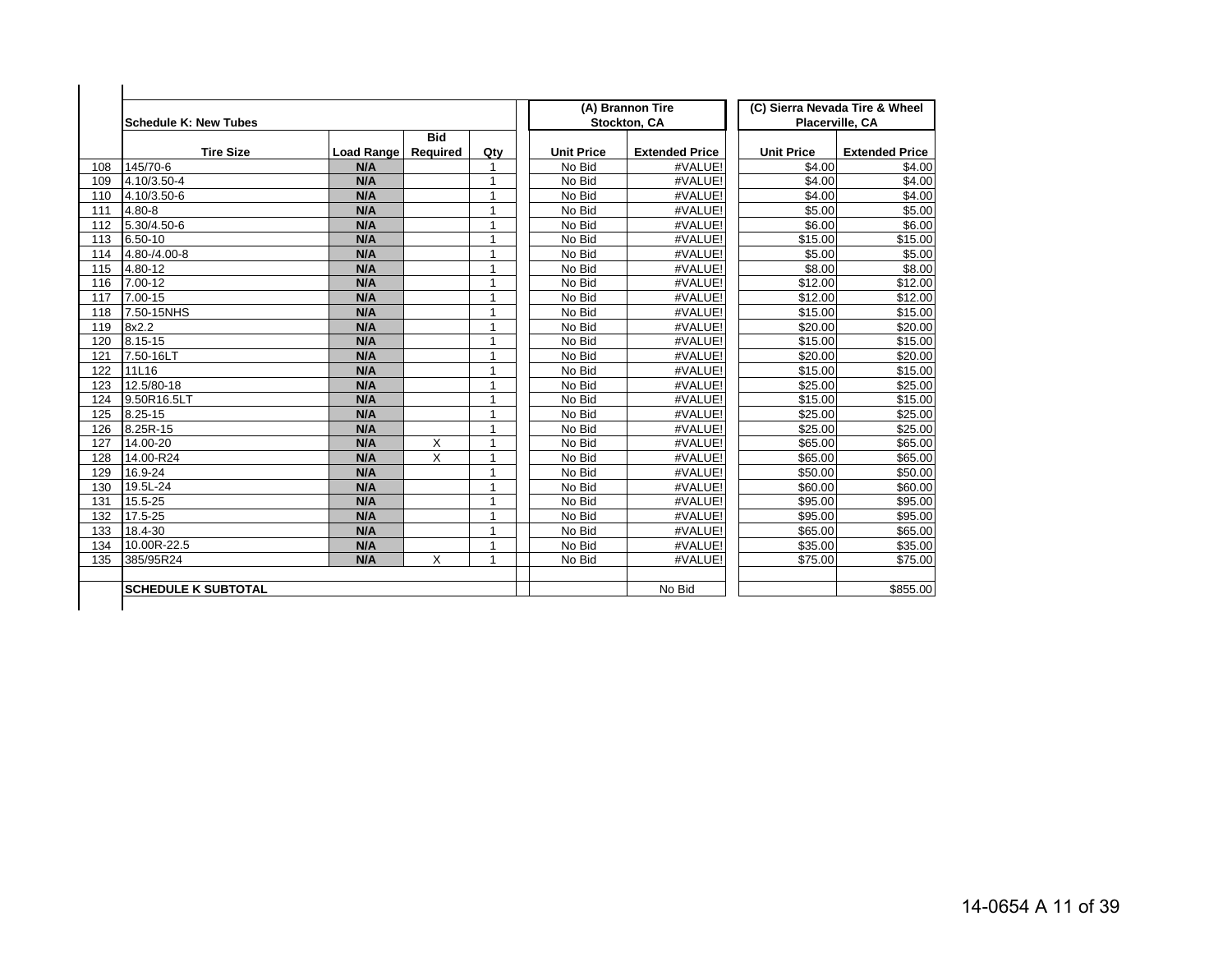| Schedule L: Flat/Spot Repairs (Carry In Services at Vendor shop) |                              |                         |              |                   | (A) Brannon Tire<br>Stockton, CA |                   | (C) Sierra Nevada Tire & Wheel<br>Placerville, CA |
|------------------------------------------------------------------|------------------------------|-------------------------|--------------|-------------------|----------------------------------|-------------------|---------------------------------------------------|
|                                                                  | Type of                      | <b>Bid</b>              |              |                   |                                  |                   |                                                   |
| <b>Tire Size</b>                                                 | Service                      | Required                | Qty          | <b>Unit Price</b> | <b>Extended Price</b>            | <b>Unit Price</b> | <b>Extended Price</b>                             |
|                                                                  | Flat Repair-                 |                         |              |                   |                                  |                   |                                                   |
| Passenger and Light Truck sizes up to                            | Vendor Shop                  | X                       |              |                   |                                  |                   |                                                   |
| and including 7.5-16                                             |                              |                         | $\mathbf{1}$ | No Bid            | #VALUE!                          | \$20.00           | \$20.00                                           |
|                                                                  |                              |                         |              |                   |                                  |                   |                                                   |
| Passenger and Light Truck sizes up to                            | Flat Repair-                 | X                       |              |                   |                                  |                   |                                                   |
| and including 7.5-16                                             | County Yard                  |                         | $\mathbf{1}$ | No Bid            | #VALUE!                          | \$120.00          | \$120.00                                          |
|                                                                  | Spot Repair                  |                         |              |                   |                                  |                   |                                                   |
| Passenger and Light Truck sizes up to                            | Vendor shop                  | X                       |              |                   |                                  |                   |                                                   |
| and including 7.5-16                                             |                              |                         | $\mathbf{1}$ | No Bid            |                                  | \$0.00            | \$0.00                                            |
| STEMS - (7.5-16)                                                 |                              | $\overline{X}$          | $\mathbf{1}$ | No Bid            | #VALUE!                          | \$3.00            | \$3.00                                            |
| PATCHES - (7.5-16)                                               |                              | $\overline{\mathsf{x}}$ | 1            | No Bid            | #VALUE!                          | \$0.00            | \$0.00                                            |
|                                                                  | Flat Repair-                 |                         |              |                   |                                  |                   |                                                   |
| Truck sizes 8.25-20 through                                      | Vendor Shop                  | $\times$                |              |                   |                                  |                   |                                                   |
| 12.00-24.5                                                       |                              |                         | $\mathbf{1}$ | No Bid            | #VALUE!                          | \$40.00           | \$40.00                                           |
|                                                                  | Flat Repair-                 |                         |              |                   |                                  |                   |                                                   |
| Truck sizes 8.25-20 through                                      | County Yard                  | X                       |              |                   |                                  |                   |                                                   |
| 12.00-24.5                                                       |                              |                         | $\mathbf{1}$ | No Bid            | #VALUE!                          | \$120.00          | \$120.00                                          |
|                                                                  | Spot Repair -                |                         |              |                   |                                  |                   |                                                   |
| Truck sizes 8.25-20 through                                      | Vendor shop                  | X                       |              |                   |                                  |                   |                                                   |
| 12.00-24.5                                                       |                              |                         | $\mathbf{1}$ | No Bid            | #VALUE!                          | \$15.00           | \$15.00                                           |
|                                                                  |                              | $\mathsf{X}$            |              |                   |                                  |                   |                                                   |
| STEMS - (8.25-20 through 12.00-24.5)                             |                              |                         | $\mathbf{1}$ | No Bid            | #VALUE!                          | \$5.00            | \$5.00                                            |
| PATCHES - (8.25-20 through 12.00-                                |                              | X                       | $\mathbf{1}$ | No Bid            | #VALUE!                          | \$5.00            | \$5.00                                            |
| 24.5)                                                            | Flat Repair-                 |                         |              |                   |                                  |                   |                                                   |
| Equipment sizes 14.00-20 through                                 | Vendor Shop                  | X                       |              |                   |                                  |                   |                                                   |
| 17.5-25                                                          |                              |                         | $\mathbf{1}$ | No Bid            | #VALUE!                          | \$80.00           | \$80.00                                           |
| Equipment sizes 14.00-20 through                                 | Flat Repair -                |                         |              |                   |                                  |                   |                                                   |
| 17.5-25                                                          | County Yard                  | X                       |              |                   |                                  |                   |                                                   |
|                                                                  |                              |                         |              |                   |                                  |                   |                                                   |
|                                                                  |                              |                         | $\mathbf{1}$ | No Bid            | #VALUE!                          | \$120.00          | \$120.00                                          |
| Equipment sizes 14.00-20 through<br>17.5-25                      | Spot Repair -<br>Vendor shop |                         |              |                   |                                  |                   |                                                   |
|                                                                  |                              | X                       |              |                   |                                  |                   |                                                   |
|                                                                  |                              |                         | 1            | No Bid            | #VALUE!                          | \$20.00           | \$20.00                                           |
| O-RINGS - (Equipment 14.00-20<br>through 17.5-25)                |                              | X                       | $\mathbf{1}$ | No Bid            | #VALUE!                          | \$5.00            | \$5.00                                            |
| STEMS - (Equipment 14.00-20                                      |                              | X                       |              |                   |                                  |                   |                                                   |
| through 17.5-25)                                                 |                              |                         | $\mathbf{1}$ | No Bid            | #VALUE!                          | \$5.00            | \$5.00                                            |
| PATCHES (Equipment 14.00-20                                      |                              | X                       |              |                   |                                  |                   |                                                   |
| through 17.5-25)                                                 |                              |                         | 1            | No Bid            | #VALUE!                          | \$5.00            | \$5.00                                            |
| H D Boot                                                         |                              | X                       | 1            | No Bid            | #VALUE!                          | \$20.00           | \$20.00                                           |
| <b>Tire Foam Fill Material</b>                                   |                              | Χ                       | $\mathbf{1}$ | No Bid            | #VALUE!                          | \$2.00            | \$2.00                                            |
| <b>Tractor Tire Sealant</b>                                      |                              | X                       | $\mathbf{1}$ | No Bid            | #VALUE!                          | \$2.00            | \$2.00                                            |
|                                                                  |                              |                         |              |                   |                                  |                   |                                                   |
| <b>SCHEDULE L SUBTOTAL</b>                                       |                              |                         |              |                   | No Bid                           |                   | \$587.00                                          |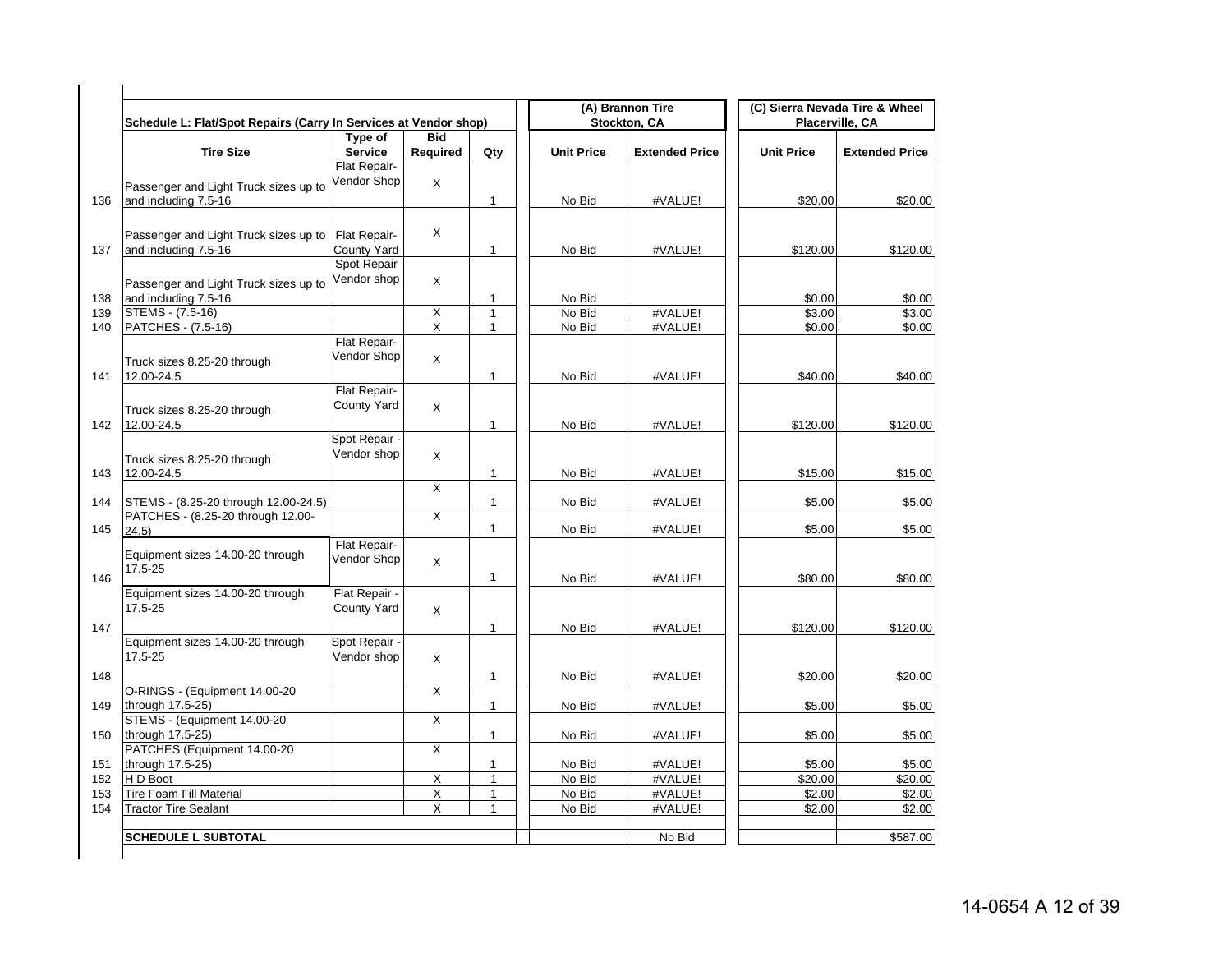|     | Schedule M: Section Repairs |      |     |                   | (A) Brannon Tire<br>Stockton, CA |                   |                       |
|-----|-----------------------------|------|-----|-------------------|----------------------------------|-------------------|-----------------------|
|     | <b>Tire Size</b>            |      | Qty | <b>Unit Price</b> | <b>Extended Price</b>            | <b>Unit Price</b> | <b>Extended Price</b> |
| 155 | 10.00-22.5                  | each |     | No Bid            | #VALUE!                          | \$30.00           | \$30.00               |
| 156 | 11R22.5                     | each |     | No Bid            | #VALUE!                          | \$30.00           | \$30.00               |
| 157 | 12R22.5                     | each |     | No Bid            | #VALUE!                          | \$30.00           | \$30.00               |
| 158 | 14.00-20                    | each |     | No Bid            | #VALUE!                          | \$60.00           | \$60.00               |
| 159 | 14.00-24                    | each |     | No Bid            | #VALUE!                          | \$60.00           | \$60.00               |
| 160 | 15.5-25                     | each |     | No Bid            | #VALUE!                          | \$100.00          | \$100.00              |
| 161 | 16.8-24                     | each |     | No Bid            | #VALUE!                          | \$100.00          | \$100.00              |
| 162 | 17.5-25                     | each |     | No Bid            | #VALUE!                          | \$100.00          | \$100.00              |
| 163 | 19.5-24                     | each |     | No Bid            | #VALUE!                          | \$60.00           | \$60.00               |
|     | <b>ISCHEDULE M SUBTOTAL</b> |      |     |                   | No Bid                           |                   | \$570.00              |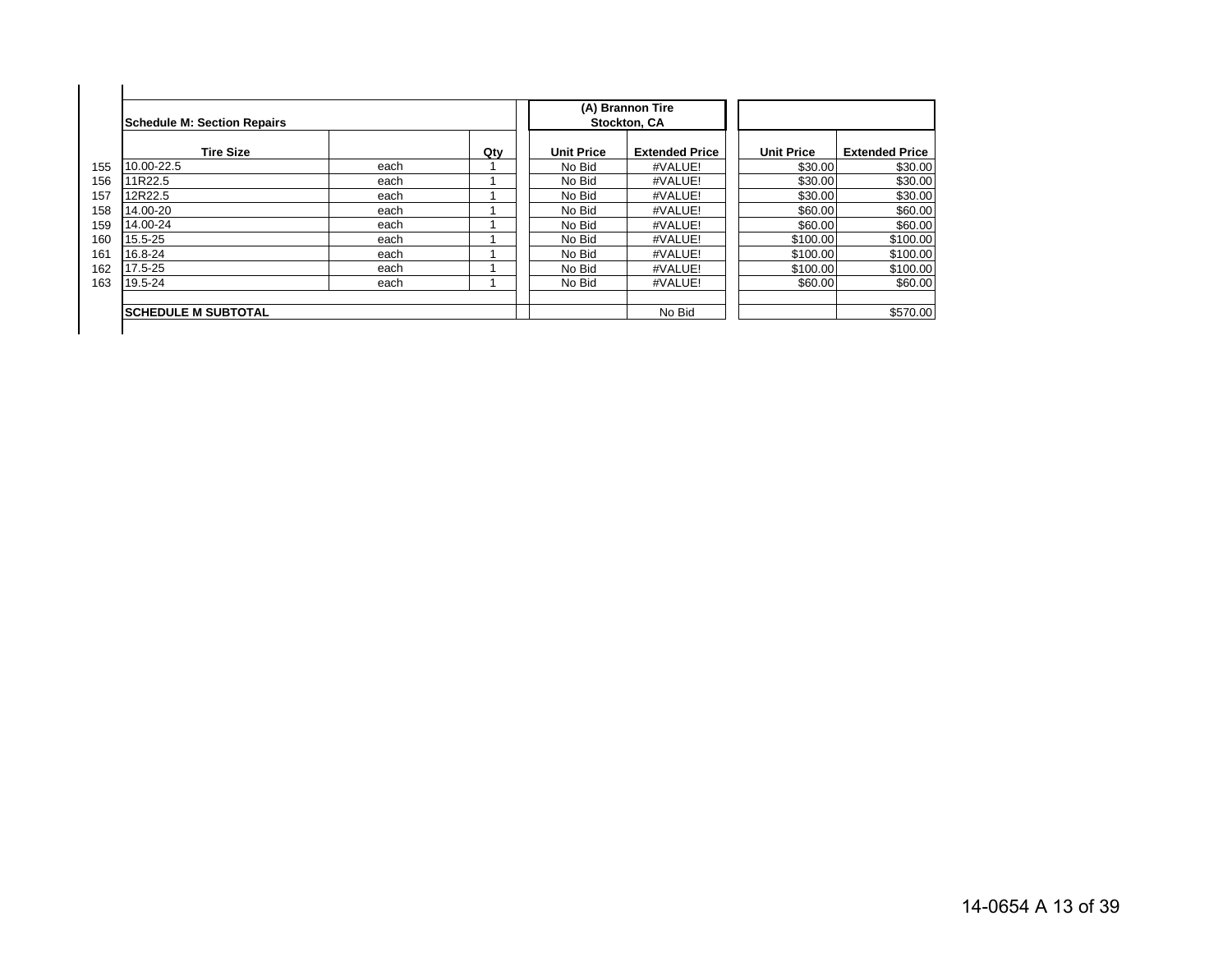|     | Schedule N1 Dismount/Mount / Balance (Carry In Services at Vendor<br>Shop) |                     |              |                      | (A) Brannon Tire<br>Stockton, CA |               | (C) Sierra Nevada Tire & Wheel<br>Placerville, CA |
|-----|----------------------------------------------------------------------------|---------------------|--------------|----------------------|----------------------------------|---------------|---------------------------------------------------|
|     | <b>Tire Size</b>                                                           | <b>Bid Required</b> | Qty          | Unit<br><b>Price</b> | <b>Extended</b><br>Price         | Unit<br>Price | <b>Extended</b><br>Price                          |
| 164 | Light Truck & Small Trailer Tires -<br>Single Piece Rim - Vendor Shop      | X                   | $\mathbf{1}$ | No Bid               | #VALUE!                          | \$20.00       | \$20.00                                           |
| 165 | Light Truck & Small Trailer Tires -<br>Single Piece Rim - County Yard      | X                   | $\mathbf{1}$ | No Bid               | #VALUE!                          | \$120.00      | \$120.00                                          |
| 166 | Light Truck & Small Trailer Tires -<br>Two Piece Rim - Vendor Shop         | X                   | $\mathbf{1}$ | No Bid               | #VALUE!                          | \$20.00       | \$20.00                                           |
| 167 | Light Truck & Small Trailer Tires -<br>Two Piece Rim - County Yard         | $\mathsf X$         | $\mathbf{1}$ | No Bid               | #VALUE!                          | \$120.00      | \$120.00                                          |
| 168 | 225/70R-19.5 - Single Piece Rim -<br><b>Vendor Shop</b>                    | $\sf X$             | $\mathbf{1}$ | No Bid               | #VALUE!                          | \$25.00       | \$25.00                                           |
| 169 | 225/70R-19.5 - Single Piece Rim -<br><b>County Yard</b>                    | $\mathsf X$         | $\mathbf{1}$ | No Bid               | #VALUE!                          | \$120.00      | \$120.00                                          |
| 170 | 225/70R-19.5 - Two Piece Rim -<br><b>Vendor Shop</b>                       | X                   | $\mathbf{1}$ | No Bid               | #VALUE!                          | \$25.00       | \$25.00                                           |
| 171 | 225/70R-19.5 - Two Piece Rim -<br><b>County Yard</b>                       | $\mathsf{X}$        | $\mathbf{1}$ | No Bid               | #VALUE!                          | \$120.00      | \$120.00                                          |
| 172 | 11.00-22.5 thru 12.00-24.5 Single<br>Piece Rim - Vendor Shop               | X                   | $\mathbf{1}$ | No Bid               | #VALUE!                          | \$40.00       | \$40.00                                           |
| 173 | 11.00-22.5 thru 12.00-24.5 Two Piece<br>Rim - County Yard                  | X                   | $\mathbf{1}$ | No Bid               | #VALUE!                          | \$120.00      | \$120.00                                          |
| 174 | 11.00-22.5 thru 12.00-24.5 Two Piece<br>Rim - Vendor Shop                  | X                   | $\mathbf{1}$ | No Bid               | #VALUE!                          | \$40.00       | \$40.00                                           |
| 175 | 11.00-22.5 thru 12.00-24.5 Two Piece<br>Rim - County Yard                  | X                   | $\mathbf{1}$ | No Bid               | #VALUE!                          | \$120.00      | \$120.00                                          |
| 176 | 14.00-20.00 thru 19.5-25 Single Piece<br>Rim - Vendor Shop                 | X                   | $\mathbf{1}$ | No Bid               | #VALUE!                          | \$80.00       | \$80.00                                           |
| 177 | 14.00-22.00 thru 19.5-25 Single Piece<br>Rim - County Yard                 | $\mathsf{X}$        | $\mathbf{1}$ | No Bid               | #VALUE!                          | \$120.00      | \$120.00                                          |
| 178 | 14.00-22.00 thru 19.5-25 Two Piece<br>Rim - Vendor Shop                    | X                   | $\mathbf{1}$ | No Bid               | #VALUE!                          | \$80.00       | \$80.00                                           |
| 179 | 14.00-22.00 thru 19.5-25 Two Piece<br>Rim - County Yard                    | X                   | $\mathbf{1}$ | No Bid               | #VALUE!                          | \$120.00      | \$120.00                                          |
|     | <b>SCHEDULE N1 SUBTOTAL</b>                                                |                     |              |                      | No Bid                           |               | \$1,290.00                                        |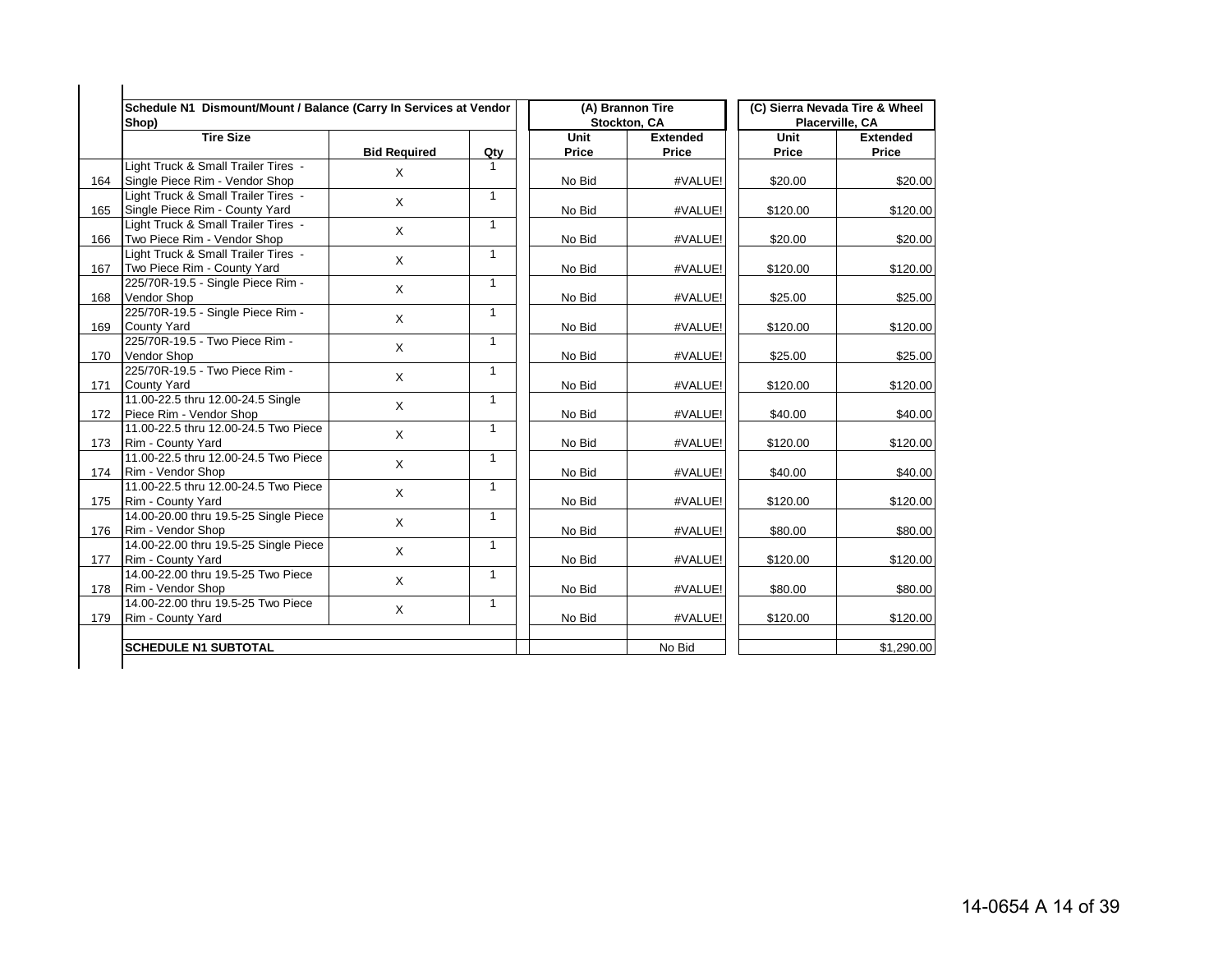|     | Schedule N2: Balance                                      |                        |     |               | (A) Brannon Tire<br><b>Stockton, CA</b> | (C) Sierra Nevada Tire & Wheel<br><b>Placerville, CA</b> |                                 |
|-----|-----------------------------------------------------------|------------------------|-----|---------------|-----------------------------------------|----------------------------------------------------------|---------------------------------|
|     | <b>Rim Size</b>                                           | <b>Unit of Measure</b> | Qty | Unit<br>Price | <b>Extended</b><br><b>Price</b>         | Unit<br>Price                                            | <b>Extended</b><br><b>Price</b> |
| 180 | Light Truck Small Trailer Tires -<br><b>Bubble Blance</b> | each                   |     | No Bid        | #VALUE!                                 | \$10.00                                                  | \$10.00                         |
| 181 | Light Truck Small Trailer Tires - Spin<br><b>Blance</b>   | each                   |     | No Bid        | #VALUE!                                 | \$20.00                                                  | \$20.00                         |
| 182 | 225/70R-19.5 - Bubble Balance                             | each                   |     | No Bid        | #VALUE!                                 | \$10.00                                                  | \$10.00                         |
| 183 | 225/70R-19.5 - Spin Balance                               | each                   |     | No Bid        | #VALUE!                                 | \$20.00                                                  | \$20.00                         |
| 184 | 11-22.5 thru 12.00-24.5 -<br><b>Bubble Balance</b>        | each                   |     | No Bid        | #VALUE!                                 | \$10.00                                                  | \$10.00                         |
| 185 | 11-22.5 thru 12.00-24.5 -<br><b>Spin Balance</b>          | each                   |     | No Bid        | #VALUE!                                 | \$30.00                                                  | \$30.00                         |
| 186 | 14.00-20.00 thru 19.5-25 -<br><b>Bubble Balance</b>       | each                   |     | No Bid        | #VALUE!                                 | \$0.00                                                   | \$0.00                          |
| 185 | 14.00-20.00 thru 19.5-25 -<br>Spin Balance                | each                   |     | No Bid        | #VALUE!                                 | \$0.00                                                   | \$0.00                          |
| 188 | Balance Beads / Sand Material                             | each                   |     | No Bid        | #VALUE!                                 | \$5.00                                                   | \$5.00                          |
|     | <b>SCHEDULE N2 SUBTOTAL</b>                               |                        |     |               | No Bid                                  |                                                          | \$105.00                        |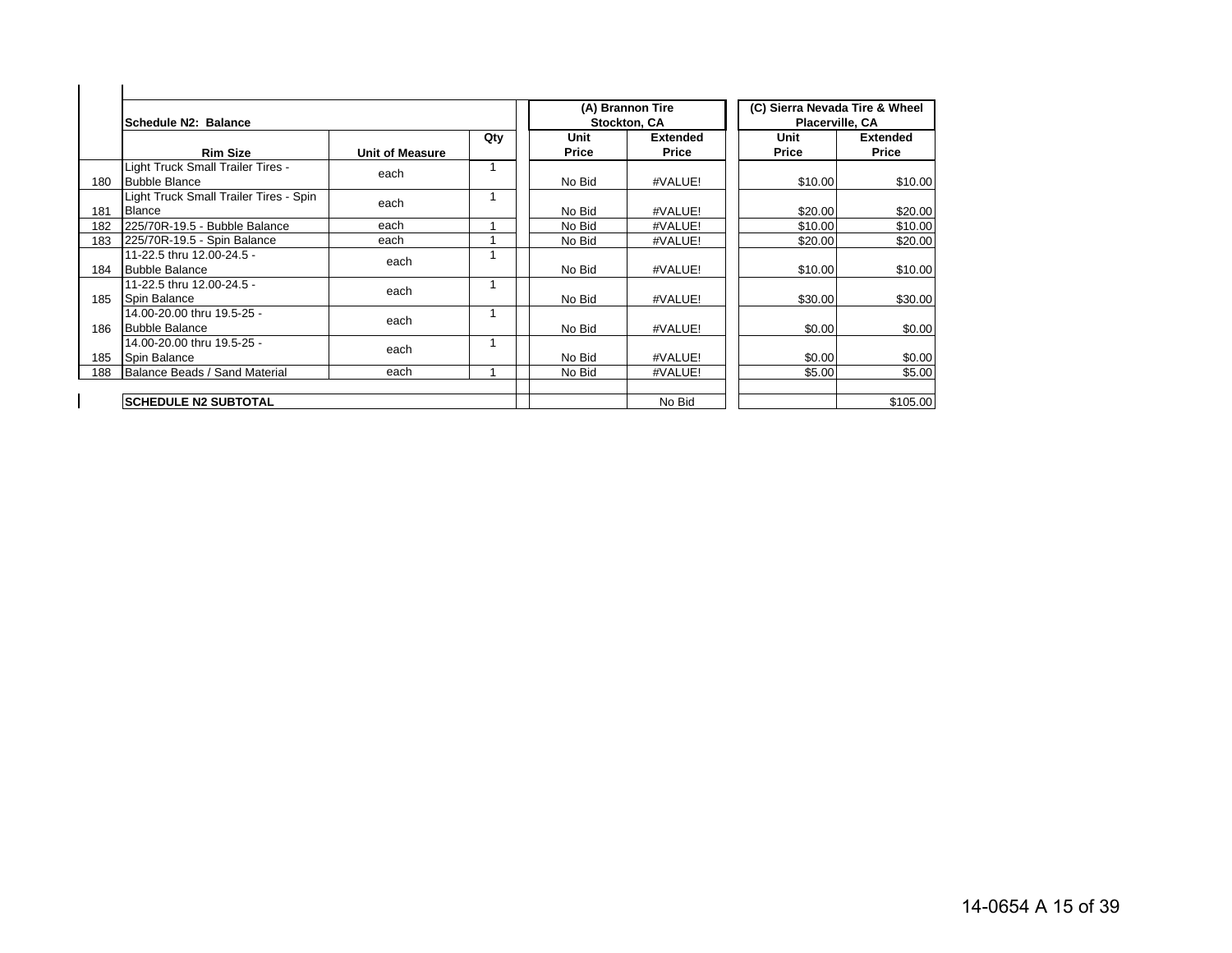|     | <b>ISchedule O1: Labor Install Studs in Snow Tires</b><br>(Includes studs) |                        |     |              | (A) Brannon Tire<br>Stockton, CA | (C) Sierra Nevada Tire & Wheel<br>Placerville, CA |              |                 |  |
|-----|----------------------------------------------------------------------------|------------------------|-----|--------------|----------------------------------|---------------------------------------------------|--------------|-----------------|--|
|     |                                                                            |                        | Qty | Unit         | <b>Extended</b>                  |                                                   | Unit         | <b>Extended</b> |  |
|     | <b>Rim Size</b>                                                            | <b>Unit of Measure</b> |     | <b>Price</b> | Price                            |                                                   | <b>Price</b> | Price           |  |
| 189 | LT245/ up to $19.5$                                                        | each                   |     | No Bid       | #VALUE!                          |                                                   | \$30.00      | \$30.00         |  |
| 190 | 20" and up                                                                 | each                   |     | No Bid       | #VALUE!                          |                                                   | \$50.00      | \$50.00         |  |
|     |                                                                            |                        |     |              |                                  |                                                   |              |                 |  |
|     | <b>ISCHEDULE 01 SUBTOTAL</b>                                               |                        |     |              | No Bid                           |                                                   |              | \$80.00         |  |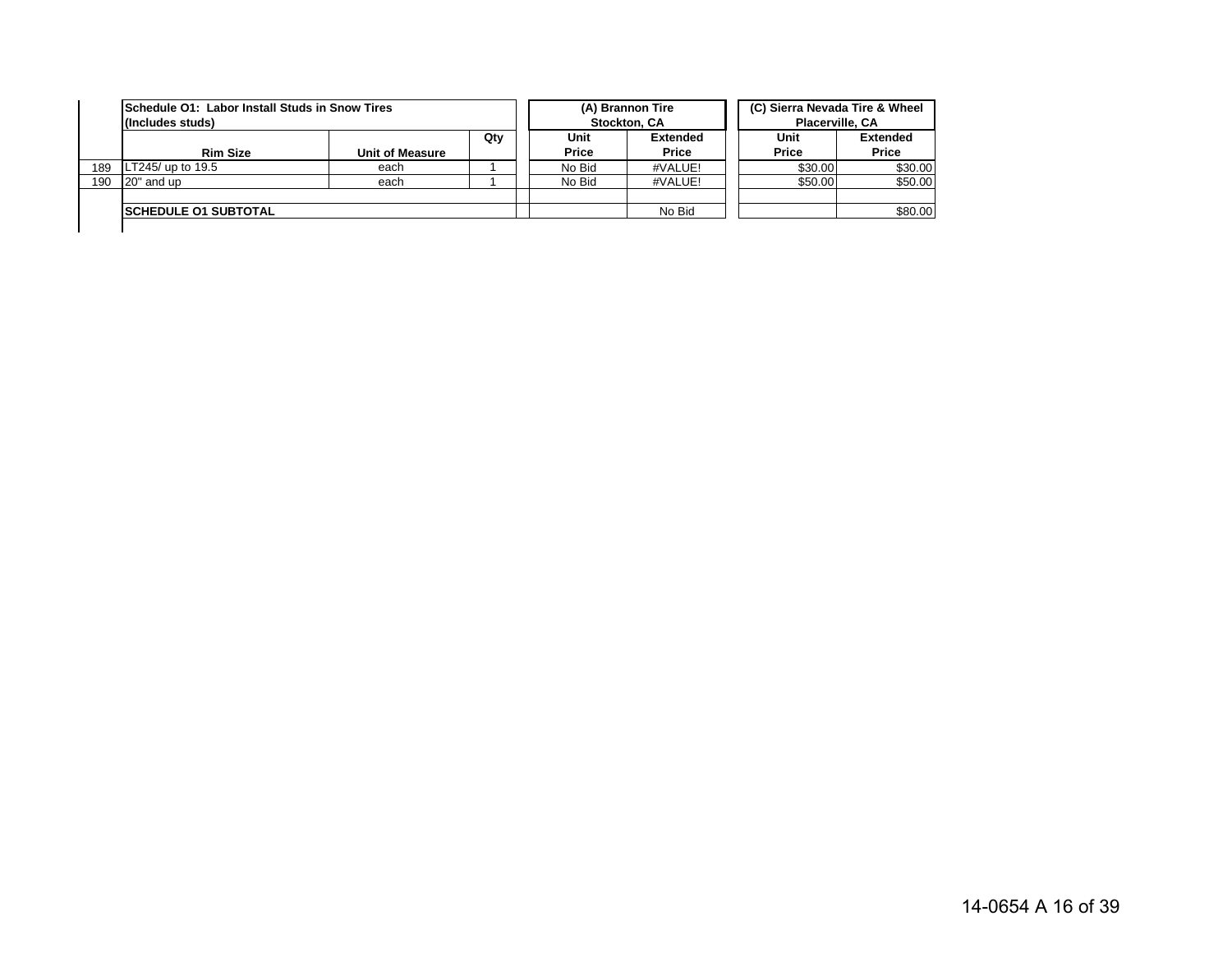|     | Schedule O2: Labor To Drill Non-Pinned Tire For Studding (Includes<br>Studs) |                        |     |               | (A) Brannon Tire<br><b>Stockton, CA</b> | (C) Sierra Nevada Tire & Wheel<br>Placerville, CA |                          |
|-----|------------------------------------------------------------------------------|------------------------|-----|---------------|-----------------------------------------|---------------------------------------------------|--------------------------|
|     | <b>Rim Size</b>                                                              | <b>Unit of Measure</b> | Qtv | Unit<br>Price | <b>Extended</b><br>Price                | Unit<br>Price                                     | <b>Extended</b><br>Price |
| 191 | LT245/ up to 19.5                                                            | each                   |     | No Bid        | #VALUE!                                 | \$30.00                                           | \$30.00                  |
| 192 | 20" and up                                                                   | each                   |     | No Bid        | #VALUE!                                 | \$50.00                                           | \$50.00                  |
|     | <b>ISCHEDULE 02 SUBTOTAL</b>                                                 |                        |     |               | No Bid                                  |                                                   | \$80.00                  |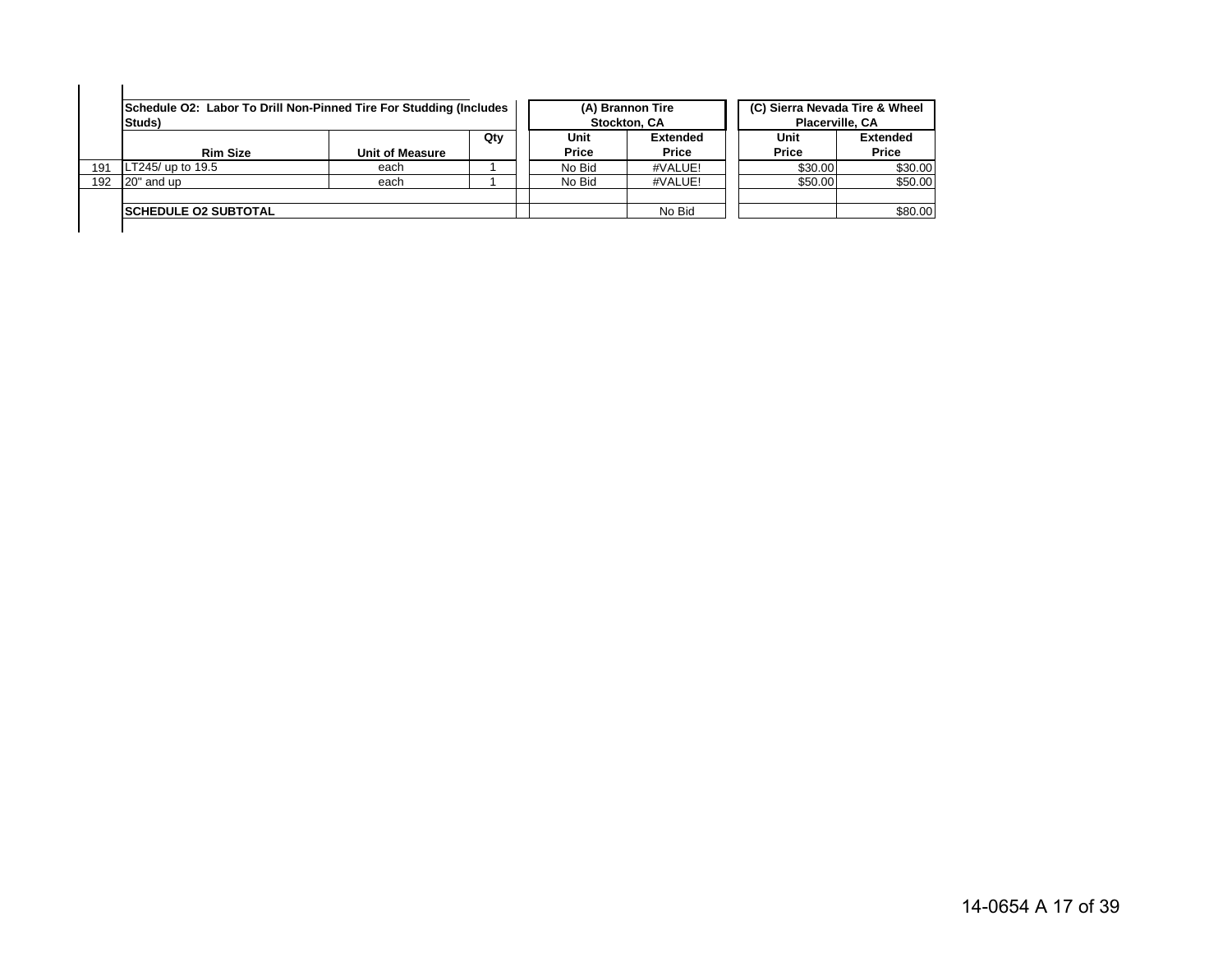|     | Schedule P: Services (Service Call at county Yard and Field<br>Locations) |                        |     |        | (A) Brannon Tire<br>Stockton, CA | (C) Sierra Nevada Tire & Wheel<br>Placerville, CA |                 |
|-----|---------------------------------------------------------------------------|------------------------|-----|--------|----------------------------------|---------------------------------------------------|-----------------|
|     | <b>Service</b>                                                            | <b>Unit of Measure</b> | Qty | Unit   | <b>Extended</b>                  | Unit                                              | <b>Extended</b> |
|     | Dismount, Mount & Repairs (hourly)                                        |                        |     |        |                                  |                                                   |                 |
| 193 |                                                                           | per hour               | 200 | No Bid | #VALUE!                          | \$120.00                                          | \$24,000.00     |
|     | Front End Alignment: Light Truck (per                                     |                        |     |        |                                  |                                                   |                 |
| 194 | Vehicle)                                                                  | per vehicle            |     | No Bid | #VALUE!                          | \$59.95                                           | \$59.95         |
|     | Front End Toe Set Medium to Heavy                                         |                        |     |        |                                  |                                                   |                 |
| 195 | Duty (per vehicle)                                                        | per vehicle            |     | No Bid | #VALUE!                          | \$59.95                                           | \$59.95         |
|     |                                                                           |                        |     |        |                                  |                                                   |                 |
|     | <b>ISCHEDULE P SUBTOTAL</b>                                               |                        |     |        | No Bid                           |                                                   | \$24,119.90     |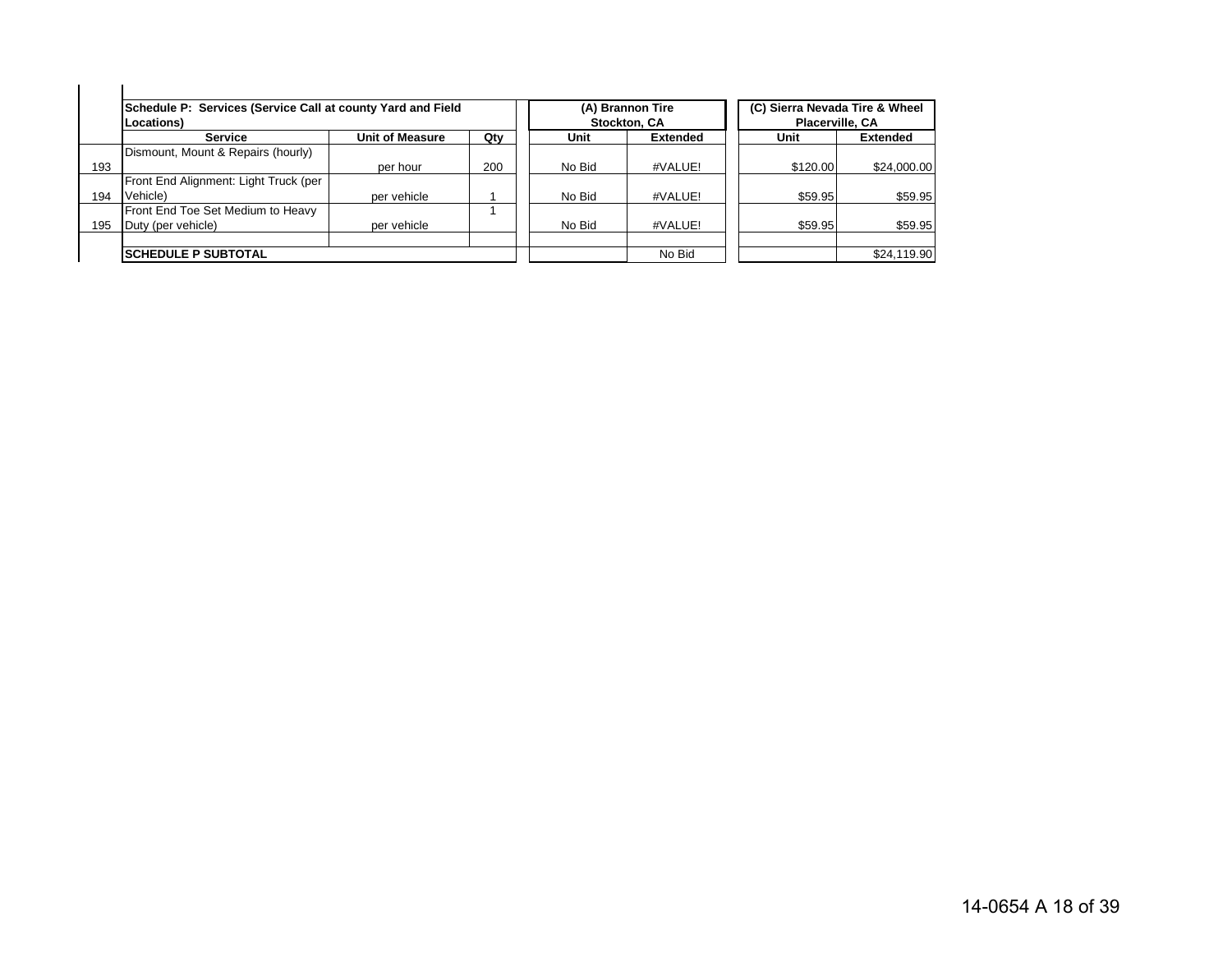|     | Schedule Q: Disposal Fees:    |                        |     |        | (A) Brannon Tire<br>Stockton, CA | (C) Sierra Nevada Tire & Wheel<br>Placerville, CA |                 |
|-----|-------------------------------|------------------------|-----|--------|----------------------------------|---------------------------------------------------|-----------------|
|     | <b>Description</b>            | <b>Unit of Measure</b> | Qty | Unit   | <b>Extended</b>                  | Unit                                              | <b>Extended</b> |
| 196 | Light truck (Up to 19.5")     | each                   | 10  | No Bid | #VALUE!                          | \$5.00                                            | \$50.00         |
| 197 | Semi-Truck Tires (20" to 24") | each                   | 40  | No Bid | #VALUE!                          | \$10.00                                           | \$400.00        |
| 198 | Backhoe (25" and up)          | each                   | 10  | No Bid | #VALUE!                          | \$20.00                                           | \$200.00        |
| 199 | Grader (14.00-24)             | each                   | 40  | No Bid | #VALUE!                          | \$20.00                                           | \$800.00        |
| 200 | Snow-Blower (20" and up)      | each                   | 10  | No Bid | #VALUE!                          | \$20.00                                           | \$200.00        |
|     |                               |                        |     |        |                                  |                                                   |                 |
|     | <b>ISCHEDULE Q SUBTOTAL</b>   |                        |     |        | No Bid                           |                                                   | \$1,650.00      |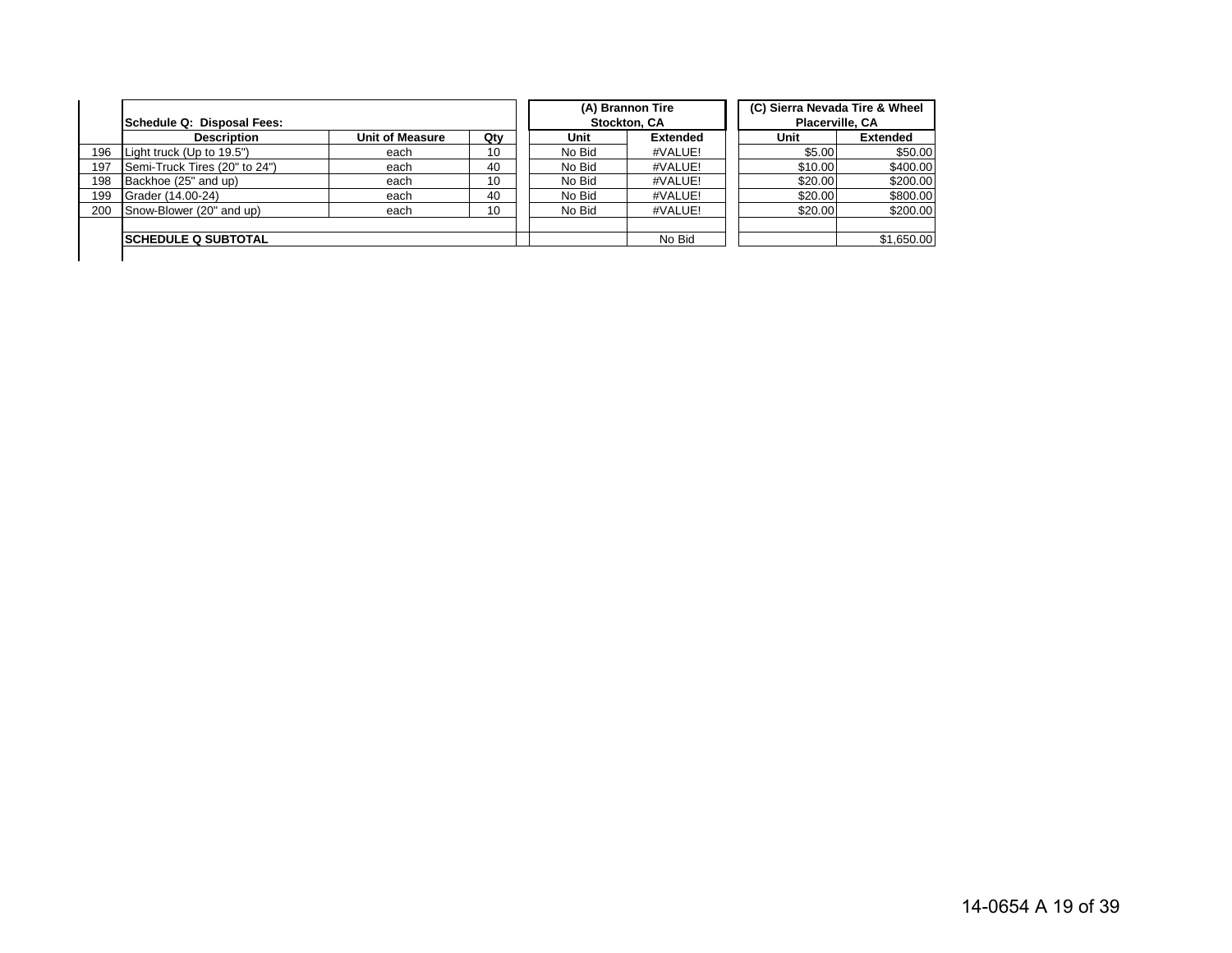|     | Schedule R: Emergency Service Calls:                                     |                        |     |        | (A) Brannon Tire<br><b>Stockton, CA</b> | (C) Sierra Nevada Tire & Wheel<br>Placerville, CA |                 |
|-----|--------------------------------------------------------------------------|------------------------|-----|--------|-----------------------------------------|---------------------------------------------------|-----------------|
|     | <b>Description</b>                                                       | <b>Unit of Measure</b> | Qty | Unit   | <b>Extended</b>                         | Unit                                              | <b>Extended</b> |
| 201 | Emergency Service Call at locations<br>other than County Yard (per hour) | hourly                 |     | No Bid | #VALUE!                                 | \$150.00                                          | \$150.00        |
| 202 | Emergency Service Call at County<br>Yard (per hour)                      | hourly                 |     | No Bid | #VALUE!                                 | \$120.00                                          | \$120.00        |
|     | <b>ISCHEDULE R SUBTOTAL</b>                                              |                        |     |        | No Bid                                  |                                                   | \$270.00        |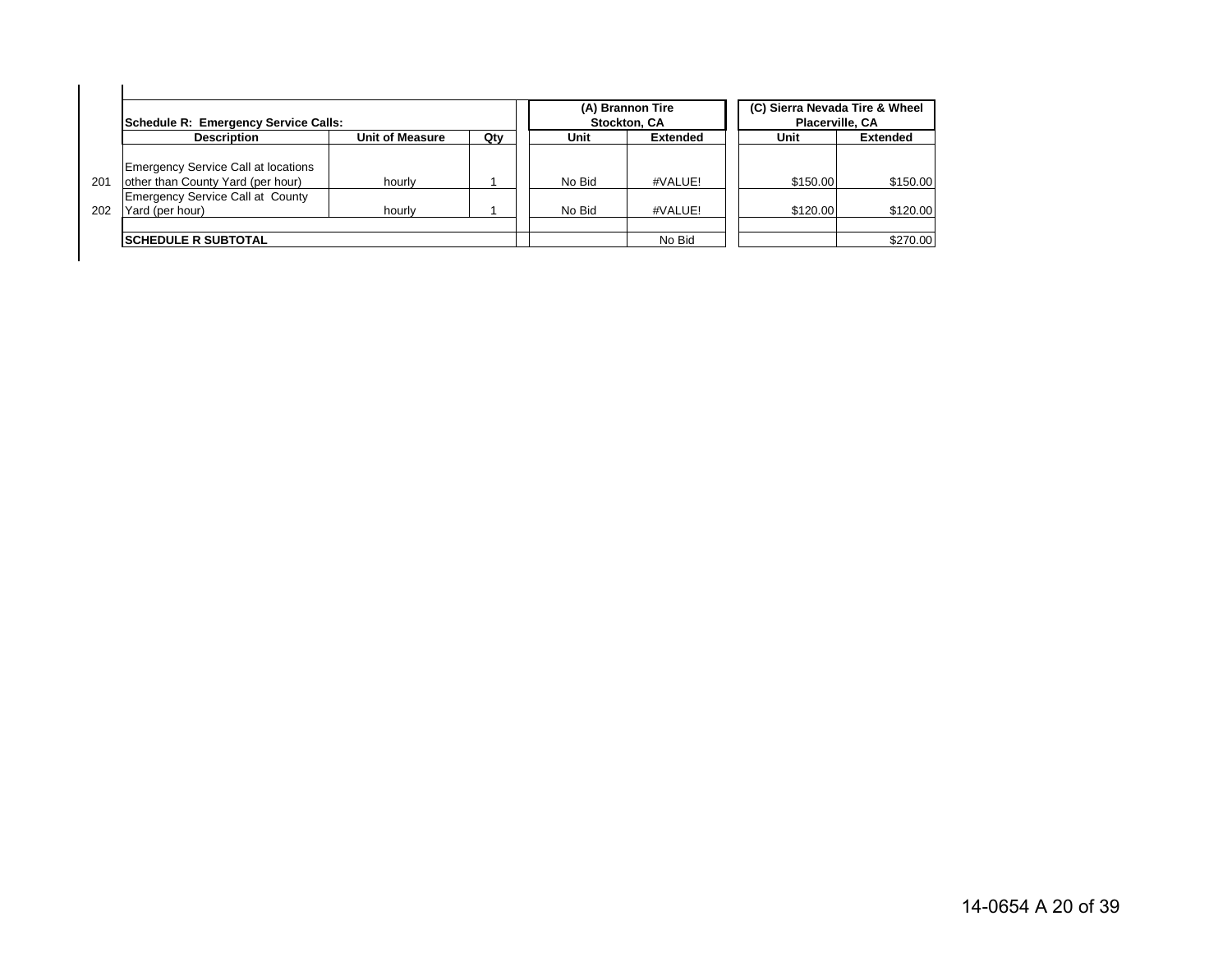| <b>ISUMMARY - TIRES</b>                                       |    | (A) Brannon Tire<br>Stockton, CA |     | (C) Sierra Nevada Tire & Wheel<br>Placerville, CA |
|---------------------------------------------------------------|----|----------------------------------|-----|---------------------------------------------------|
|                                                               |    | <b>Totals</b>                    |     | <b>Totals</b>                                     |
| Schedule A: New Tires - Highway Tread                         |    | No Bid                           |     | \$8,429.96                                        |
| Schedule B: New Tires - Mud & Snow Tread (Drilled for Studs)  |    | No Bid                           |     | \$4,951.18                                        |
| Schedule C: New Tires - All-Season Tread (Mud and Snow rated) |    | No Bid                           |     | \$450.00                                          |
| <b>Schedule D: New Tires - Traction Tread</b>                 |    | No Bid                           |     | \$20,746.48                                       |
| <b>Schedule E: New Tires - Special Equipment</b>              |    | No Bid                           |     | \$1,256.50                                        |
| Schedule F: Recaps - Mud & Snow Tread (Drilled for Studs)     |    | No Bid                           |     | \$1,100.00                                        |
| Schedule G: Recap - Highway Tread                             |    | No Bid                           |     | \$800.00                                          |
| Schedule H: Recaps - Traction Tread                           |    | No Bid                           |     | \$1,800.00                                        |
| Schedule I: Recaps - Special Equipment                        |    | No Bid                           |     | \$1,100.00                                        |
| Schedule J: Radial Casings                                    |    | No Bid                           |     | \$240.00                                          |
| <b>Schedule K: New Tubes</b>                                  |    | No Bid                           |     | \$855.00                                          |
| Schedule S: Discount (Additional Purchases = \$3,000.00)      | 0% | No Bid                           | 35% | \$1,950.00                                        |
| <b>SUBTOTAL</b>                                               |    | No Bid                           |     | \$43,679.12                                       |
| <b>LESS 5% LVP</b>                                            | 0% | #VALUE!                          | 5%  | (\$2,183.96)                                      |
| <b>LESS TERMS DISCOUNT</b>                                    | 0% | #VALUE!                          | 1%  | (\$436.79)                                        |
| <b>TOTAL - TIRES</b>                                          |    | No Bid                           |     | \$41,058.37                                       |

|     |               |                                  | (C) Sierra Nevada Tire & Wheel |
|-----|---------------|----------------------------------|--------------------------------|
|     |               |                                  | Placerville, CA                |
|     | <b>Totals</b> |                                  | Totals                         |
|     | No Bid        |                                  | \$587.00                       |
|     | No Bid        |                                  | \$570.00                       |
|     | No Bid        |                                  | \$1,290.00                     |
|     | No Bid        |                                  | \$105.00                       |
|     | No Bid        |                                  | \$80.00                        |
|     |               |                                  |                                |
|     | No Bid        |                                  | \$80.00                        |
|     | No Bid        |                                  | \$24,119.90                    |
|     | No Bid        |                                  | \$1,650.00                     |
|     | No Bid        |                                  | \$270.00                       |
|     | \$0.00        |                                  | \$28,751.90                    |
| N/A | \$0.00        | N/A                              | \$0.00                         |
|     | \$0.00        | 1%                               | (\$287.52)                     |
|     | \$0.00        |                                  | \$28,464.38                    |
|     | \$0.00        |                                  | \$0.00                         |
|     | No Bid        |                                  | \$69,522.75                    |
|     |               | (A) Brannon Tire<br>Stockton, CA |                                |

\*Evaluation is exclusive of sales tax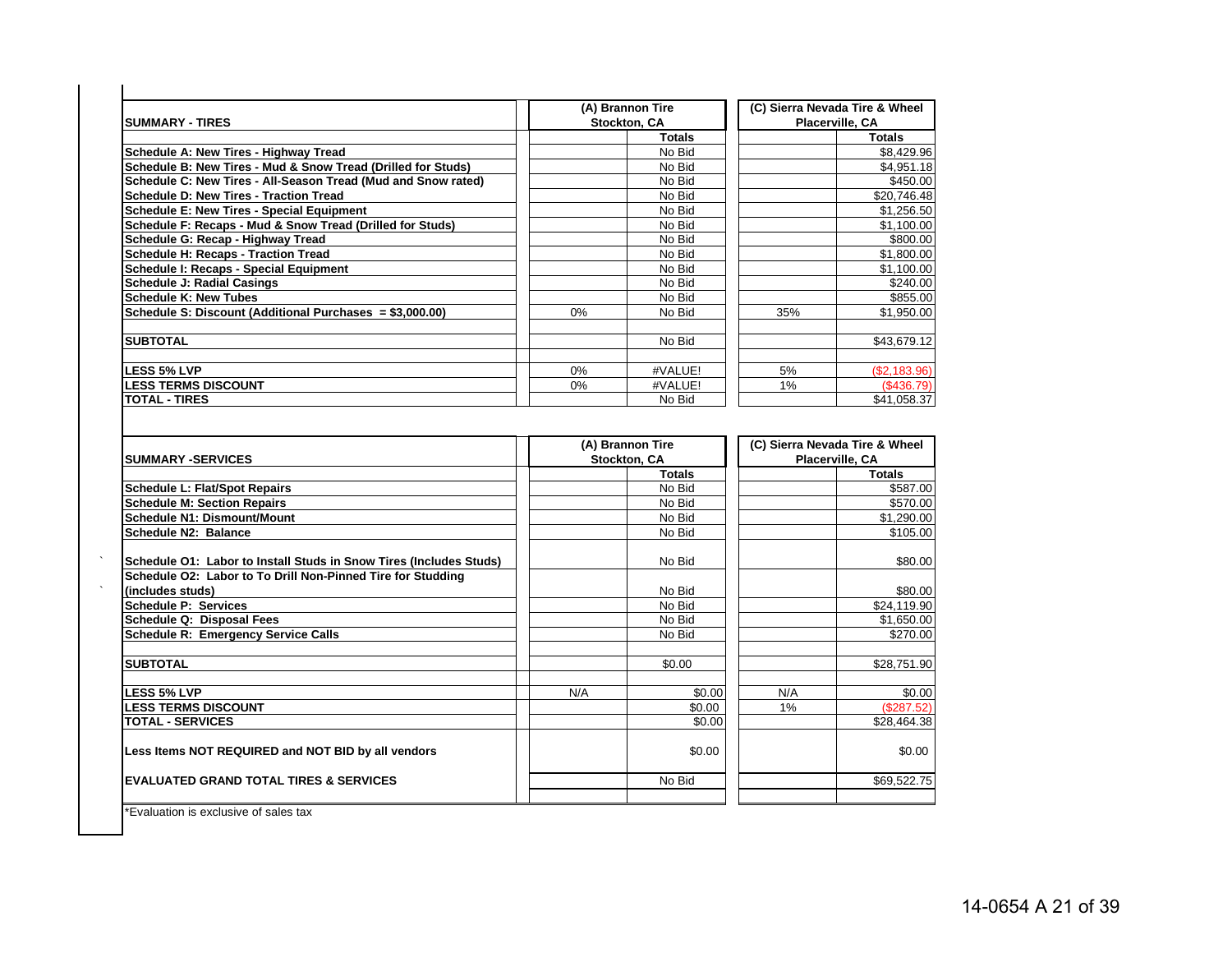## **Bid #14-863-060 Truck Tires & Related Services - West Slope Evaluation\***

|                         | <b>Schedule A: New Tires (Highway Tread)</b> |                       |                        |              |                   | (A) Brannon Tire<br>Stockton, CA | (C) Sierra Nevada Tire & Wheel<br>Placerville, CA |                       |
|-------------------------|----------------------------------------------|-----------------------|------------------------|--------------|-------------------|----------------------------------|---------------------------------------------------|-----------------------|
| Item#                   | <b>Tire Size</b>                             | Load<br>Range         | <b>Bid</b><br>Required | Qty          | <b>Unit Price</b> | <b>Extended Price</b>            | <b>Unit Price</b>                                 | <b>Extended Price</b> |
| $\mathbf{1}$            | 4.80/4.00-8                                  | Α                     |                        | $\mathbf{1}$ | \$16.57           | \$16.57                          | \$12.00                                           | \$12.00               |
| 2                       | 4.80/4.00-8                                  | A                     |                        | $\mathbf{1}$ | \$16.57           | \$16.57                          | \$12.00                                           | \$12.00               |
| 3                       | 4.80/4.00-8                                  | C                     |                        | $\mathbf{1}$ | \$16.57           | \$16.57                          | \$17.00                                           | \$17.00               |
| $\overline{\mathbf{4}}$ | 4.80/4.00-8                                  | C                     |                        | $\mathbf{1}$ | \$16.57           | \$16.57                          | \$20.00                                           | \$20.00               |
| 5                       | P195/75R14                                   | B                     |                        | $\mathbf{1}$ | \$54.45           | \$54.45                          | \$55.00                                           | \$55.00               |
| 6                       | P195/75R14                                   | B                     |                        | $\mathbf{1}$ | \$54.45           | \$54.45                          | \$60.00                                           | \$60.00               |
| $\overline{7}$          | P205/75R14                                   | B                     |                        | $\mathbf{1}$ | \$48.88           | \$48.88                          | \$55.00                                           | \$55.00               |
| 8                       | P205/75R14                                   | B                     |                        | $\mathbf{1}$ | \$48.88           | \$48.88                          | \$60.00                                           | \$60.00               |
| 9                       | ST205/75R14                                  | $\overline{\rm c}$    |                        | $\mathbf{1}$ | \$99.85           | \$99.85                          | \$71.63                                           | \$71.63               |
| 10                      | ST205/75R14                                  | C                     |                        | 1            | \$99.85           | \$99.85                          | \$65.00                                           | \$65.00               |
| 11                      | ST205/75D14                                  | $\overline{\text{c}}$ | X                      | 1            | \$75.55           | \$75.55                          | \$50.00                                           | \$50.00               |
| 12                      | ST205/75D14                                  | C                     |                        | 1            | \$75.55           | \$75.55                          | \$65.00                                           | \$65.00               |
| 13                      | P205/75R15                                   | B                     |                        | $\mathbf{1}$ | \$75.96           | $\overline{$}75.96$              | \$60.00                                           | \$60.00               |
| 14                      | P205/75R15                                   | B                     |                        | $\mathbf{1}$ | \$75.96           | \$75.96                          | \$70.00                                           | \$70.00               |
| 15                      | P225/75R15                                   | B                     | X                      | $\mathbf{1}$ | \$88.83           | \$88.83                          | \$75.00                                           | \$75.00               |
| 16                      | P225/75R15                                   | B                     |                        | $\mathbf{1}$ | \$88.83           | \$88.83                          | \$70.00                                           | \$70.00               |
| 17                      | ST205/75R15                                  | C                     |                        | $\mathbf{1}$ | \$55.55           | \$55.55                          | \$70.00                                           | \$70.00               |
| 18                      | ST205/75R15                                  | C                     |                        | $\mathbf{1}$ | \$55.55           | \$55.55                          | \$76.66                                           | \$76.66               |
| 19                      | ST205/75D15                                  | C                     |                        | $\mathbf{1}$ | \$48.23           | \$48.23                          | \$50.00                                           | \$50.00               |
| 20                      | ST205/75D15                                  | C                     |                        | $\mathbf{1}$ | \$48.23           | \$48.23                          | \$70.00                                           | \$70.00               |
| 21                      | LT215/75R15                                  | C                     | X                      | $\mathbf{1}$ | \$106.41          | \$106.41                         | \$120.00                                          | \$120.00              |
| 22                      | LT215/75R15                                  | Ċ                     |                        | $\mathbf{1}$ | \$106.41          | \$106.41                         | \$117.98                                          | \$117.98              |
| 23                      | ST225/75R15                                  | D                     | X                      | $\mathbf{1}$ | \$85.80           | \$85.80                          | \$90.00                                           | \$90.00               |
| 24                      | ST225/75R15                                  | D                     |                        | 1            | \$85.80           | \$85.80                          | \$89.41                                           | \$89.41               |
| 25                      | ST225/75D15                                  | D                     | Χ                      | 1            | \$61.10           | \$61.10                          | \$65.00                                           | \$65.00               |
| 26                      | ST225/75D15                                  | D                     |                        | $\mathbf{1}$ | \$61.10           | \$61.10                          | \$80.00                                           | \$80.00               |
| 27                      | 7.00-15LT                                    | D                     | X                      | $\mathbf{1}$ | \$64.45           | \$64.45                          | \$75.00                                           | \$75.00               |
| 28                      | 7.00-15LT                                    | D                     |                        | $\mathbf{1}$ | \$64.45           | \$64.45                          | \$80.00                                           | \$80.00               |
| 29                      | 8.25R15TR                                    | J                     |                        | 1            | \$183.58          | \$183.58                         | \$320.00                                          | \$320.00              |
| 30                      | 8.25R15TR                                    | J                     |                        | $\mathbf{1}$ | \$183.58          | \$183.58                         | \$280.00                                          | 3280.00               |
| 31                      | LT215/85R16                                  | Е                     |                        | $\mathbf{1}$ | \$102.52          | \$102.52                         | \$95.00                                           | \$95.00               |
| 32                      | LT215/85R16                                  | E                     |                        | $\mathbf{1}$ | \$102.52          | $\overline{$}102.52$             | $\overline{$}110.00$                              | \$110.00              |
| 33                      | LT225/75R16                                  | D                     | X                      | 1            | \$110.53          | \$110.53                         | \$95.00                                           | \$95.00               |
| 34                      | LT225/75R16                                  | D                     |                        | $\mathbf{1}$ | \$110.53          | \$110.53                         | \$95.00                                           | \$95.00               |
| 35                      | LT245/75R16                                  | E                     | X                      | $\mathbf{1}$ | \$109.11          | \$109.11                         | \$120.00                                          | \$120.00              |
| 36                      | LT245/75R16                                  | E                     |                        | $\mathbf{1}$ | \$109.11          | \$109.11                         | \$130.69                                          | \$130.69              |
| 37                      | LT235/85R16                                  | E                     | X                      | $\mathbf{1}$ | \$110.53          | \$110.53                         | \$126.19                                          | \$126.19              |
| 38                      | LT235/85R16                                  | E                     |                        | $\mathbf{1}$ | \$110.53          | \$110.53                         | \$125.00                                          | \$125.00              |
| 39                      | LT245/75R16                                  | Ε                     | Χ                      | $\mathbf{1}$ | N/A               | N/A                              | N/A                                               | N/A                   |
| 40                      | LT245/75R16                                  | E                     |                        | $\mathbf{1}$ | N/A               | N/A                              | N/A                                               | N/A                   |
| 41                      | LT265/70R17                                  | E                     | X                      | $\mathbf{1}$ | \$133.18          | \$133.18                         | \$130.00                                          | \$130.00              |
| 42                      | LT265/70R17                                  | Ε                     |                        | $\mathbf{1}$ | \$133.18          | \$133.18                         | \$135.00                                          | \$135.00              |
| 43                      | 225/70R19.5                                  | F                     | Χ                      | $\mathbf{1}$ | \$296.46          | \$296.46                         | \$180.00                                          | \$180.00              |
| 44                      | 225/70R19.5                                  | F                     | $\overline{X}$         | 1            | \$296.46          | \$296.46                         | \$200.00                                          | \$200.00              |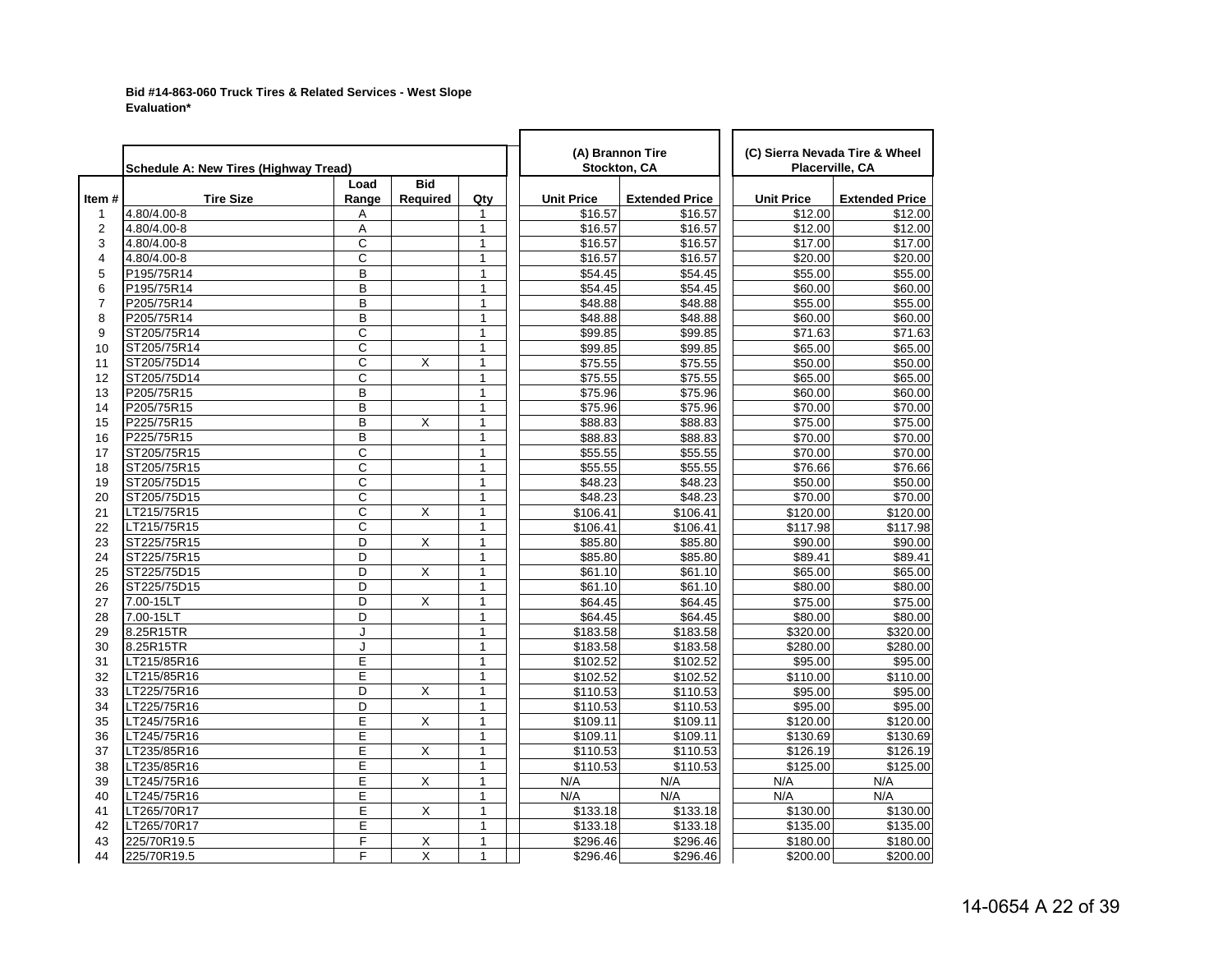| 45 | 245/70R19.5                        | F              | X | 1            | \$291.46 | \$291.46    | \$190.00   | \$190.00    |
|----|------------------------------------|----------------|---|--------------|----------|-------------|------------|-------------|
| 46 | 245/70R19.5                        | F              |   | 1            | \$291.46 | \$291.46    | \$230.00   | \$230.00    |
| 47 | 265/70R19.5                        | F              | X |              | \$388.08 | \$388.08    | \$250.00   | \$250.00    |
| 48 | 265/70R19.5                        | F              |   | 1            | \$388.08 | \$388.08    | \$368.01   | \$368.01    |
| 49 | 7.50-16LT                          | G              |   |              | \$161.11 | \$161.11    | \$110.00   | \$110.00    |
| 50 | 7.50-16LT                          | G              |   | 1            | \$161.11 | \$161.11    | \$150.00   | \$150.00    |
| 51 | 7.50-R16LT                         | G              |   | 1            | \$250.11 | \$250.11    | \$140.00   | \$140.00    |
| 52 | 7.50-R16LT                         | G              |   | 1            | \$250.11 | \$250.11    | \$175.00   | \$175.00    |
| 53 | 425/65R22.5 (Vactor Steer)         |                | X |              | \$783.41 | \$783.41    | \$607.96   | \$607.96    |
| 54 | 425/65R22.5 (Vactor Steer)         |                |   | 1            | \$782.41 | \$782.41    | \$610.00   | \$610.00    |
| 55 | 255/70R22.5                        | Η              |   | 1            | \$489.18 | \$489.18    | \$300.00   | \$300.00    |
| 56 | 255/70R22.5                        | H              |   | 1            | \$489.18 | \$489.18    | \$250.00   | \$250.00    |
| 57 | 11R22.5 (Hercules H-301)           | $\overline{H}$ | X |              | \$307.57 | \$307.57    | \$350.00   | \$350.00    |
| 58 | 11R22.5                            | H              |   | 1            | \$307.57 | \$307.57    | \$350.00   | \$350.00    |
| 59 | 11R22.5 (Goodyear G288 MSA)        | $\overline{H}$ | X | 1            | \$556.88 | \$556.88    | \$486.56   | \$486.56    |
| 60 | 11R22.5                            | Н              |   | 1            | \$556.88 | \$556.88    | \$299.73   | \$299.73    |
|    | 315/80R22.5 (Michelin XZY3 #40200) | L              |   | 1            |          |             |            |             |
| 61 |                                    |                |   |              | \$766.00 | \$766.00    | \$1,050.00 | \$1,050.00  |
| 62 | 315/80R22.5                        |                |   | 1            | \$766.00 | \$766.00    | \$450.00   | \$450.00    |
|    | 315/80R22.5 (Michelin XZU-S2       |                | X | $\mathbf{1}$ |          |             |            |             |
| 63 | #77510)                            |                |   |              | \$843.31 | \$843.31    | \$748.98   | \$748.98    |
| 64 | 315/80R22.5                        |                |   | 1            | \$843.31 | \$843.31    | \$468.68   | \$468.68    |
| 65 | 185R-14                            | D              | X | 1            | \$88.44  | \$88.44     | \$90.00    | \$90.00     |
| 66 | 185R-14                            | D              |   | 1            | \$88.44  | \$88.44     | \$82.00    | \$82.00     |
| 67 | P235/75R16                         | B              |   |              | \$104.82 | \$104.82    | \$109.16   | \$109.16    |
| 68 | P235/75R16                         | B              |   | 1            | \$104.82 | \$104.82    | \$111.53   | \$111.53    |
| 69 | 12R22.5 (Continental HSC1)         | $\overline{H}$ | X |              | \$665.55 | \$665.55    | \$750.00   | \$750.00    |
| 70 | 12R22.5                            | H              |   | 1            | \$665.55 | \$665.55    | \$410.07   | \$410.07    |
|    | 12R22.5 (Goodyear G288 MSA         |                |   |              |          |             |            |             |
| 71 | #138864665)                        | н              | X | 1            | \$590.07 | \$590.07    | \$559.55   | \$559.55    |
| 72 | 12R22.5                            | H              |   | 1            | \$590.07 | \$590.07    | \$360.00   | \$360.00    |
|    |                                    |                |   |              |          |             |            |             |
|    | <b>SCHEDULE A SUBTOTAL</b>         |                |   |              |          | \$16,459.20 |            | \$14,000.79 |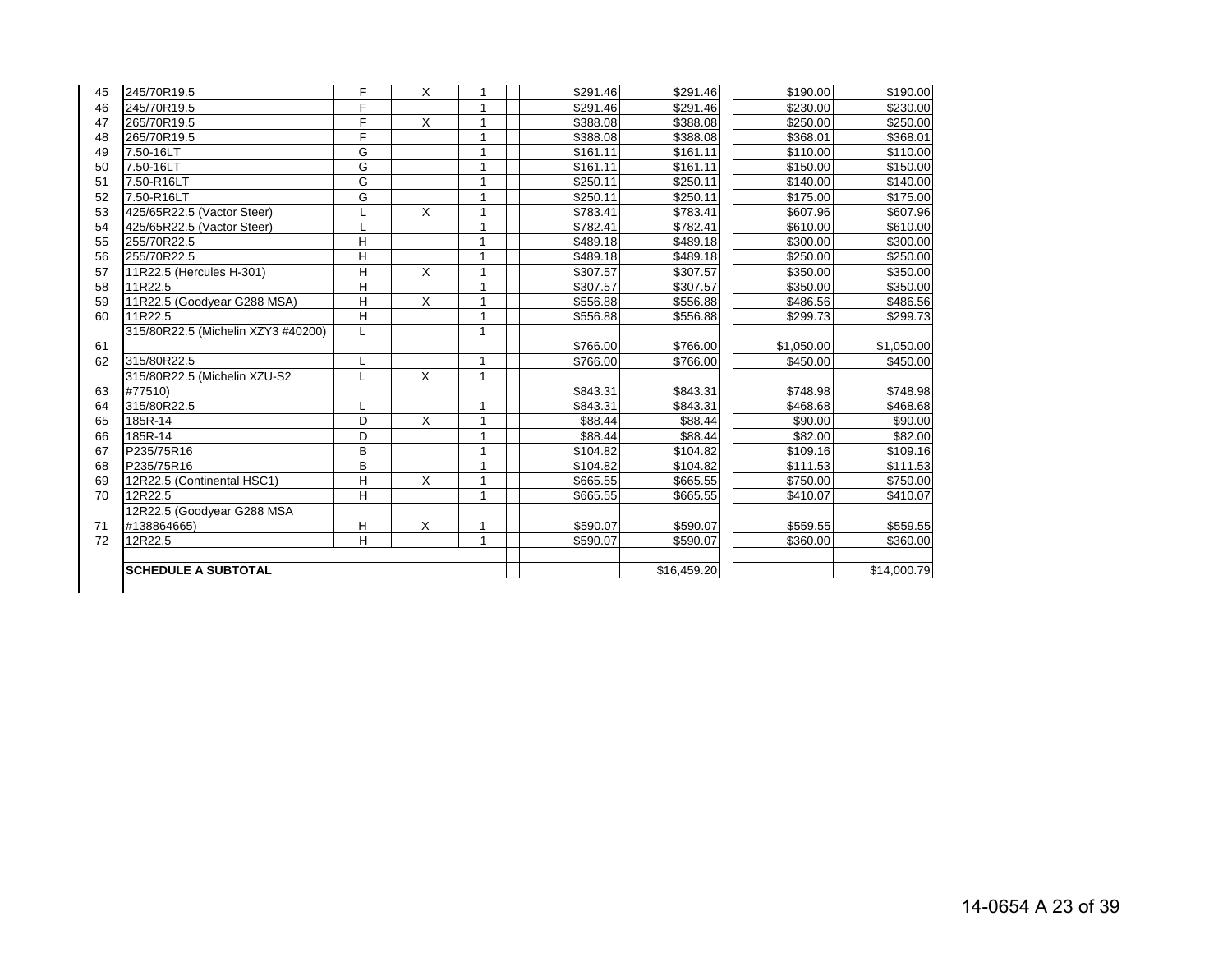| <b>Schedule B: New Tires</b><br>& Snow Tread, Drilled for Studs) |       |                 | (Mud                    |                   | (A) Brannon Tire<br>Stockton, CA |                   | (C) Sierra Nevada Tire & Wheel<br>Placerville, CA |
|------------------------------------------------------------------|-------|-----------------|-------------------------|-------------------|----------------------------------|-------------------|---------------------------------------------------|
| <b>Tire Size</b>                                                 | Load  | <b>Bid</b>      |                         | <b>Unit Price</b> |                                  | <b>Unit Price</b> | <b>Extended Price</b>                             |
|                                                                  | Range | <b>Required</b> | Qty                     |                   | <b>Extended Price</b>            |                   |                                                   |
| P205/75R15                                                       | B     |                 |                         | \$64.40           | \$64.40                          | \$87.83           | \$87.83                                           |
| P205/75R15                                                       | B     |                 |                         | \$64.40           | \$64.40                          | \$80.00           | \$80.00                                           |
| LT215/75R15                                                      | C     | X               |                         | \$106.41          | \$106.41                         | \$80.00           | \$80.00                                           |
| LT215/75R15                                                      | C     |                 |                         | \$106.41          | \$106.41                         | \$80.00           | \$80.00                                           |
| LT215/85R16                                                      | E     |                 | $\overline{\mathbf{A}}$ | \$102.52          | \$102.52                         | \$140.00          | \$140.00                                          |
| LT215/85R16                                                      | E     |                 |                         | \$102.52          | \$102.52                         | \$110.00          | \$110.00                                          |
| LT225/75R16                                                      | D     |                 | 1                       | \$110.53          | \$110.53                         | \$150.00          | \$150.00                                          |
| LT225/75R16                                                      | D     |                 |                         | \$110.53          | \$110.53                         | \$110.00          | \$110.00                                          |
| LT235/85R16                                                      | E     | X               |                         | \$113.86          | \$113.86                         | \$142.50          | \$142.50                                          |
| LT235/85R16                                                      | E     |                 |                         | \$113.86          | \$113.86                         | \$115.00          | \$115.00                                          |
| LT245/75R16                                                      | E     | X               |                         | \$109.11          | \$109.11                         | \$125.00          | \$125.00                                          |
| LT245/75R16                                                      | E     |                 |                         | \$109.11          | \$109.11                         | \$110.00          | \$110.00                                          |
| LT265/70R17                                                      | E     | X               |                         | \$133.18          | \$133.18                         | \$180.00          | \$180.00                                          |
| LT265/70R17                                                      | E     |                 |                         | \$133.18          | \$133.18                         | \$140.00          | \$140.00                                          |
| P255/70R16                                                       | B     |                 |                         | \$112.95          | \$112.95                         | \$120.00          | \$120.00                                          |
| P255/70R16                                                       | B     |                 | 1                       | \$112.95          | \$112.95                         | \$125.00          | \$125.00                                          |
| 225/70R19.5                                                      | F     | X               |                         | \$296.46          | \$296.46                         | \$160.00          | \$160.00                                          |
| 225/70R19.5                                                      | F     |                 |                         | \$296.46          | \$296.46                         | \$283.50          | \$283.50                                          |
| 245/70R19.5                                                      | F     | X               |                         | \$291.46          | \$291.46                         | \$225.00          | \$225.00                                          |
| 245/70R19.5                                                      | F     |                 |                         | \$291.46          | \$291.46                         | \$235.00          | \$235.00                                          |
| 255/70R22.5                                                      | H     | X               |                         | \$489.18          | \$489.18                         | \$260.00          | \$260.00                                          |
| 255/70R22.5                                                      | H     |                 |                         | \$489.18          | \$489.18                         | \$361.19          | \$361.19                                          |
| 11R22.5                                                          | H     | X               |                         | \$434.99          | \$434.99                         | \$358.41          | \$358.41                                          |
| 11R22.5                                                          | H     |                 |                         | \$434.99          | \$434.99                         | \$300.00          | \$300.00                                          |
| 12R22.5                                                          | H     | X               | $\overline{\mathbf{A}}$ | \$590.07          | \$590.07                         | \$492.88          | \$492.88                                          |
| 12R22.5                                                          | H     |                 | 1                       | \$590.07          | \$590.07                         | \$400.00          | \$400.00                                          |
|                                                                  |       |                 |                         |                   |                                  |                   |                                                   |
| <b>SCHEDULE B SUBTOTAL</b>                                       |       |                 |                         |                   | \$5,910.24                       |                   | \$4.971.31                                        |
|                                                                  |       |                 |                         |                   |                                  |                   |                                                   |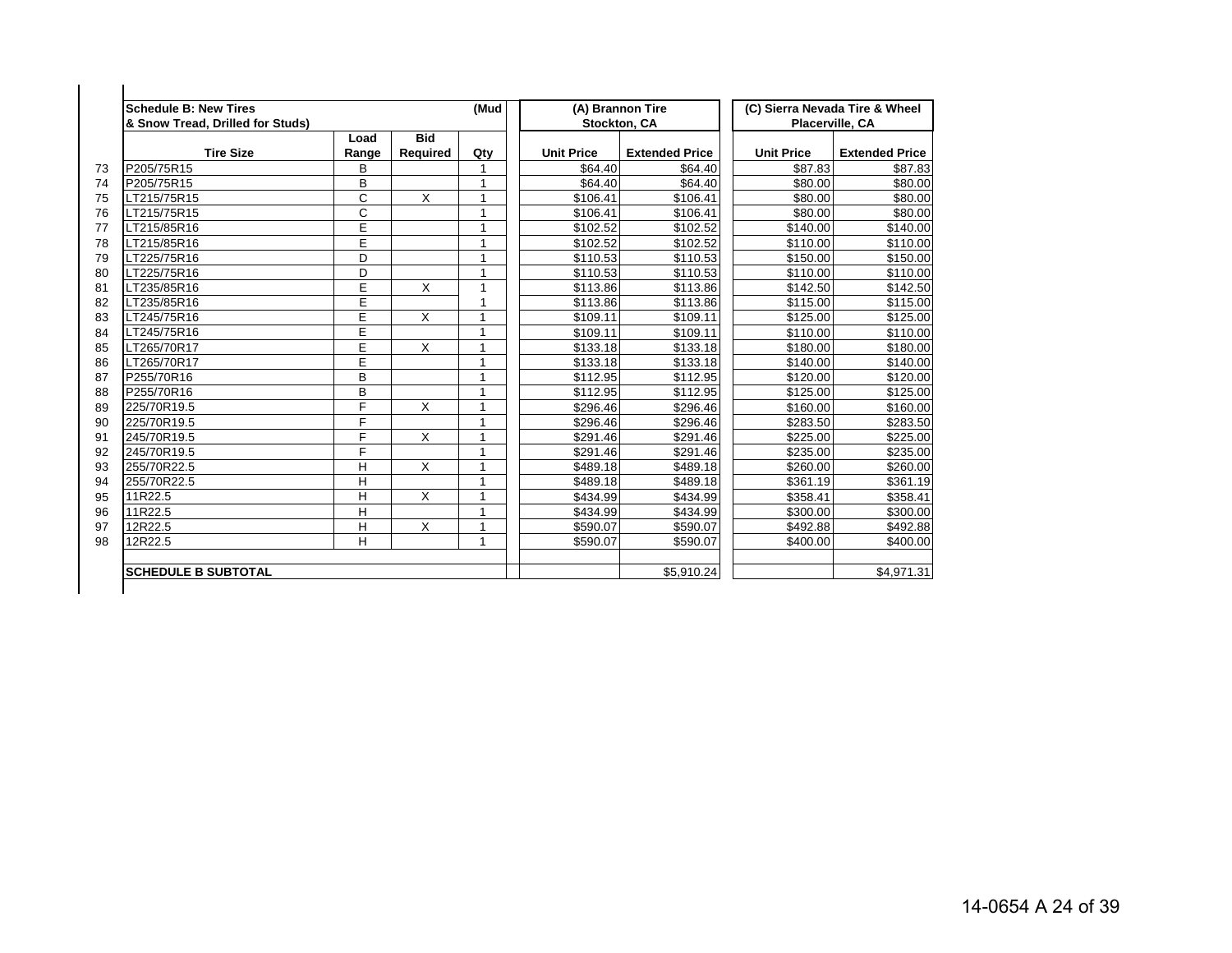|     | Schedule C: New Tires/Traction Tread (Do not include dismount,<br>balance or mount) |                |                        |              |                   | (A) Brannon Tire<br><b>Stockton, CA</b> |                   | (C) Sierra Nevada Tire & Wheel<br>Placerville, CA |
|-----|-------------------------------------------------------------------------------------|----------------|------------------------|--------------|-------------------|-----------------------------------------|-------------------|---------------------------------------------------|
|     | <b>Tire Size</b>                                                                    | Load<br>Range  | <b>Bid</b><br>Required | Qty          | <b>Unit Price</b> | <b>Extended Price</b>                   | <b>Unit Price</b> | <b>Extended Price</b>                             |
|     | 14.00-20 (Rotary Plow or Blower)                                                    |                |                        |              |                   |                                         |                   |                                                   |
|     | Alliance                                                                            | L              | X                      | 1            | \$1,476.00        | \$1,476.00                              | \$1,150.00        | No Bid                                            |
| 100 | 14.00-20 (Rotary Plow or Blower)                                                    | L              |                        | $\mathbf{1}$ | \$508.60          | \$508.60                                | \$700.00          | \$700.00                                          |
| 101 | 14.00-24 (Rotary Plow or Blower)                                                    |                | $\times$               | $\mathbf{1}$ | \$937.24          | \$937.24                                | \$850.00          | \$850.00                                          |
| 102 | 14.00-24 (Rotary Plow or Blower)                                                    | L              |                        | $\mathbf{1}$ | \$712.32          | \$712.32                                | \$850.00          | \$850.00                                          |
|     | 385/95R24 (Rotary Plow or Blower)                                                   |                |                        |              |                   |                                         |                   |                                                   |
| 103 | Bridgestone VHB E-2                                                                 | N              | X                      | $\mathbf 1$  | \$2,069.33        | \$2,069.33                              | \$1,446.48        | \$1,446.48                                        |
| 104 | 385/95R24 (Rotary Plow or Blower)                                                   | N              |                        |              | \$1,635.01        | \$1,635.01                              | \$835.00          | \$835.00                                          |
| 105 | 19.5L-24                                                                            | E              |                        | $\mathbf{1}$ | \$422.84          | \$422.84                                | \$675.00          | \$675.00                                          |
| 106 | 15.5-25                                                                             | $\overline{F}$ | X                      | 1            | \$551.43          | \$551.43                                | \$550.00          | \$550.00                                          |
| 107 | 17.5-25                                                                             | F              | $\overline{X}$         | $\mathbf{1}$ | \$573.36          | \$573.36                                | \$680.00          | \$680.00                                          |
|     |                                                                                     | 1 star         |                        |              |                   |                                         |                   |                                                   |
| 108 | 20.5R-25                                                                            | rating         | X                      | 1            | \$1,328.82        | \$1,328.82                              | \$1,850.00        | \$1,850.00                                        |
|     |                                                                                     | 20 ply         |                        |              |                   |                                         |                   |                                                   |
| 109 | 20.5-25                                                                             | rating         | X                      | $\mathbf{1}$ | \$867.61          | \$867.61                                | \$1,200.00        | \$1,200.00                                        |
| 110 | 18.4-30                                                                             | D              |                        | $\mathbf{1}$ | \$559.04          | \$559.04                                | \$715.00          | \$715.00                                          |
| 111 | 14.00-24 (Rotary Plow or Blower                                                     | F              | X                      | $\mathbf{1}$ | \$525.00          | \$525.00                                | \$650.00          | \$650.00                                          |
| 112 | 14.00-24 (Motor Graders)                                                            | F              |                        | 1            | \$347.52          | \$347.52                                | \$475.00          | \$475.00                                          |
| 113 | 14.00-R24 (Motor Graders)                                                           | F              | $\times$               | $\mathbf 1$  | \$886.28          | \$886.28                                | \$1,650.00        | \$1,650.00                                        |
| 114 | 14.00-R24 (Motor Graders)                                                           | F              |                        | $\mathbf{1}$ | \$886.28          | \$886.28                                | \$984.06          | \$984.06                                          |
| 115 | 14.00-R24 (Motor Graders)                                                           | Η              | X                      | $\mathbf{1}$ | \$886.28          | \$886.28                                | \$800.00          | \$800.00                                          |
| 116 | 14.00-R24 (Motor Graders)                                                           | H              |                        | $\mathbf{1}$ | \$886.28          | \$886.28                                | \$1,000.00        | \$1,000.00                                        |
| 117 | 14.00-24 (Motor Graders E-3 ROCK)                                                   | Н              | X                      | 1            | \$736.07          | \$736.07                                | \$850.00          | \$850.00                                          |
| 118 | 14.00-R24 (Motor Graders E-3 ROCK)                                                  | H              |                        | $\mathbf{1}$ | \$1,036.64        | \$1,036.64                              | \$1,100.00        | \$1,100.00                                        |
|     | 18.4-26 (Paver ALL WEATHER R-3)                                                     |                |                        |              |                   |                                         |                   |                                                   |
| 119 |                                                                                     | Е              | Χ                      | 1            | \$1,456.05        | \$1,456.05                              | \$900.00          | \$900.00                                          |
|     | <b>SCHEDULE C SUBTOTAL</b>                                                          |                |                        |              |                   | \$19,288.00                             |                   | \$18,760.54                                       |
|     |                                                                                     |                |                        |              |                   |                                         |                   |                                                   |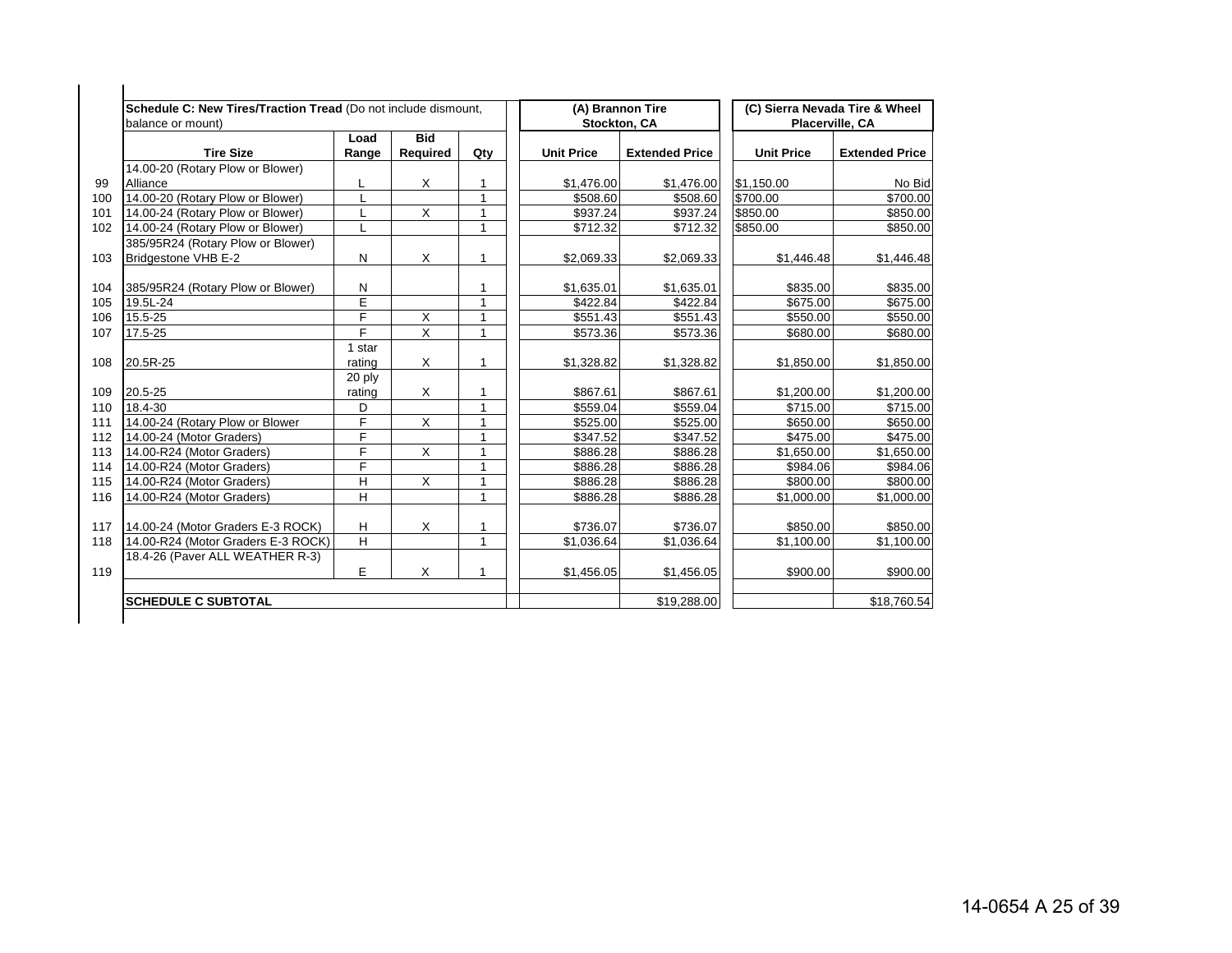| Schedule D: New Tires/Special Equipment          |               |                        |     | Stockton, CA      | (A) Brannon Tire      |                   | (C) Sierra Nevada Tire & Wheel<br>Placerville, CA |
|--------------------------------------------------|---------------|------------------------|-----|-------------------|-----------------------|-------------------|---------------------------------------------------|
| <b>Tire Size</b>                                 | Load<br>Range | <b>Bid</b><br>Required | Qty | <b>Unit Price</b> | <b>Extended Price</b> | <b>Unit Price</b> | <b>Extended Price</b>                             |
| 145/70-6                                         | A             |                        |     | \$22.61           | \$22.61               | \$25.00           | \$25.00                                           |
| 4.10/3.50-4                                      | A             |                        |     | \$11.15           | \$11.15               | \$11.50           | \$11.50                                           |
| 4.10/3.50-5                                      | Α             |                        |     | \$12.43           | \$12.43               | \$20.00           | \$20.00                                           |
| 4.10/3.50-6                                      | Α             |                        |     | \$12.44           | \$12.44               | \$14.00           | \$14.00                                           |
| 5.30/4.50-6                                      | С             |                        |     | \$33.82           | \$33.82               | \$35.00           | \$35.00                                           |
| 6.50-10 (Forklift)                               | E             |                        |     | \$63.48           | \$63.48               | \$85.00           | \$85.00                                           |
| 4.80/4.00-8                                      | A             |                        |     | \$13.85           | \$13.85               | \$13.00           | \$13.00                                           |
| 4.80-12                                          | в             |                        |     | \$24.21           | \$24.21               | \$28.00           | \$28.00                                           |
| 7.50-15NHS (Smooth)                              | F             | X                      |     | \$129.18          | \$129.18              | \$210.00          | \$210.00                                          |
| 12-16.5 skid steer extra reinforced<br>side wall | F             | X                      |     | \$263.37          | \$263.37              | \$350.00          | \$350.00                                          |
| 12-16.5 skid steer extra reinforced<br>side wall | F             |                        |     | \$123.81          | \$123.81              | \$150.00          | \$150.00                                          |
| 12.5/80-18                                       | E             |                        |     | \$215.28          | \$215.28              | \$315.00          | \$315.00                                          |
| 11L16                                            | E             | X                      |     | \$116.31          | \$116.31              | \$145.00          | \$145.00                                          |
| 7.00-12 (forklift)                               | E             |                        |     | \$95.81           | \$95.81               | \$115.00          | \$115.00                                          |
| 8.15-15 (forklift)                               |               |                        |     | \$138.17          | \$138.17              | \$135.00          | \$135.00                                          |
| 7.50-15NHS (forklift)                            |               |                        |     | \$148.04          | \$148.04              | \$150.00          | \$150.00                                          |
| <b>SCHEDULE D SUBTOTAL</b>                       |               |                        |     |                   | \$1,423.96            |                   | \$1,801.50                                        |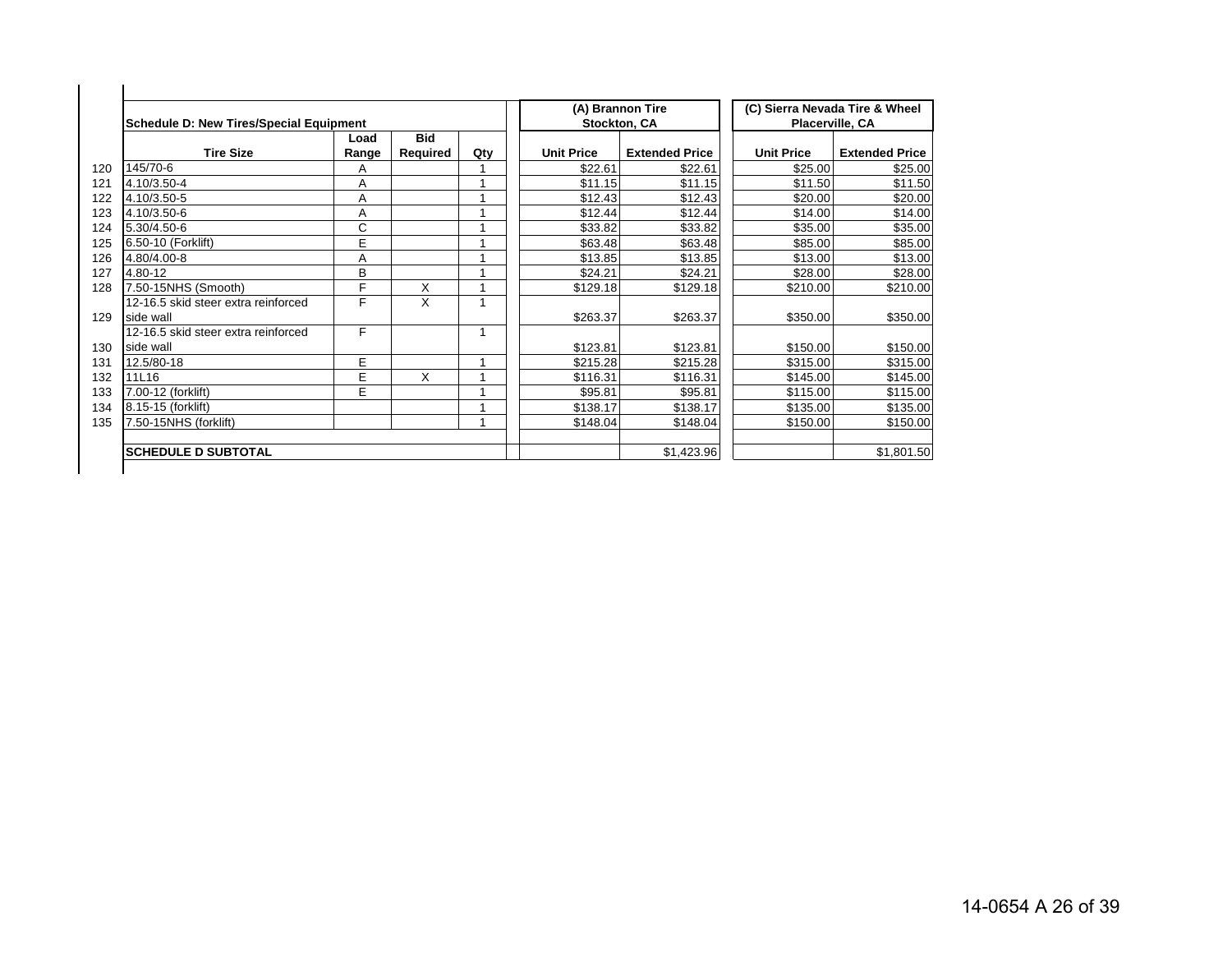|     | Schedule E: Recaps Mud & Snow Tread, Drilled for Studs |               |                        |     | (A) Brannon Tire<br>Stockton, CA |                       | Placerville, CA   | (C) Sierra Nevada Tire & Wheel |
|-----|--------------------------------------------------------|---------------|------------------------|-----|----------------------------------|-----------------------|-------------------|--------------------------------|
|     | <b>Tire Size</b>                                       | Load<br>Range | <b>Bid</b><br>Reauired | Qtv | <b>Unit Price</b>                | <b>Extended Price</b> | <b>Unit Price</b> | <b>Extended Price</b>          |
| 136 | 225/70R19.5                                            |               |                        |     | \$122.92                         | \$122.92              | \$150.00          | \$150.00                       |
| 137 | 11R22.5                                                |               |                        |     | \$144.82                         | \$144.82              | \$250.00          | \$250.00                       |
|     | <b>ISCHEDULE E SUBTOTAL</b>                            |               |                        |     |                                  | \$267.74              |                   | \$400.00                       |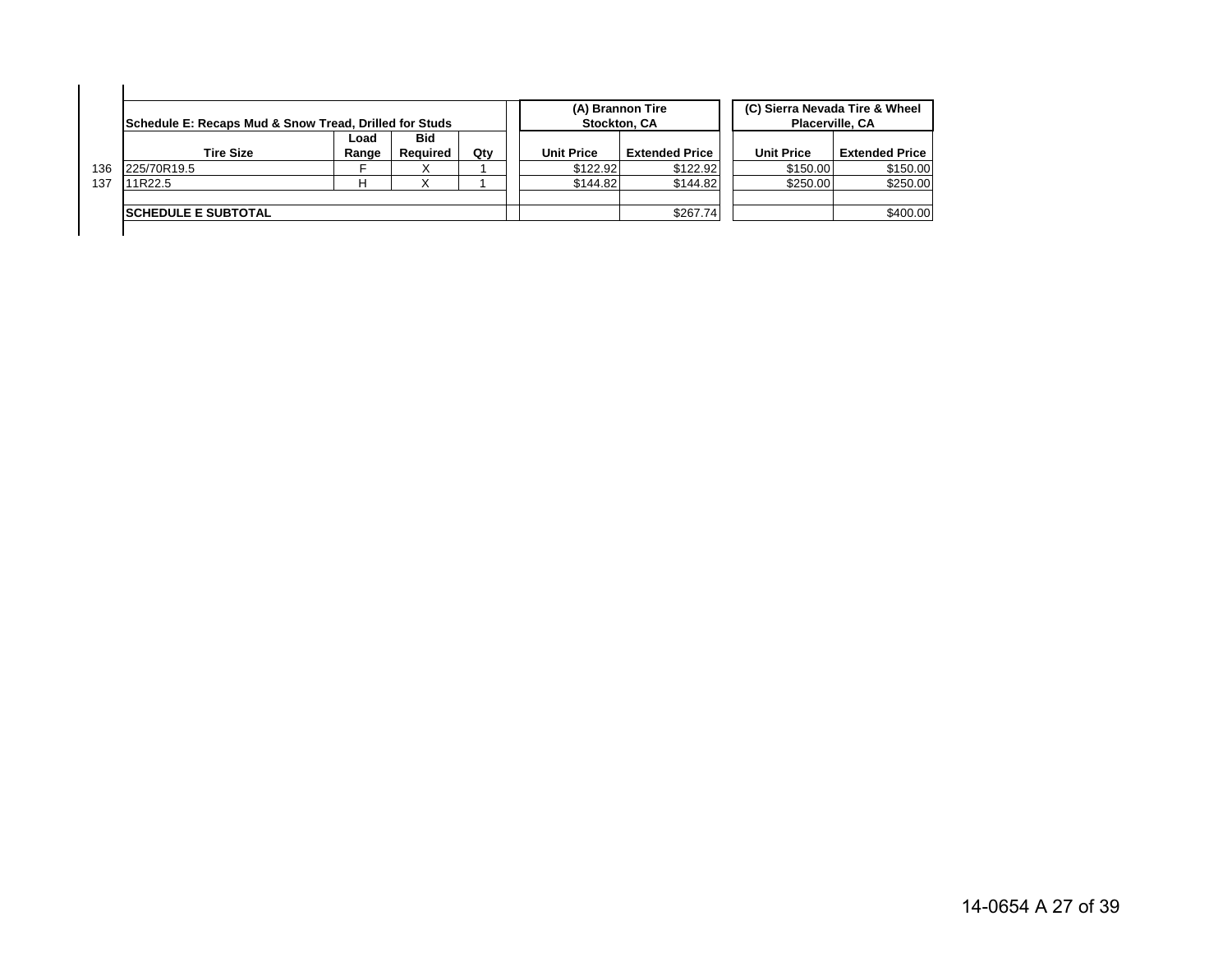|     | Schedule F: Recap Highway Tread |               |                 |     |                   | (A) Brannon Tire<br>Stockton, CA | Placerville, CA   | (C) Sierra Nevada Tire & Wheel |
|-----|---------------------------------|---------------|-----------------|-----|-------------------|----------------------------------|-------------------|--------------------------------|
|     | <b>Tire Size</b>                | Load<br>Range | Bid<br>Required | Qtv | <b>Unit Price</b> | <b>Extended Price</b>            | <b>Unit Price</b> | <b>Extended Price</b>          |
| 138 | 225/70R22.5                     | н             |                 |     | \$124.97          | \$124.97                         | \$180.00          | \$180.00                       |
| 139 | 11R22.5                         | н             |                 |     | \$116.84          | \$116.84                         | \$250.00          | \$250.00                       |
| 140 | 12R22.5                         | н             |                 |     | \$132.70          | \$132.70                         | \$250.00          | \$250.00                       |
|     |                                 |               |                 |     |                   |                                  |                   |                                |
|     | <b>ISCHEDULE F SUBTOTAL</b>     |               |                 |     |                   | \$374.51                         |                   | \$680.00                       |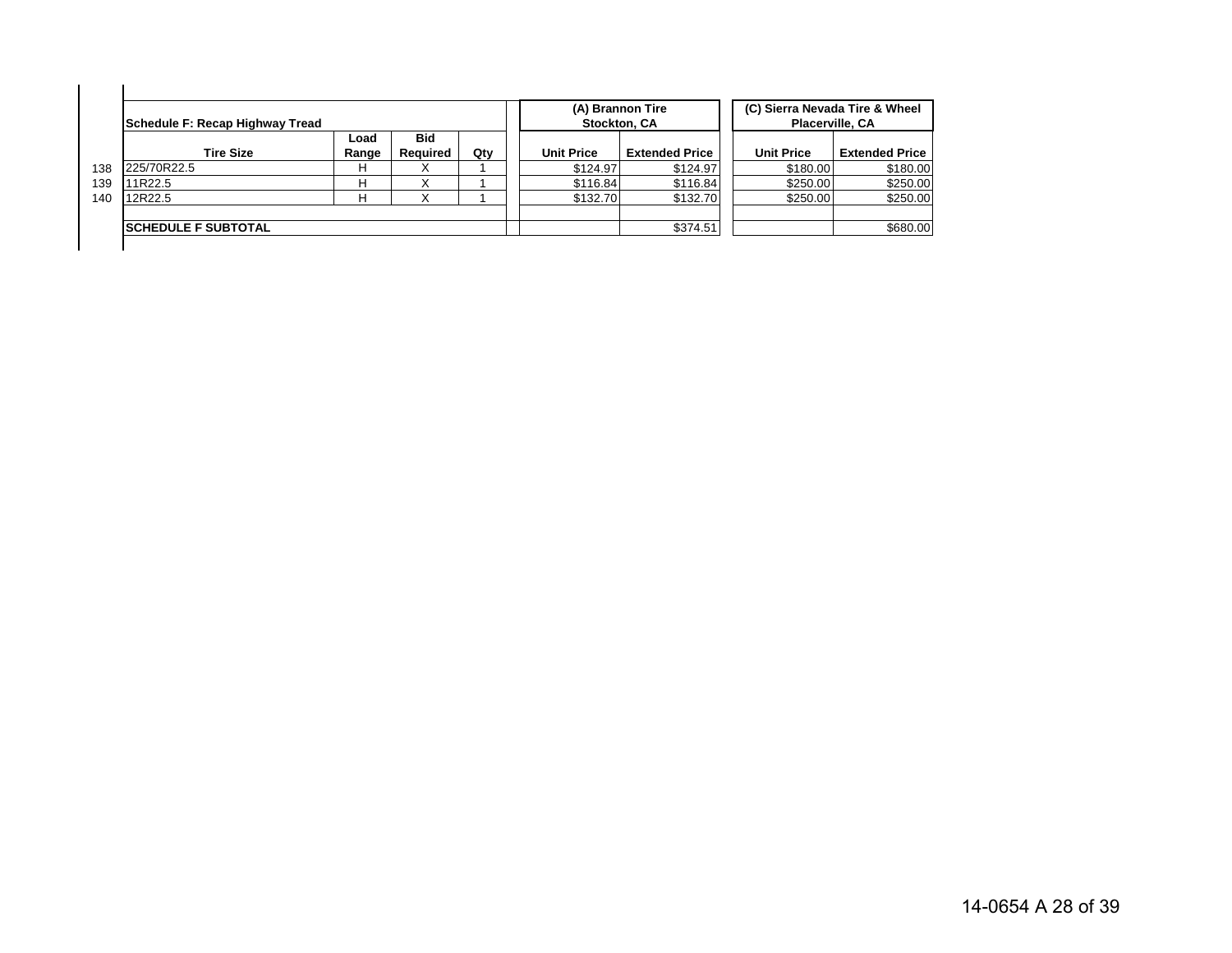| Schedule G: Recaps/Traction Tread |               |                        |     |                   | (A) Brannon Tire<br><b>Stockton, CA</b> | (C) Sierra Nevada Tire & Wheel<br>Placerville, CA |                       |
|-----------------------------------|---------------|------------------------|-----|-------------------|-----------------------------------------|---------------------------------------------------|-----------------------|
| <b>Tire Size</b>                  | Load<br>Range | <b>Bid</b><br>Reauired | Qty | <b>Unit Price</b> | <b>Extended Price</b>                   | <b>Unit Price</b>                                 | <b>Extended Price</b> |
| 14.00-20                          |               |                        |     | \$365.00          | \$365.00                                | \$250.00                                          | \$250.00              |
| 14.00-24                          |               | x                      |     | \$425.00          | \$425.00                                | \$250.00                                          | \$250.00              |
| 16.9-24                           | D             |                        |     | \$395.00          | \$395.00                                | \$250.00                                          | \$250.00              |
| 19.5L-24                          | E             |                        |     | \$436.00          | \$436.00                                | \$250.00                                          | \$250.00              |
| 15.5-25                           | E             |                        |     | \$375.00          | \$375.00                                | \$300.00                                          | \$300.00              |
| 17.5-25                           | F             |                        |     | \$475.00          | \$475.00                                | \$300.00                                          | \$300.00              |
| 18.4-30                           | D             |                        |     | \$476.00          | \$476.00                                | \$300.00                                          | \$300.00              |
| <b>ISCHEDULE G SUBTOTAL</b>       |               |                        |     |                   | \$2,947.00                              |                                                   | \$1,900.00            |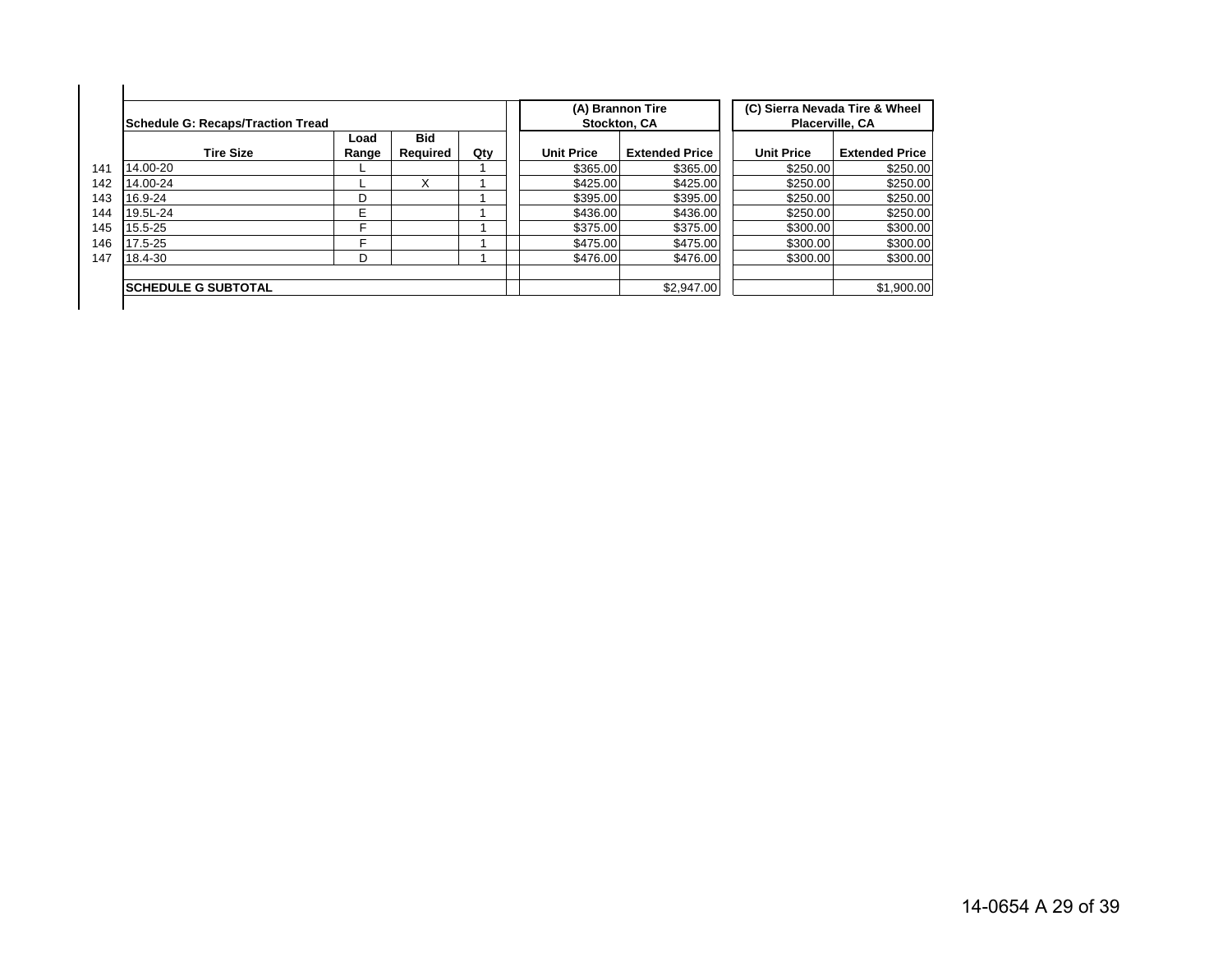| Schedule H: Recaps/Special Equipment |               |                        |     |                   | (A) Brannon Tire<br>Stockton, CA |                   | (C) Sierra Nevada Tire & Wheel<br>Placerville, CA |
|--------------------------------------|---------------|------------------------|-----|-------------------|----------------------------------|-------------------|---------------------------------------------------|
| <b>Tire Size</b>                     | Load<br>Range | <b>Bid</b><br>Required | Qty | <b>Unit Price</b> | <b>Extended Price</b>            | <b>Unit Price</b> | <b>Extended Price</b>                             |
| 148<br>6.50-10 (Forklift)            | E             |                        |     | \$88.74           | \$88.74                          | \$100.00          | \$100.00                                          |
| '.50-15NHS (Smooth)                  | F             | X                      |     | \$99.95           | \$99.95                          | \$125.00          | \$125.00                                          |
| 8.15-15 (Forklift)<br>150            | F             |                        |     | \$129.95          | \$129.95                         | \$125.00          | \$125.00                                          |
| 7.50-15NHS (Forklift)                | F             |                        |     | \$119.95          | \$119.95                         | \$125.00          | \$125.00                                          |
| 12-16.5 Skid Steer Rock Lug Deep     | F             | X                      |     |                   |                                  |                   |                                                   |
| 152                                  |               |                        |     | \$172.80          | \$172.80                         | \$300.00          | \$300.00                                          |
| 11L16<br>153                         | Е             | x                      |     | \$107.95          | \$107.95                         | \$125.00          | \$125.00                                          |
| 12.5/80-18<br>154                    | E             |                        |     | \$189.95          | \$189.95                         | \$200.00          | \$200.00                                          |
| 7.00-12 (forklift)<br>155            | Е             |                        |     | \$98.76           | \$98.76                          | \$100.00          | \$100.00                                          |
| <b>ISCHEDULE H SUBTOTAL</b>          |               |                        |     |                   | \$1,008.05                       |                   | \$1,200.00                                        |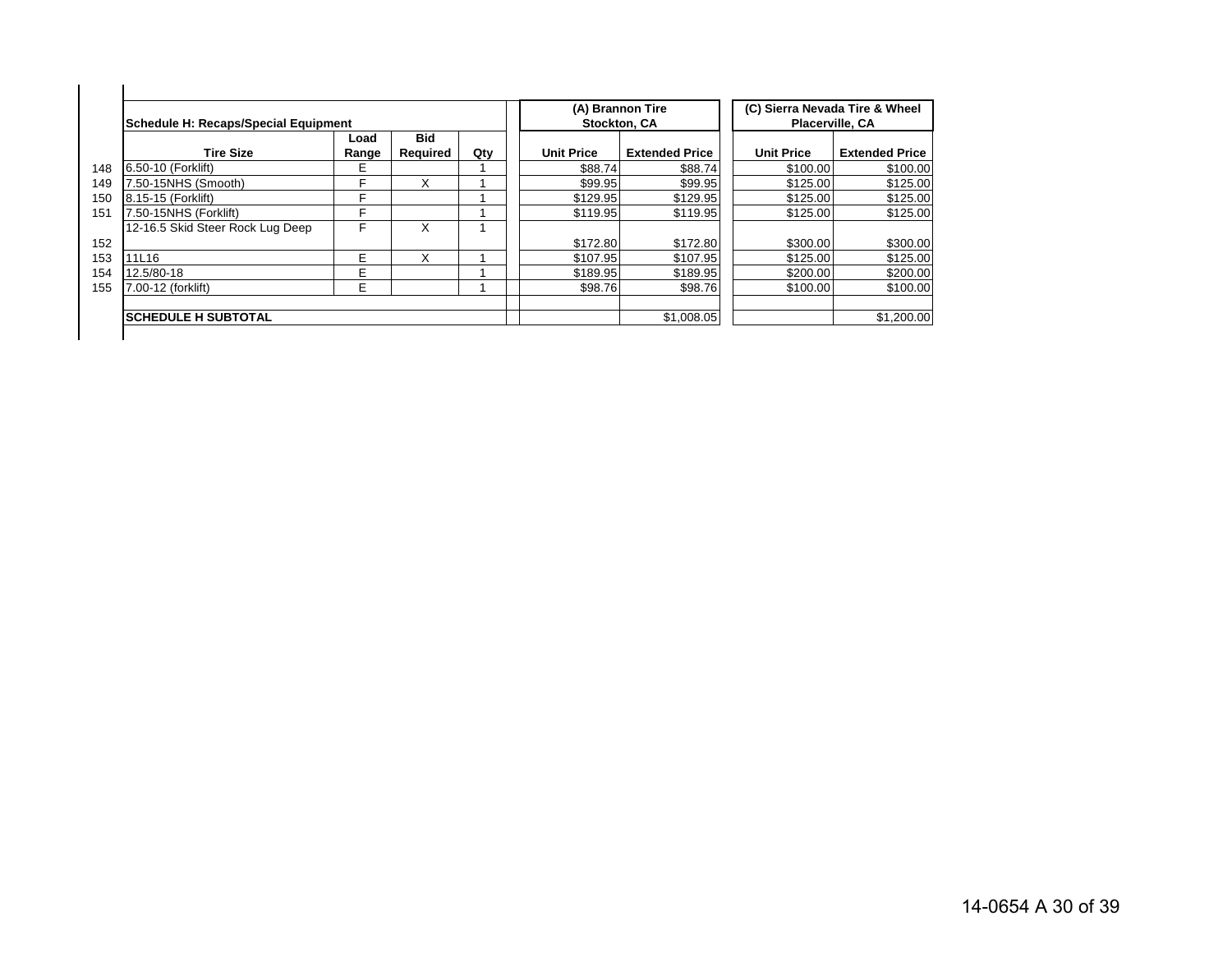|     | Schedule I: Radial Casings  |               |                               |     |                   | (A) Brannon Tire<br>Stockton, CA |                   | (C) Sierra Nevada Tire & Wheel<br><b>Placerville, CA</b> |
|-----|-----------------------------|---------------|-------------------------------|-----|-------------------|----------------------------------|-------------------|----------------------------------------------------------|
|     | <b>Tire Size</b>            | Load<br>Range | <b>Bid</b><br><b>Required</b> | Qtv | <b>Unit Price</b> | <b>Extended Price</b>            | <b>Unit Price</b> | <b>Extended Price</b>                                    |
| 156 | 225/70R19.5                 |               |                               |     | \$10.00           | \$10.00                          | \$0.00            | \$0.00                                                   |
| 157 | 11R22.5                     | Н             |                               |     | \$85.00           | \$85.00                          | \$90.00           | \$90.00                                                  |
|     | <b>ISCHEDULE I SUBTOTAL</b> |               |                               |     |                   | \$95.00                          |                   | \$90.00                                                  |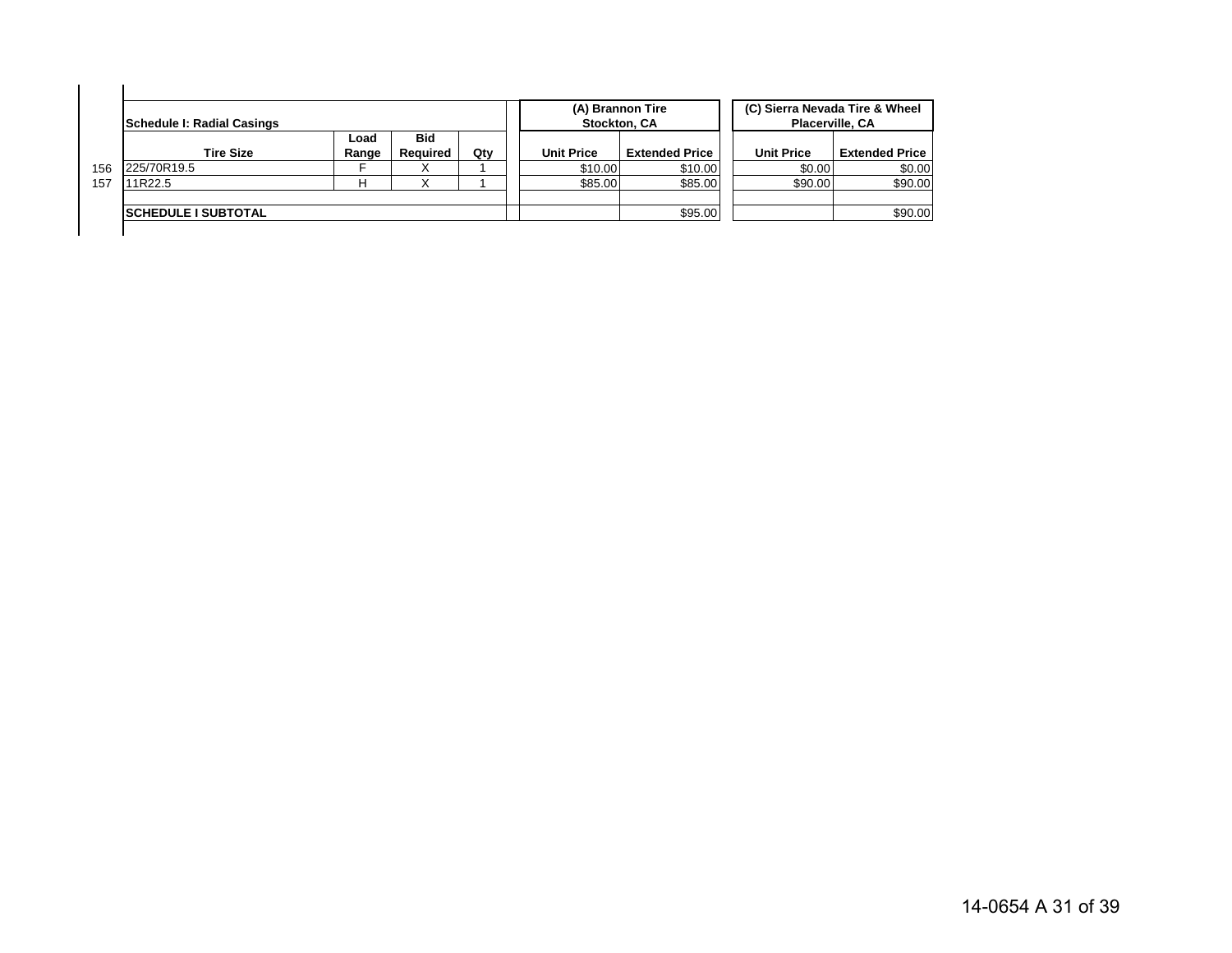|     | <b>Schedule J: New Tubes</b> |               |                        |     | (A) Brannon Tire  | Stockton, CA          | Placerville, CA   | (C) Sierra Nevada Tire & Wheel |
|-----|------------------------------|---------------|------------------------|-----|-------------------|-----------------------|-------------------|--------------------------------|
|     | <b>Tire Size</b>             | Load<br>Range | <b>Bid</b><br>Required | Qty | <b>Unit Price</b> | <b>Extended Price</b> | <b>Unit Price</b> | <b>Extended Price</b>          |
| 158 | 145/70-6                     | N/A           |                        |     | \$4.37            | \$4.37                | 4.00              | No Bid                         |
| 159 | 4.10/3.50-4                  | N/A           |                        | 1   | \$4.37            | \$4.37                | 4.00              | 4.00                           |
| 160 | 4.10/3.50-5                  | N/A           |                        | 1   | \$4.37            | \$4.37                | 6.00              | 6.00                           |
| 161 | 4.10/3.50-6                  | N/A           |                        | 1   | \$4.37            | \$4.37                | 4.00              | 4.00                           |
| 162 | 4.80-8                       | N/A           |                        | 1   | \$5.77            | \$5.77                | 5.00              | 5.00                           |
| 163 | $5.3/4.5 - 6$                | N/A           |                        | 1   | \$4.37            | \$4.37                | 6.00              | 6.00                           |
| 164 | 6.50-10                      | N/A           |                        | 1   | \$8.26            | \$8.26                | 15.00             | 15.00                          |
| 165 | 4.80-/4.00-8                 | N/A           |                        | 1   | \$5.77            | \$5.77                | 5.00              | 5.00                           |
| 166 | 4.80-12                      | N/A           |                        | 1   | \$5.05            | \$5.05                | 8.00              | 8.00                           |
| 167 | 7.00-12                      | N/A           |                        | 1   | \$9.57            | \$9.57                | 12.00             | 12.00                          |
| 168 | 7.00-15                      | N/A           |                        | 1   | \$12.98           | \$12.98               | 12.00             | 12.00                          |
| 169 | 7.50-15NHS                   | N/A           | X                      | 1   | \$12.98           | \$12.98               | 15.00             | 15.00                          |
| 170 | 8.15-15                      | N/A           |                        | 1   | \$12.98           | \$12.98               | 15.00             | 15.00                          |
| 171 | 7.50-16LT                    | N/A           | X                      | 1   | \$11.08           | \$11.08               | 20.00             | 20.00                          |
| 172 | 11L16                        | N/A           |                        | 1   | \$14.17           | \$14.17               | 15.00             | 15.00                          |
| 173 | 12.5/80-18                   | N/A           |                        | 4   | \$20.22           | \$20.22               | 25.00             | 25.00                          |
| 174 | 9.50R16.5LT                  | N/A           |                        | 1   | \$10.38           | \$10.38               | 15.00             | 15.00                          |
| 175 | 8.25R-15                     | N/A           |                        | 1   | \$12.48           | \$12.48               | 25.00             | 25.00                          |
| 176 | 10.00-20                     | N/A           | X                      | 1   | \$17.14           | \$17.14               | 20.00             | 20.00                          |
| 177 | 14.00-20                     | N/A           |                        | 1   | \$30.65           | \$30.65               | 65.00             | 65.00                          |
| 178 | 14.00-24                     | N/A           | X                      | 1   | \$37.41           | \$37.41               | 65.00             | 65.00                          |
| 179 | 16.9-24                      | N/A           |                        | 1   | \$37.00           | \$37.00               | 50.00             | 50.00                          |
| 180 | 19.5L-24                     | N/A           |                        | 1   | \$38.17           | \$38.17               | 60.00             | 60.00                          |
| 181 | 15.5-25                      | N/A           |                        | 1   | \$46.60           | \$46.60               | 95.00             | 95.00                          |
| 182 | 17.5-25                      | N/A           |                        | 1   | \$46.60           | \$46.60               | 95.00             | 95.00                          |
| 183 | 18.4-30                      | N/A           |                        | 1   | \$49.10           | \$49.10               | 75.00             | 75.00                          |
|     | <b>SCHEDULE J SUBTOTAL</b>   |               |                        |     |                   | \$466.21              |                   | \$732.00                       |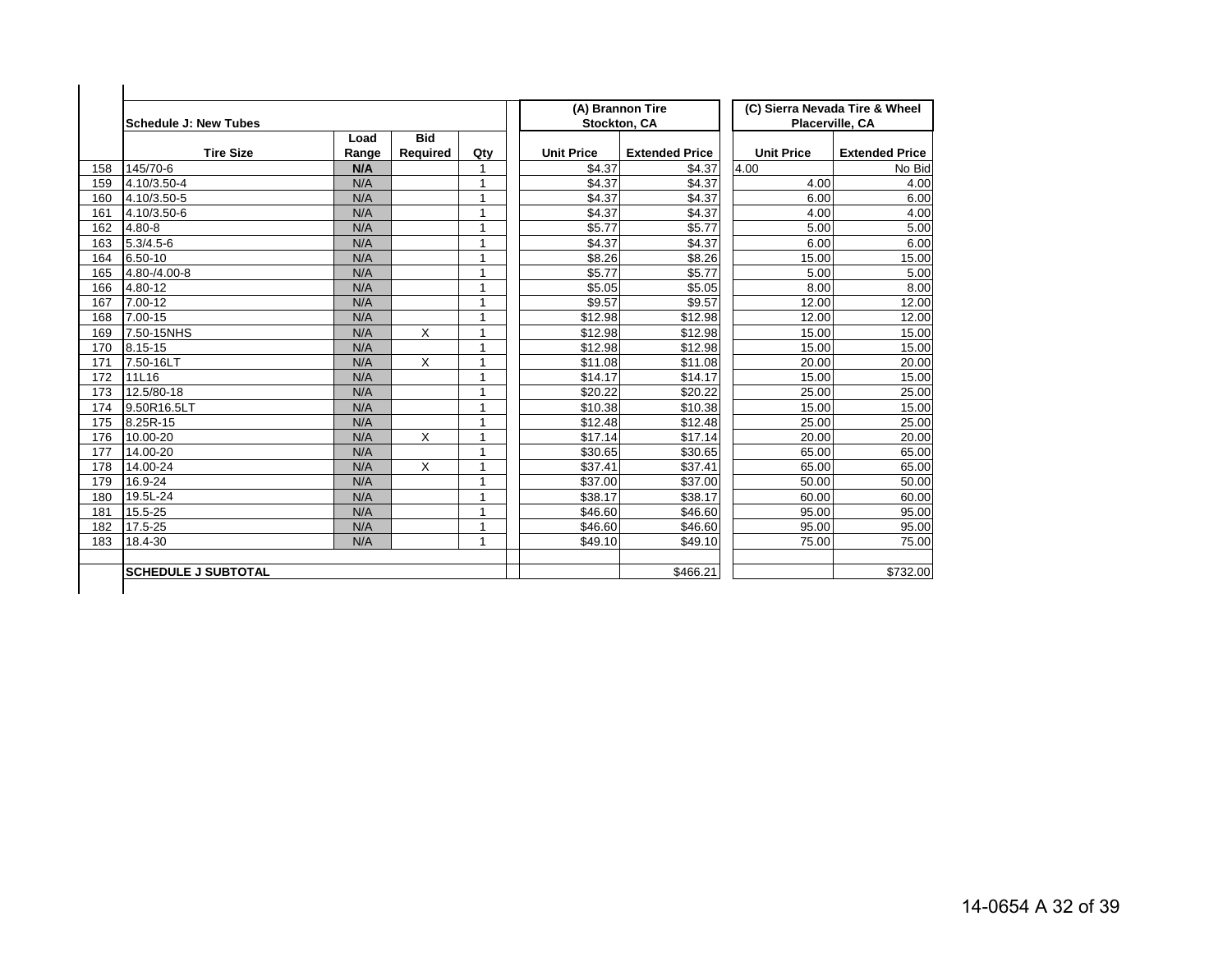| Schedule K: Flat/Spot Repairs (Carry In Services at Vendor shop) |                           |                         |              |                   | (A) Brannon Tire<br>Stockton, CA |                   | (C) Sierra Nevada Tire & Wheel<br>Placerville, CA |
|------------------------------------------------------------------|---------------------------|-------------------------|--------------|-------------------|----------------------------------|-------------------|---------------------------------------------------|
| <b>Tire Size</b>                                                 | Type of<br><b>Service</b> | <b>Bid</b><br>Required  | Qty          | <b>Unit Price</b> | <b>Extended Price</b>            | <b>Unit Price</b> | <b>Extended Price</b>                             |
| Passenger/Lt Truck 7.5-16 (Vendor                                | Flat                      | X                       |              |                   |                                  |                   |                                                   |
| Shop each)                                                       | Repair-                   |                         |              |                   |                                  |                   |                                                   |
|                                                                  | Vendor                    |                         |              |                   |                                  |                   |                                                   |
|                                                                  | Shop                      |                         | $\mathbf{1}$ | \$12.50           | \$12.50                          | \$20.00           | \$20.00                                           |
| Passenger/Lt Truck 7.5-16 (Vendor                                | Spot                      | X                       |              |                   |                                  |                   |                                                   |
| Shop each)                                                       | Repair -                  |                         |              |                   |                                  |                   |                                                   |
|                                                                  | Vendor                    |                         |              |                   |                                  |                   |                                                   |
|                                                                  | shop                      |                         | 1            | \$12.50           | \$12.50                          | \$0.00            | \$0.00                                            |
| Passenger/Lt Truck 7.5-16 Stems                                  |                           | $\overline{X}$          | $\mathbf{1}$ | \$1.50            | \$1.50                           | \$3.00            | \$3.00                                            |
| Passenger/Lt Truck 7.5-16 Patches                                |                           | $\overline{\mathsf{x}}$ |              |                   |                                  |                   |                                                   |
|                                                                  |                           |                         | $\mathbf{1}$ | \$1.00            |                                  |                   |                                                   |
|                                                                  | Flat                      | Χ                       |              |                   | \$1.00                           | \$0.00            | \$0.00                                            |
| Truck sizes up to and including 24.5"<br>rims                    |                           |                         |              |                   |                                  |                   |                                                   |
|                                                                  | Repair-<br>Vendor         |                         |              |                   |                                  |                   |                                                   |
|                                                                  |                           |                         |              |                   |                                  |                   |                                                   |
|                                                                  | Shop                      |                         | $\mathbf{1}$ | \$25.00           | \$25.00                          | \$35.00           | \$35.00                                           |
| Truck sizes up to and including 24.5"                            | Spot                      | $\overline{\mathsf{x}}$ |              |                   |                                  |                   |                                                   |
| rims                                                             | Repair -                  |                         |              |                   |                                  |                   |                                                   |
|                                                                  | Vendor                    |                         |              |                   |                                  |                   |                                                   |
|                                                                  | shop                      |                         | $\mathbf{1}$ | \$15.00           | \$15.00                          | \$20.00           | \$20.00                                           |
| Truck sizes up to and including 24.5"                            | Flat                      | $\overline{\mathsf{X}}$ |              |                   |                                  |                   |                                                   |
| rims STEMS                                                       | Repair-                   |                         |              |                   |                                  |                   |                                                   |
|                                                                  | Vendor                    |                         |              |                   |                                  |                   |                                                   |
|                                                                  | Shop                      |                         | 1            | \$3.95            | \$3.95                           | \$5.00            | \$5.00                                            |
| Truck sizes up to and including 24.5"                            | Flat                      | X                       |              |                   |                                  |                   |                                                   |
| rims PATCHES                                                     | Repair-                   |                         |              |                   |                                  |                   |                                                   |
|                                                                  | Vendor                    |                         |              |                   |                                  |                   |                                                   |
|                                                                  | Shop                      |                         | 1            | \$1.50            | \$1.50                           | \$0.00            | \$0.00                                            |
| Equipment sizes 14.00-20 through                                 | Flat                      | X                       |              |                   |                                  |                   |                                                   |
| 17.5-25                                                          | Repair-                   |                         |              |                   |                                  |                   |                                                   |
|                                                                  | Vendor                    |                         |              |                   |                                  |                   |                                                   |
|                                                                  | Shop                      |                         | 1            | \$50.00           | \$50.00                          | \$35.00           | \$35.00                                           |
| Equipment sizes 14.00-20 through                                 | Spot                      | Χ                       |              |                   |                                  |                   |                                                   |
| 17.5-25                                                          | Repair -                  |                         |              |                   |                                  |                   |                                                   |
|                                                                  | Vendor                    |                         |              |                   |                                  |                   |                                                   |
|                                                                  | shop                      |                         | $\mathbf{1}$ | \$20.00           | \$20.00                          | \$40.00           | \$40.00                                           |
| Equipment 14.00-20 through 17.5-25                               |                           | X                       |              |                   |                                  |                   |                                                   |
| O-RINGS                                                          |                           |                         | $\mathbf{1}$ | \$15.00           | \$15.00                          | \$5.00            | \$5.00                                            |
| Equipment 14.00-20 through 17.5-25                               |                           | X                       |              |                   |                                  |                   |                                                   |
| <b>STEMS</b>                                                     |                           |                         | $\mathbf{1}$ | \$9.95            | \$9.95                           | \$10.00           | \$10.00                                           |
| Equipment 14.00-20 through 17.5-25                               |                           | X                       |              |                   |                                  |                   |                                                   |
| <b>PATCHES</b>                                                   |                           |                         | 1            | \$5.00            | \$5.00                           | \$0.00            | \$0.00                                            |
| H D Boot                                                         |                           | $\overline{\mathsf{X}}$ | $\mathbf{1}$ | \$15.00           | \$15.00                          | \$20.00           | \$20.00                                           |
| Foam Fill Material                                               |                           | $\overline{X}$          | $\mathbf{1}$ | \$1.15            | \$1.15                           | \$2.50            | \$2.50                                            |
|                                                                  |                           |                         |              |                   |                                  |                   |                                                   |
|                                                                  |                           |                         |              |                   |                                  |                   |                                                   |
| <b>SCHEDULE K SUBTOTAL</b>                                       |                           |                         |              |                   | \$189.05                         |                   | \$195.50                                          |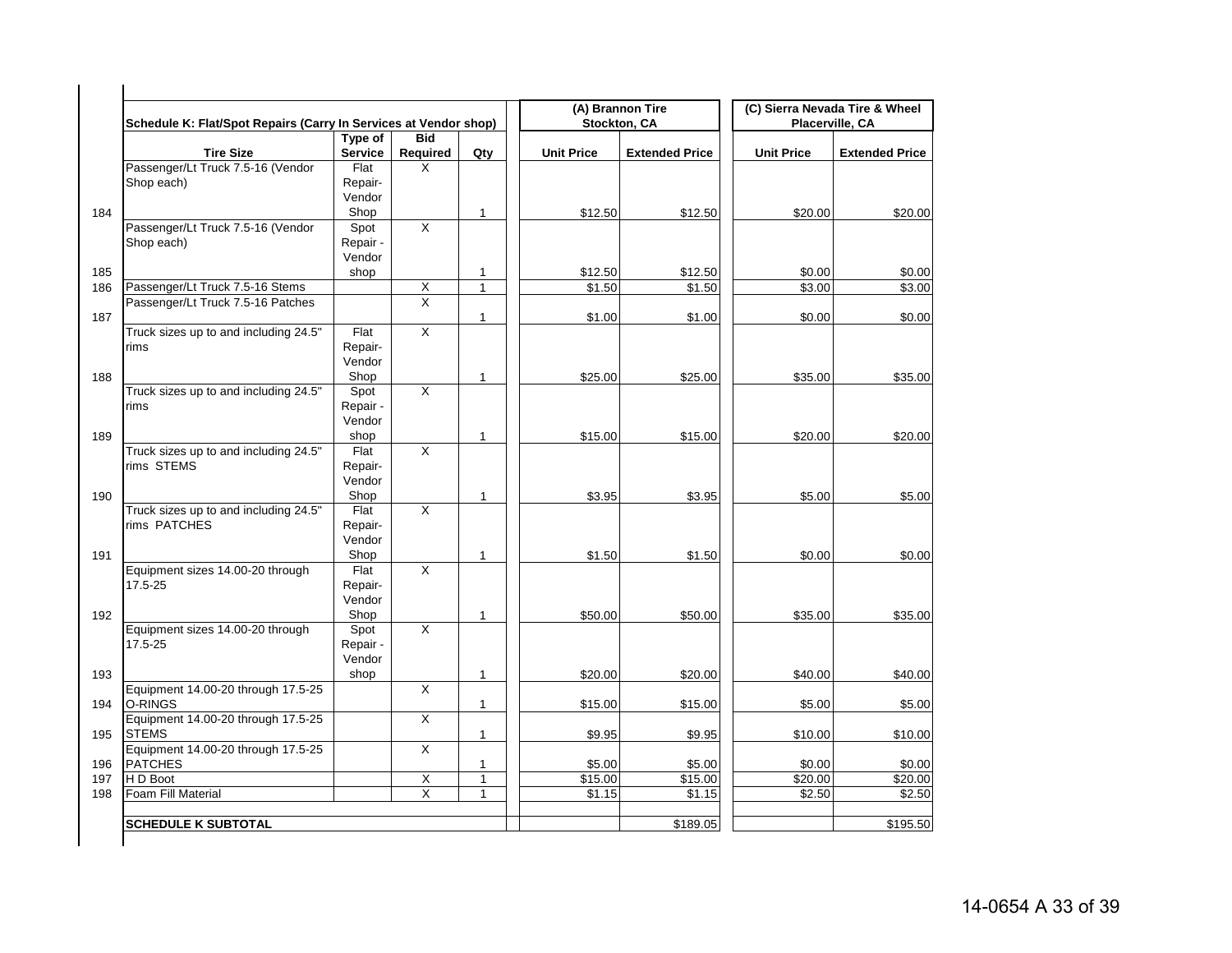| <b>Schedule L: Section Repairs</b> |      |     |                   |                       |                   | (C) Sierra Nevada Tire & Wheel<br>Placerville, CA |
|------------------------------------|------|-----|-------------------|-----------------------|-------------------|---------------------------------------------------|
| <b>Tire Size</b>                   |      | Qty | <b>Unit Price</b> | <b>Extended Price</b> | <b>Unit Price</b> | <b>Extended Price</b>                             |
| 14.00-20                           | each |     | \$25.00           | \$25.00               | \$25.00           | \$25.00                                           |
| 14.00-24                           | each |     | \$25.00           | \$25.00               | \$25.00           | \$25.00                                           |
| 16.9-24                            | each |     | \$25.00           | \$25.00               | \$25.00           | \$25.00                                           |
| 19.5-24                            | each |     | \$25.00           | \$25.00               | \$25.00           | \$25.00                                           |
| 15.5-25                            | each |     | \$25.00           | \$25.00               | \$25.00           | \$25.00                                           |
| 17.5-25                            | each |     | \$25.00           | \$25.00               | \$25.00           | \$25.00                                           |
| <b>ISCHEDULE L SUBTOTAL</b>        |      |     |                   | \$150.00              |                   | \$150.00                                          |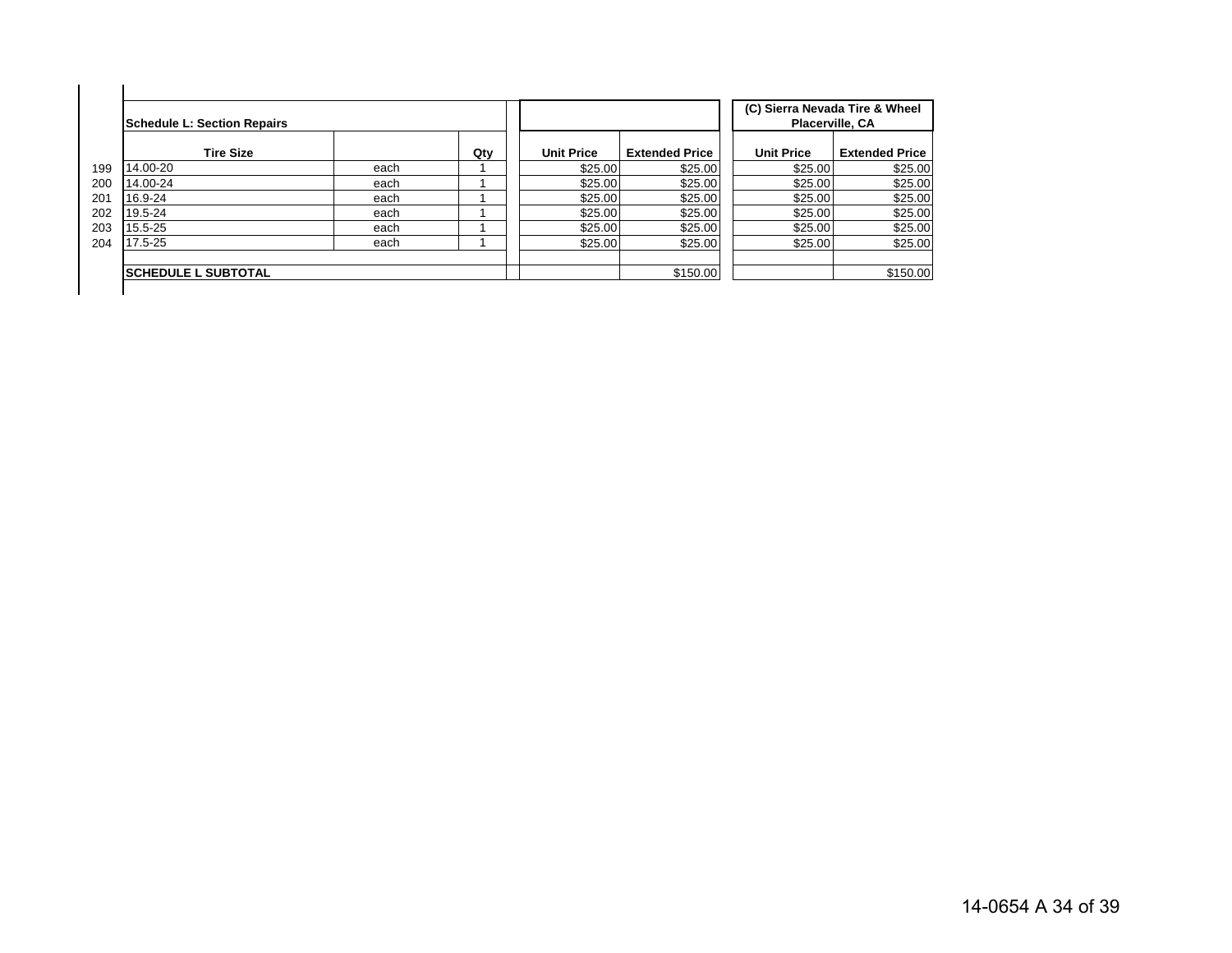|     | Schedule M Dismount/Mount / Balance (Carry In Services at<br><b>Vendor Shop)</b> |                     |     | (A) Brannon Tire<br>Stockton, CA |                          |               | (C) Sierra Nevada Tire & Wheel<br><b>Placerville, CA</b> |
|-----|----------------------------------------------------------------------------------|---------------------|-----|----------------------------------|--------------------------|---------------|----------------------------------------------------------|
|     | <b>Tire Size</b>                                                                 | <b>Bid Required</b> | Qty | Unit<br><b>Price</b>             | <b>Extended</b><br>Price | Unit<br>Price | <b>Extended</b><br>Price                                 |
| 205 | Up to 19.5" (Single Piece Rim)                                                   | X                   |     | \$12.50                          | \$12.50                  | \$20.00       | \$20.00                                                  |
| 206 | Up to 19.5" (Two-Piece Rim)                                                      | X                   | 1   | \$15.00                          | \$15.00                  | \$20.00       | \$20.00                                                  |
| 207 | 8.25-20 to 11.00-24.5 (Single Piece<br>Rim)                                      | X                   |     | \$20.00                          | \$20.00                  | \$35.00       | \$35.00                                                  |
| 208 | 8.25-20 to 11.00-24.5 (Two-Piece<br>Rim)                                         | X                   | 1   | \$0.00                           | \$0.00                   | \$35.00       | \$35.00                                                  |
| 209 | 14.00-20 to 19.5-25 (Single Piece<br>Rim)                                        | X                   | 1   | \$30.00                          | \$30.00                  | \$35.00       | \$35.00                                                  |
| 210 | 14.00-20 to 19.5-25 (Two-Piece Rim)                                              | $\mathsf{X}$        |     | \$35.00                          | \$35.00                  | \$35.00       | \$35.00                                                  |
| 211 | Balance Beads 6 oz. Bags (Single<br>Piece Rim)                                   | X                   | 1   | \$12.00                          | \$12.00                  | \$5.00        | \$5.00                                                   |
| 212 | Balance Beads 6 oz. Bags (Two-Piece<br>Rim)                                      | X                   | 1   | \$15.00                          | \$15.00                  | \$0.00        | \$0.00                                                   |
| 213 | Wheel Weights (Single Piece Rims)                                                | X                   |     | \$2.00                           | \$2.00                   | \$5.00        | \$5.00                                                   |
| 214 | Wheel Weights (Two-Piece Rims)                                                   | X                   | 1   | \$2.00                           | \$2.00                   | \$0.00        | \$0.00                                                   |
|     | <b>SCHEDULE M SUBTOTAL</b>                                                       |                     |     |                                  | \$143.50                 |               | \$190.00                                                 |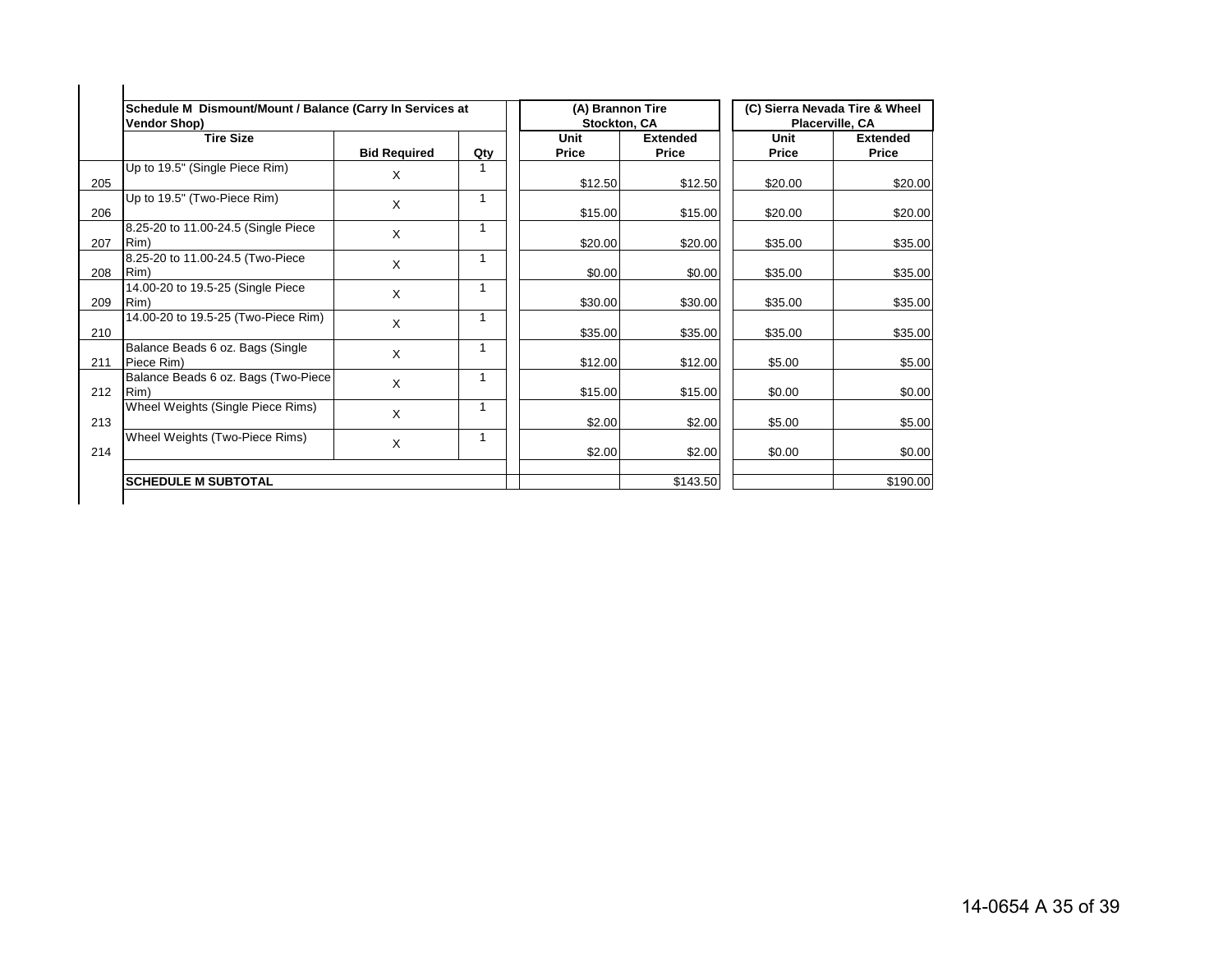|     | Schedule N: Labor Install Studs in Snow Tires<br>(Includes studs)          |                        |     | (A) Brannon Tire<br><b>Stockton, CA</b> |                          | (C) Sierra Nevada Tire & Wheel<br><b>Placerville, CA</b> |                                 |
|-----|----------------------------------------------------------------------------|------------------------|-----|-----------------------------------------|--------------------------|----------------------------------------------------------|---------------------------------|
|     | <b>Tire Size</b>                                                           | <b>Unit of Measure</b> | Qty | Unit<br><b>Price</b>                    | <b>Extended</b><br>Price | Unit<br>Price                                            | <b>Extended</b><br><b>Price</b> |
| 215 | Up to and including 7.50-16                                                | each                   |     | \$15.00                                 | \$15.00                  | \$20.00                                                  | \$20.00                         |
| 216 | Sizes greater than 7.50-16                                                 | each                   |     | \$25.00                                 | \$25.00                  | \$40.00                                                  | \$40.00                         |
| 217 | Drill for Studs on Non-Pinned Tires<br>(Up to and Including sizes 7.50-16) | each                   |     | \$15.00                                 | \$15.00                  | \$40.00                                                  | \$40.00                         |
| 218 | Drill for Studs on Non-Pinned Tires<br>(Sizes greater then 7.50-16)        | each                   |     | \$25.00                                 | \$25.00                  | \$80.00                                                  | \$80.00                         |
|     | <b>SCHEDULE N SUBTOTAL</b>                                                 |                        |     |                                         | \$80.00                  |                                                          | \$180.00                        |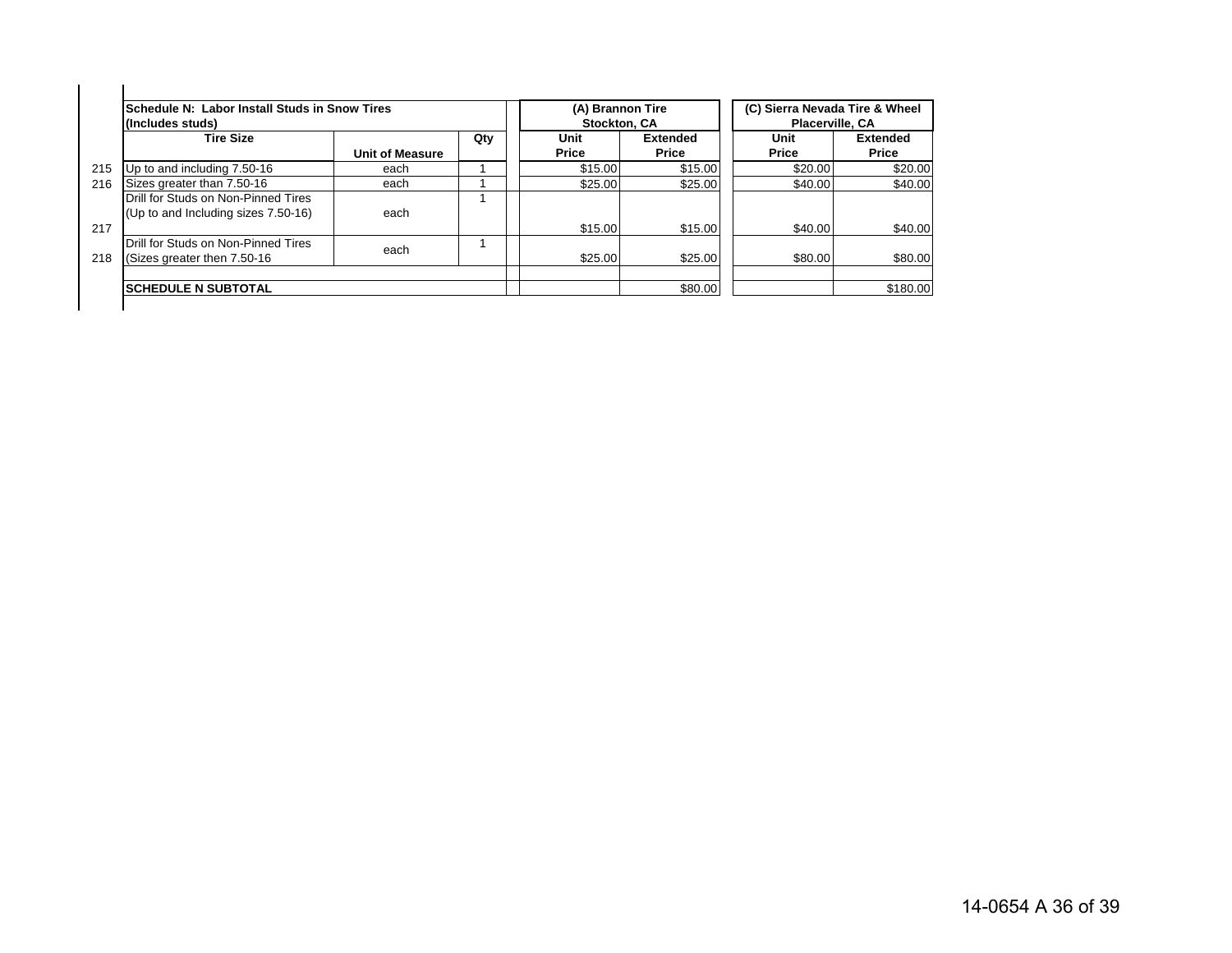|     | Schedule O: WHEELS AND RIMS (All wheels and rims are to be<br>new steel mfr.) |                     |     | (A) Brannon Tire<br>Stockton, CA |                 | (C) Sierra Nevada Tire & Wheel<br>Placerville, CA |                 |
|-----|-------------------------------------------------------------------------------|---------------------|-----|----------------------------------|-----------------|---------------------------------------------------|-----------------|
|     | Wheel / Rim Size                                                              | <b>Bid Required</b> | Qty | Unit                             | <b>Extended</b> | Unit                                              | <b>Extended</b> |
| 219 | 14" Heavy Duty Trailer                                                        |                     |     | \$45.00                          | \$45.00         | \$100.00                                          | \$100.00        |
| 220 | 15" Heavy Duty Trailer                                                        |                     |     | \$50.00                          | \$50.00         | \$100.00                                          | \$100.00        |
|     | 16" Light Truck                                                               |                     |     | \$55.00                          | \$55.00         | \$200.00                                          | \$200.00        |
| 222 | 19.5" Medium Duty Truck                                                       |                     |     | \$60.00                          | \$60.00         | \$200.00                                          | \$200.00        |
| 223 | 22.5" Heavy duty Truck (Hub Pilot or<br>Budd)                                 |                     |     | \$65,00                          | \$65.00         | \$400.00                                          | \$400.00        |
|     | <b>ISCHEDULE O SUBTOTAL</b>                                                   |                     |     |                                  | \$275.00        |                                                   | \$1,000.00      |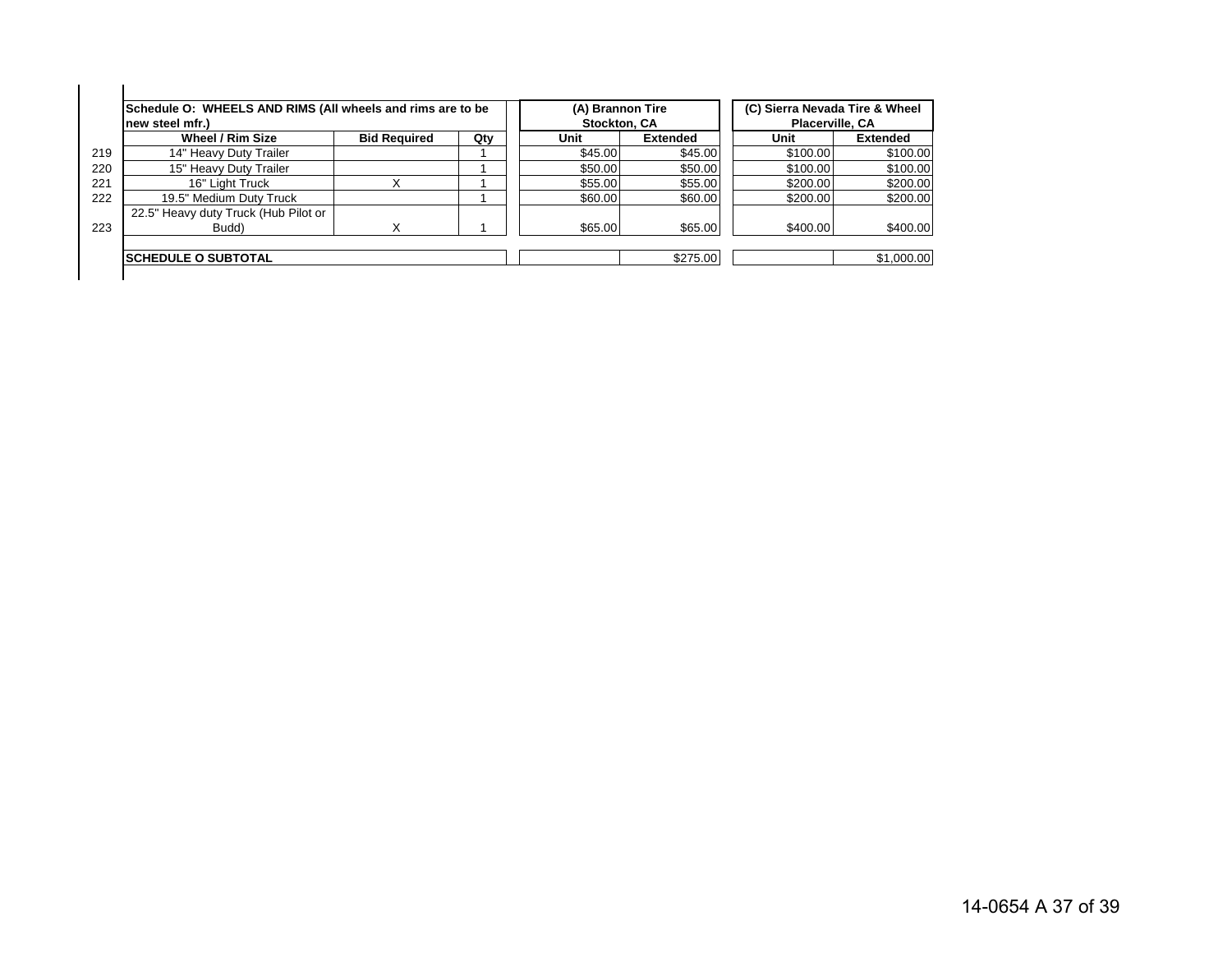| Schedule P: Services (Service Call at County Yard and Field<br><b>Locations)</b> |                        |     | (A) Brannon Tire<br>Stockton, CA |                 | (C) Sierra Nevada Tire & Wheel<br>Placerville, CA |                 |
|----------------------------------------------------------------------------------|------------------------|-----|----------------------------------|-----------------|---------------------------------------------------|-----------------|
| <b>Service</b>                                                                   | <b>Unit of Measure</b> | Qty | Unit                             | <b>Extended</b> | Unit                                              | <b>Extended</b> |
| Dismount, Mount & Repairs (hourly)                                               |                        |     |                                  |                 |                                                   |                 |
|                                                                                  | per hour               | 300 | \$55.00                          | \$16,500.00     | \$35.00                                           | \$10,500.00     |
| Alignment (per vehicle)                                                          | per vehicle            |     | \$149.00                         | \$149.00        | \$40.00                                           | \$40.00         |
| Toe Set (per vehicle)                                                            | per vehicle            |     | \$50.00                          | \$50.00         | \$40.00                                           | \$40.00         |
| Foam Fill Tires (per pound, includes                                             | per lb.                |     |                                  |                 |                                                   |                 |
| foam)                                                                            |                        |     | \$1.15                           | \$1.15          | \$2.50                                            | \$2.50          |
| Cut Off Foam Filled Tires                                                        | each                   |     | \$50.00                          | \$50.00         | \$20.00                                           | \$20.00         |
| <b>Tractor Tire Sealant</b>                                                      | per lb.                |     | \$50.00                          | \$50.00         | \$2.00                                            | \$2.00          |
| Disposal Fees: Light truck                                                       | each                   | 10  | \$2.50                           | \$25.00         | \$5.00                                            | \$50.00         |
| Semi-Truck                                                                       | each                   | 40  | \$7.50                           | \$300.00        | \$5.00                                            | \$200.00        |
| Backhoe                                                                          | each                   | 10  | \$25.00                          | \$250.00        | \$10.00                                           | \$100.00        |
| Grader                                                                           | each                   | 40  | \$25.00                          | \$1,000.00      | \$10.00                                           | \$400.00        |
| Snow-blower                                                                      | each                   | 10  | \$25.00                          | \$250.00        | \$10.00                                           | \$100.00        |
| Emergency service Call - County yard                                             | per hour               |     |                                  |                 |                                                   |                 |
|                                                                                  |                        |     | \$75.00                          | \$75.00         | \$90.00                                           | \$90.00         |
| Emergency service Call - Field                                                   | per hour               |     |                                  |                 |                                                   |                 |
| locations other than County yard                                                 |                        |     | \$75.00                          | \$75.00         | \$120.00                                          | \$120.00        |
| <b>SCHEDULE P SUBTOTAL</b>                                                       |                        |     |                                  | \$18,775.15     |                                                   | \$11.664.50     |